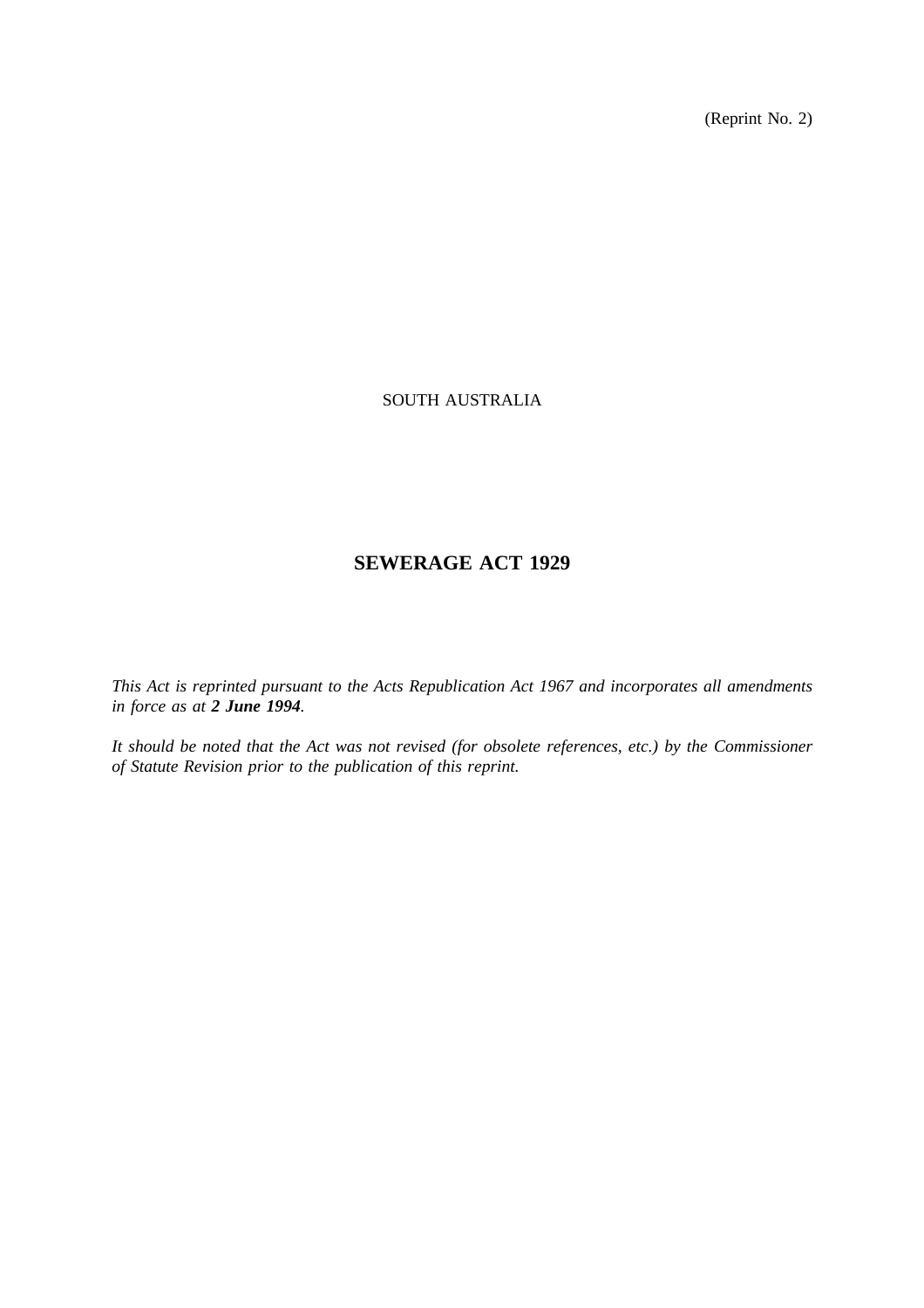# **SUMMARY OF PROVISIONS**

## **PART 1 PRELIMINARY**

- 1. Short title
- 
- 2. Arrangement of Act<br>3. Acts consolidated Acts consolidated
- 4. Interpretation
- 5. Acquisition of land
- 5A. Validation of certain sewerage rates, etc.

#### **PART 2 FINANCE**

- 6. Interest on sewers loans
- 7. Application of sewerage rates and payment of maintenance expenses
- 8. Payments to be made on account of Minister
- 9. Annual accounts to be published

## **PART 3**

## **INCORPORATION AND POWERS OF THE MINISTER**

- 12. Governor may appoint officers
- 13. Regulations
- 14. Undertaking to vest in Minister<br>15. Street drains to be under control
- Street drains to be under control of Minister
- 16. Minister not to be personally liable
- 
- 17. Minister may delegate his powers<br>17A. Power to lease and sell surplus lare Power to lease and sell surplus land or property

#### **PART 3A**

## **SANITARY PLUMBERS EXAMINING BOARD AND PLUMBING ADVISORY BOARD**

- 
- 17B. Sanitary Plumbers Examining Board<br>17C. Plumbing Advisory Board Plumbing Advisory Board

# **PART 4**

#### **CONSTRUCTION, MAINTENANCE, AND EXTENSION OF THE UNDERTAKING**

- 18. Drainage area
- 19. Minister may purchase or lease land
- 20. Minister may construct sewers<br>21 Minister may construct dams
- Minister may construct dams
- 22. Position of dams<br>23. Power to constru
- Power to construct accommodation works
- 24. Power to make roads<br>25. Power to break up str
- 25. Power to break up streets<br>26. Notice to be served before
- 26. Notice to be served before breaking up streets 27. Street not to be broken up except under superi
- Street not to be broken up except under superintendence
- 28. Streets broken up to be reinstated without delay
- 29. Compensation for delay in reinstating streets<br>30. In certain cases parties other than the Ministe
- In certain cases parties other than the Minister may reinstate
- 31. Water and gas pipes to be altered when necessary
- 31A. Powers of entry, survey, etc.
- 32. Minister to keep sewers cleansed
- 33. Drains, etc., to be provided by owner or occupier
- 34. Responsibilities of owner and occupier when excavating street, etc.<br>35. Construction, etc., of new drains, etc., not to be undertaken without
- Construction, etc., of new drains, etc., not to be undertaken without authority
- 36. Waste material not to be discharged onto land or into pit, etc.
- 42. Owners beyond drainage area<br>43. Minister may make agreement
- Minister may make agreements
- 45. Ventilators may be attached to buildings
- 46. Certain work may be carried out by owner<br>47. Capital contribution where capacity of und
- Capital contribution where capacity of undertaking increased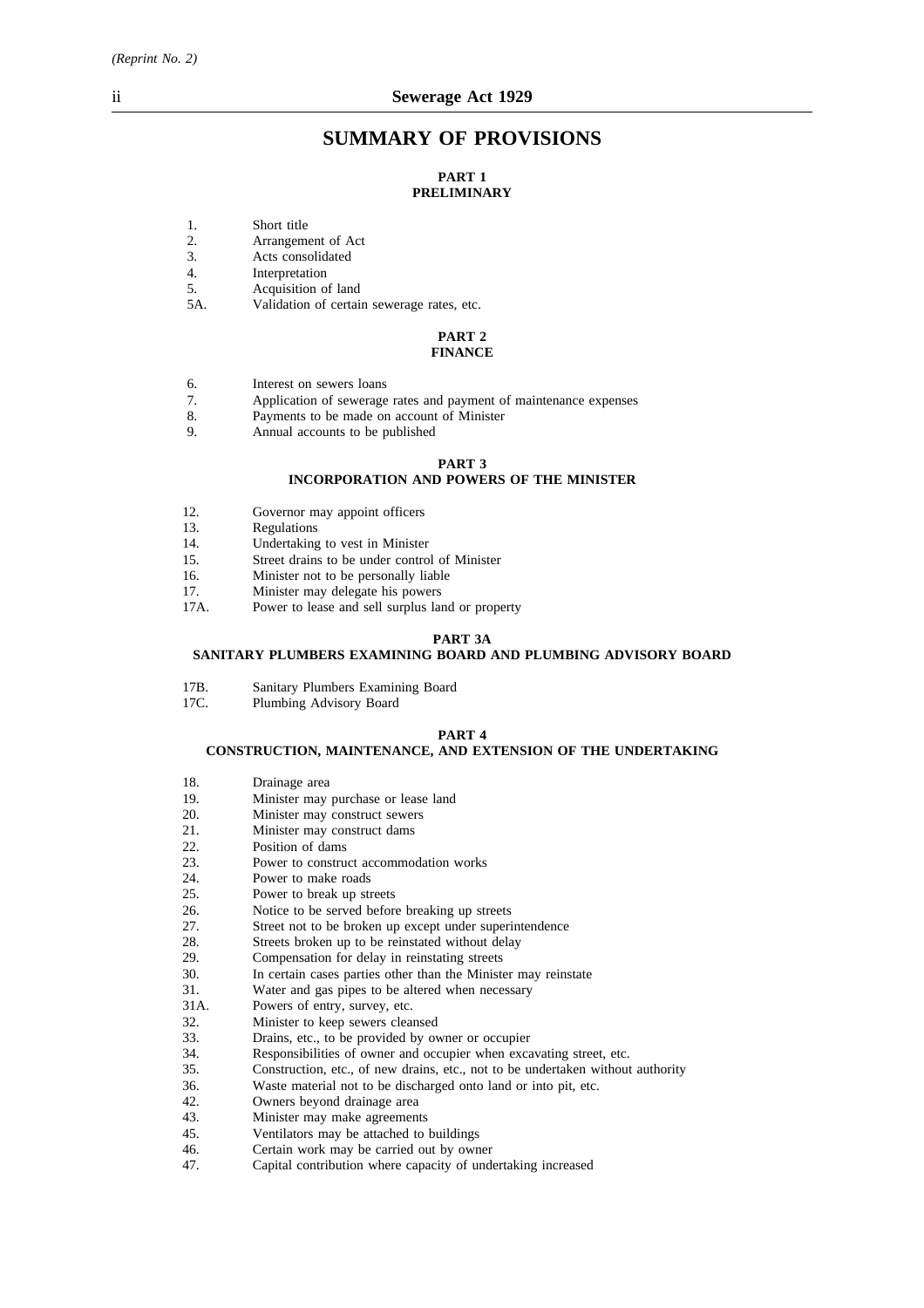#### **PART 5**

# **PROVISIONS FOR THE PROTECTION OF THE DRAINAGE WORKS**

- 49. Notice of building, etc., to be given to Minister
- 50. Power to pull down buildings
- 51. Power of inspection
- 52. Penalties for encroachment<br>53. Duty to give notice before
- Duty to give notice before paving street, etc.
- 54. Prohibition of discharge of certain material into sewer<br>55 Rain water not to be admitted to sewer without Minist
- 55. Rain water not to be admitted to sewer without Minister's consent
- 56. Work to be carried out by owner or occupier on Minister's order
- 57. Penalty for destroying sewers or fittings
- 58. Penalty for interference with works
- 59. Penalty for obstruction of officers, etc.
- 60. Obstruction of works by occupiers
- 61. Power to disconnect drains

#### **PART 6 RATES**

- 65. Exemption from sewerage rates
- 66. Government lands to be assessed 73. Determination of rates
- Determination of rates
- 74. Recovery not to be delayed
- 75. Power of Minister to fix minimum sewerage rates 76. Time for publication of notices
- Time for publication of notices
- 77. Power to reduce scale of sewerage rates
- 78. Initiation of liability to rates<br>78A. Sewerage charges before rate
- Sewerage charges before rates are payable
- 79. Power to make rates payable quarterly
- 80. Service of notice of amount due to Minister and method of recovery thereof
- 81. When several premises drained by one drain each owner or occupier to pay
- 82. Collector may collect rents when sewerage rates in arrear
- 83. Reimbursement of rates payable by owner paid by tenant, and rates payable by tenant paid by owner
- 84. Rates paid by tenant
- 85. Recovery of water rates and sewerage rates together where both included in one notice

#### **PART 6A POWER TO LEASE DRAINAGE WORKS**

- 85A. Power to lease
- 85B. Power to accept surrenders
- 85C. Powers of lessees
- 85D. Rating powers of lessees

#### **PART 7 LEGAL PROCEDURE**

- 92. Power to distrain for sewerage rates in arrear<br>93. Amounts due to Minister to be a charge on the
- Amounts due to Minister to be a charge on the land
- 94. Lands may be sold when rates, etc., in arrear
- 95. Persons causing offences liable<br>96. Power to Minister to apportion
- 96. Power to Minister to apportion payments<br>97. Recovery of moneys due to Minister
- Recovery of moneys due to Minister
- 99. Appropriation of moneys recovered under this Act
- 100. *Gazette* to be evidence in certain cases 100AA. Certified plan to be evidence of drain
- Certified plan to be evidence of drain
- 100A. Certificate of Minister
- 101. Service of notices<br>103. Minister may rem
- Minister may remit fines
- 104. Proceedings against persons acting under this Act
- 105. Tender of amends
- 106. Summary proceedings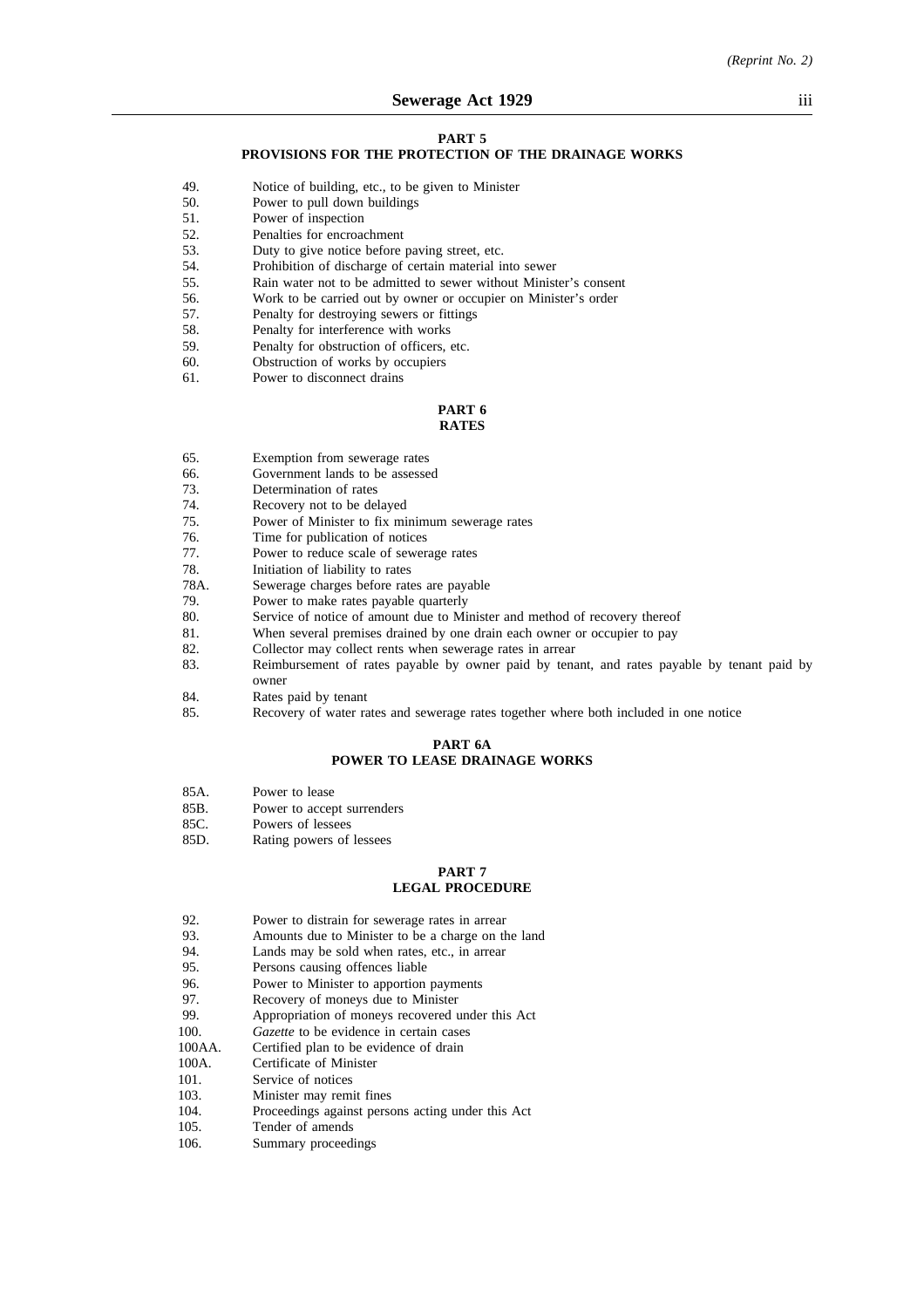**SCHEDULE 1** *Acts Repealed*

**SCHEDULE 2** *Validation of Notices*

**APPENDIX LEGISLATIVE HISTORY**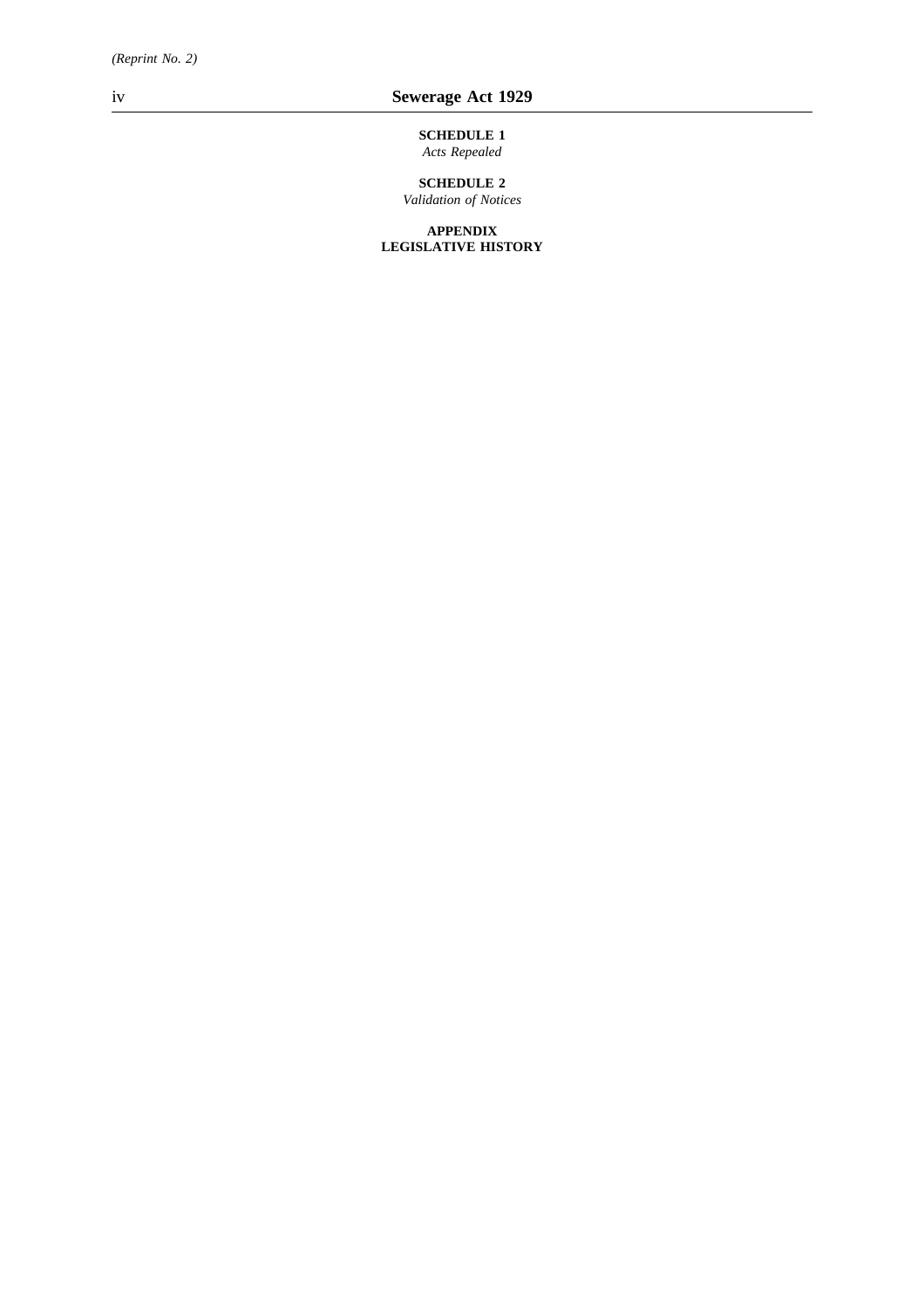# **SEWERAGE ACT 1929**

being

Sewerage Act 1929 No. 1910 of 1929 [Assented to 30 October 1929]

#### as amended by

Statute Law Revision Act 1936 No. 2293 of 1936 [Assented to 8 October 1936] Sewerage Act Amendment Act 1946 No. 48 of 1946 [Assented to 19 December 1946] Sewerage Act Amendment Act 1953 No. 27 of 1953 [Assented to 3 December 1953] Sewerage Act Amendment Act 1955 No. 24 of 1955 [Assented to 24 November 1955] Sewerage Act Amendment Act 1960 No. 65 of 1960 [Assented to 24 November 1960] Sewerage Act Amendment Act 1962 No. 51 of 1962 [Assented to 15 November 1962] Statutes Amendment (Waterworks and Sewerage) Act 1966 No. 40 of 1966 [Assented to 25 August 1966] Sewerage Act Amendment Act 1967 No. 47 of 1967 [Assented to 19 October 1967] Sewerage Act Amendment Act 1969 No. 61 of 1969 [Assented to 4 December 1969]<sup>1</sup> Sewerage Act Amendment Act 1970 No. 53 of 1970 [Assented to 10 December 1970] Statutes Amendment (Valuation of Land) Act 1972 No. 79 of 1972 [Assented to 5 October 1972]<sup>2</sup> Rates and Taxes Remission Act 1974 No. 16 of 1974 [Assented to 4 April 1974]<sup>3</sup> Sewerage Act Amendment Act 1974 No. 40 of 1974 [Assented to 11 April 1974]<sup>4</sup> Statute Law Revision Act 1975 No. 24 of 1975 [Assented to 27 March 1975] Statutes Amendment (Rates and Taxes Remission) Act 1975 No. 98 of 1975 [Assented to 20 November 1975]<sup>5</sup> Statutes Amendment (Rates and Taxes Remission) Act 1977 No. 55 of 1977 [Assented to 15 December 1977<sup>6</sup> Statutes Amendment (Water and Sewerage Rating) Act 1981 No. 10 of 1981 [Assented to 5 March 1981]<sup>7</sup> Statutes Amendment (Valuation of Land) Act 1981 No. 29 of 1981 [Assented to 19 March 1981]<sup>8</sup> Sewerage Act Amendment Act 1984 No. 16 of 1984 [Assented to 3 May 1984]<sup>9</sup> Valuation of Land Act Amendment Act 1984 No. 88 of 1984 [Assented to 29 November 1984]<sup>10</sup> Rates and Land Tax Remission Act 1986 No. 78 of 1986 [Assented to 4 December 1986]<sup>11</sup> Sewerage Act Amendment Act 1987 No. 38 of 1987 [Assented to 23 April 1987]<sup>12</sup> Sewerage Act Amendment Act 1988 No. 23 of 1988 [Assented to 21 April 1988]<sup>13</sup> Statutes Amendment (Waterworks and Sewerage) Act 1991 No. 51 of 1991 [Assented to 22 November 1991]<sup>14</sup> Statutes Amendment (Waterworks and Sewerage) Act 1994 No. 33 of 1994 [Assented to 2 June 1994]<sup>15</sup>

- <sup>1</sup> Came into operation 21 May 1970: *Gaz*. 21 May 1970, p. 1841.
- <sup>2</sup> Came into operation 1 June 1972: s. 2.<br><sup>3</sup> Came into a paration 1 July 1973:  $\frac{2}{3}$
- $\frac{3}{4}$  Came into operation 1 July 1973: s. 2.
- Came into operation 1 July 1973: s. 2.
- <sup>5</sup> Came into operation 1 July 1975: s. 2.
- <sup>6</sup> Came into operation 1 July 1978: s. 2.
- <sup>7</sup> Came into operation 1 July 1980: s. 2
- <sup>8</sup> Came into operation 30 June 1981: *Gaz.* 4 June 1981, p. 1640.
- <sup>9</sup> Came into operation 17 May 1984: *Gaz*. 17 May 1984, p. 1159.
- <sup>10</sup> Came into operation 11 July 1985: *Gaz.* 4 July 1985, p. 6.
- <sup>11</sup> Came into operation 1 April 1987: *Gaz*. 26 March 1987, p. 702.
- <sup>12</sup> Came into operation 1 July 1987: *Gaz.* 14 May 1987, p. 1248.
- <sup>13</sup> Came into operation 1 August 1988: *Gaz.* 21 July 1988, p. 420.
- Ss. 3(e) and 4(b), (g) came into operation 1 July 1991: s. 2(1); remainder of Act came into operation on assent: s. 2(2).
- <sup>15</sup> Came into operation 1 July 1987: s. 2.

#### *NOTE:*

- *Asterisks indicate repeal or deletion of text.*
- *For the legislative history of the Act see Appendix. Entries appearing in the Appendix in bold type indicate the amendments incorporated since the last reprint.*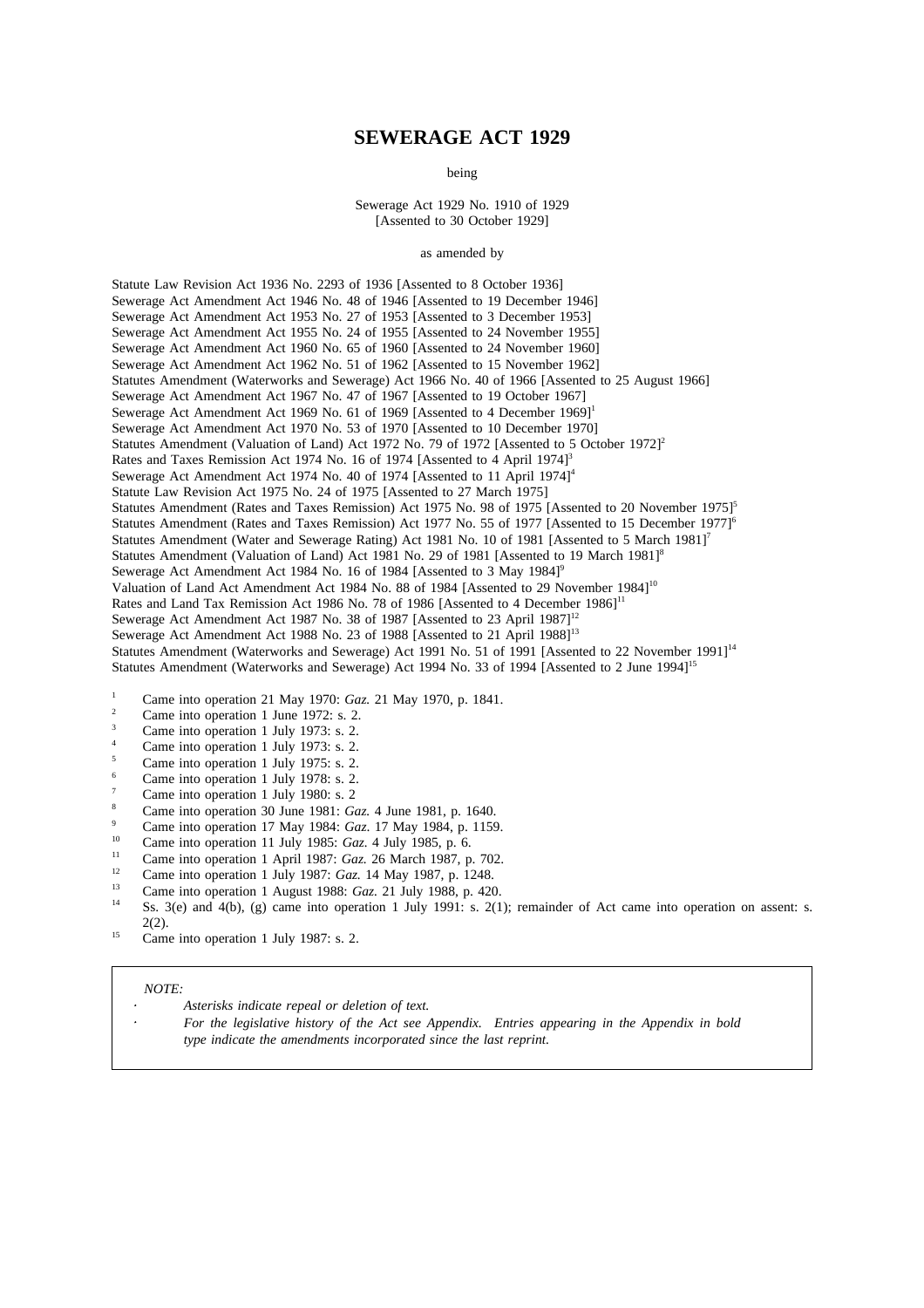**An Act to consolidate certain Acts providing for the sewerage and cleansing of the metropolitan area and other places.**

The Parliament of South Australia enacts as follows:

# **PART 1 PRELIMINARY**

## **Short title**

**1.** This Act may be cited as the *Sewerage Act 1929*.

## **Arrangement of Act**

**2.** The provisions of this Act are arranged as follows:—

PART 1—Preliminary.

PART 2—Finance.

PART 3—Incorporation and Powers of the Minister.

PART 4—Construction, Maintenance, and Extension of the Undertaking.

PART 5—Provisions for the Protection of the Drainage Works.

PART 6—Rates.

PART 6A—Power to Lease Drainage Works.

PART 7—Legal Proceedings.

## **Acts consolidated**

**3.** This Act is a consolidation of the Acts mentioned in the schedule hereto, and the said Acts are hereby repealed.

## **Interpretation**

**4.** (1) In this Act, except when inconsistent with the context—

\*\*\*\*\*\*\*\*\*\*

"**country drainage area**" means any drainage area other than the Adelaide drainage area;

"**drain**" means any drain of, and used for the drainage of one building only, or of premises within the same curtilage, and made merely for the purpose of communicating with a cesspit or like receptacle for drainage, or with a sewer into which the drainage of two or more buildings or premises occupied by different persons is conveyed;

"**drainage area**" means all land to which, immediately before the passing of this Act, the Acts hereby repealed applied, and includes all other land declared by proclamation made under this Act to form the whole or part of a drainage area;

"**equipment**" includes appliances and apparatus;

"**fittings**" includes cocks, valves, cisterns, water pipes, traps, syphons, manholes, lampholes, ventilators, entrances, and other apparatus;

"**land**" includes premises;

\*\*\*\*\*\*\*\*\*\*

"**owner**" includes the person for the time being receiving the rent of the lands in connection with which the word is used, whether on his own account or as agent or trustee for any other person, or who would so receive the same if the land were let at a rent;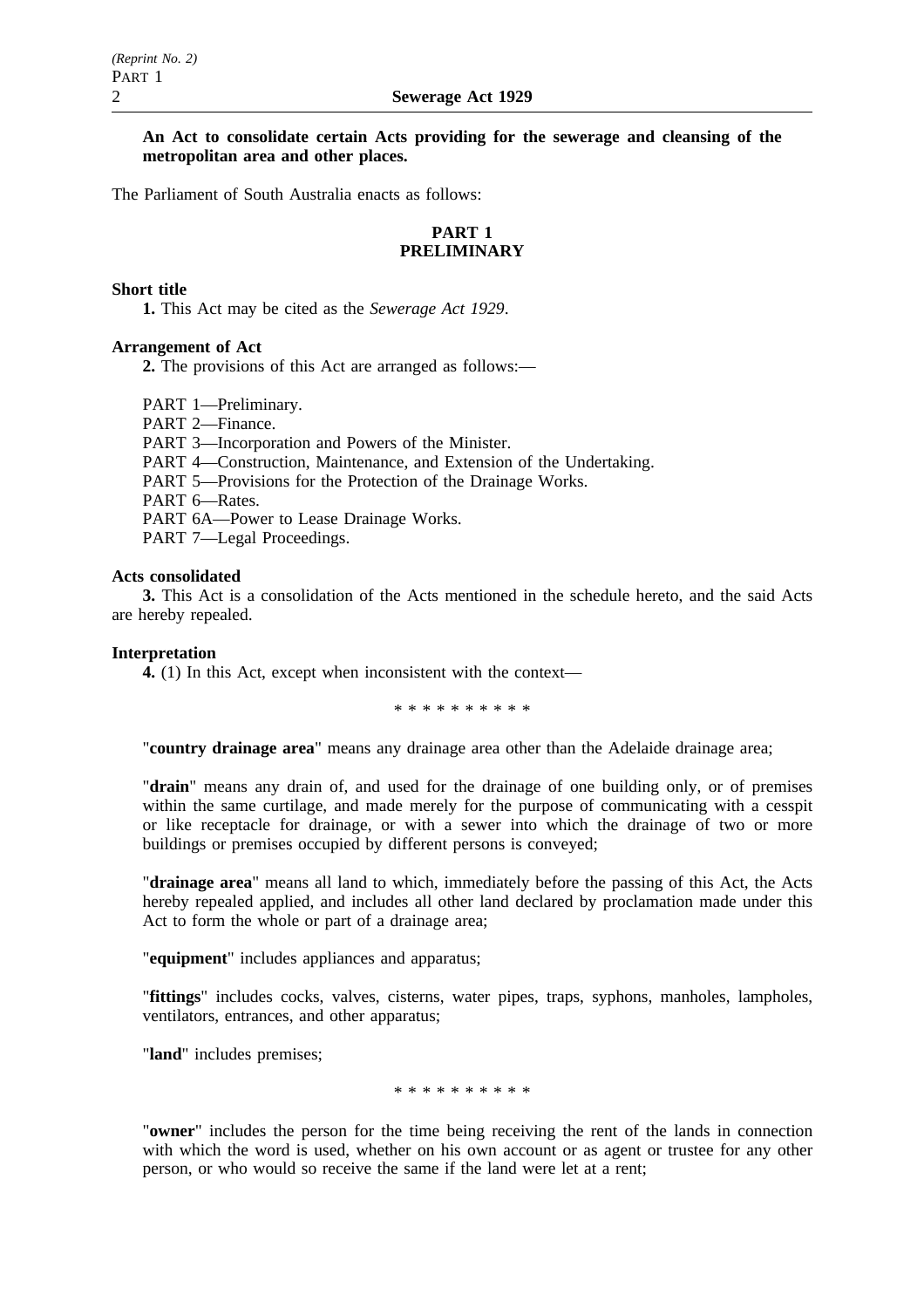"**payment day**" means the day on which sewerage rates are payable upon land within a drainage area pursuant to the provisions of section 79 of this Act;

"**premises**" means any house and any public or private building whatsoever, and any part of any house or building, and any garden, stable, yard, or other offices used together or in connection with any house or building, and every part thereof;

"**sewer**" means sewer or drain of every description, except a drain as hereinbefore defined;

"**street**" includes any square, court, alley, highway, bridge, lane, road, thoroughfare, passage, or place;

"**sewerage rates**" means rates made and levied under the provisions of this Act or any Act hereby repealed;

\*\*\*\*\*\*\*\*\*\*

"**undertaking**" means the sewers, drains, and other works connected therewith, authorised by this Act or any Act hereby repealed to be constructed and maintained, and includes all fittings laid down or fixed by the Minister, and all land held or used by him for the purposes of this Act;

"**vacant land**" means unoccupied land which is not built upon and which is not appurtenant to, or used in connection with, any building, whether the said land is used for the purpose of depasturing cattle thereon or otherwise.

(2) For the purposes of this Act, a reference to connection to or disconnection from the undertaking includes a reference to connection to or disconnection from a drain or pipe through which waste material may be discharged into the undertaking.

## **Acquisition of land**

**5.** The Minister may, subject to and in accordance with the *Land Acquisition Act 1969-1972*, acquire land for the purposes of this Act and the construction, maintenance and extension of the undertaking.

## **Validation of certain sewerage rates, etc.**

**5A.** (1) All sewerage rates levied and payable on land or premises or purporting to have been so levied and payable pursuant to this Act as in force before the commencement of the *Sewerage Act Amendment Act 1970*, shall be deemed to be and always to have been as validly and effectually levied and payable as they would have been had the amendments effected to this Act by the *Sewerage Act Amendment Act 1970*, come into operation on the first day of July, 1970.

(2) Any regulation made or purporting to have been made pursuant to powers conferred by this Act shall be deemed to be and always to have been as validly and effectually made as it would have been had the amendment effected to this Act by section 4 of the *Sewerage Act Amendment Act 1970*, come into operation on the day upon which this Act came into operation.

(3) No rate declared in respect of any land within a drainage area, either before or after the enactment of this subsection, shall be held to be invalid on the ground that it differs from a rate declared in respect of any other land either in that same drainage area, or in some other drainage area.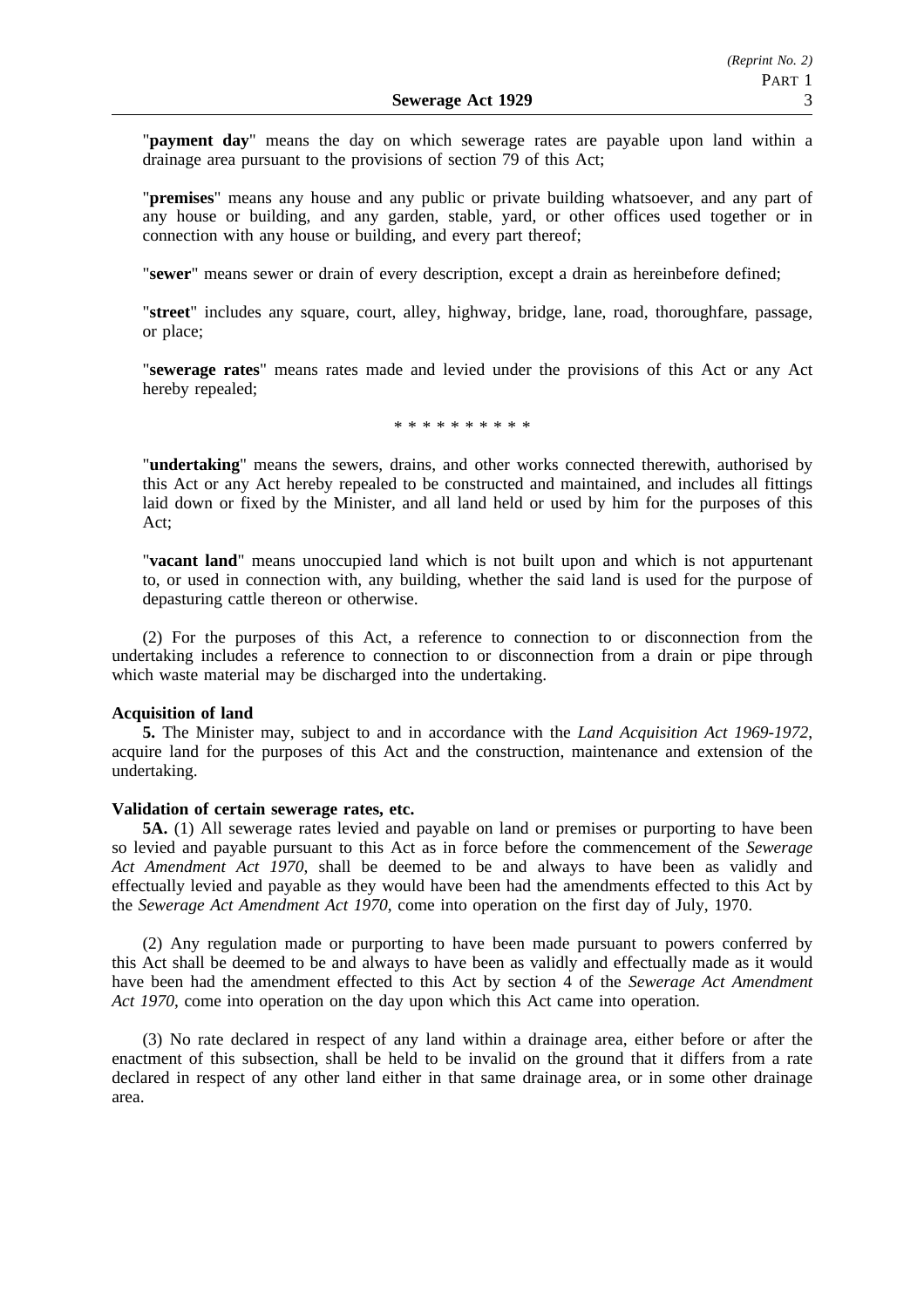# **PART 2 FINANCE**

## **Interest on sewers loans**

**6.** All interest becoming due in respect of sewers loans shall be paid out of the general revenue of the State.

## **Application of sewerage rates and payment of maintenance expenses**

**7.** (1) All moneys derived from sewerage rates shall be paid to the Treasurer for the public purposes of the State.

(2) The Treasurer shall apply such moneys as are provided by Parliament for that purpose in payment of all expenses of and connected with the working and maintenance of the undertaking.

## **Payments to be made on account of Minister**

**8.** The Treasurer may, under the authority of the Minister, pay out of the moneys at his disposal under this Act—

- *(a)* any sum due by the Minister under any agreement lawfully made for, and in accomplishing, any of the purposes of this Act; and
- *(b)* any sum recovered against the Minister by any process of law; and
- *(c)* any sum which by any order, made or purporting to be made under this Act, the Minister is directed to pay for or by way of compensation, damages, costs, fines, penalties, forfeitures, or otherwise howsoever.

## **Annual accounts to be published**

**9.** (1) In every year the Minister shall cause to be prepared for the financial year preceding, under the distinct heads of receipts and expenditure, an account in abstract of all moneys advanced to him, and of all sewerage rates and other moneys levied or received by him, for the purposes of the undertaking, and also of all moneys expended by him for the said purposes, and of the manner in which the said moneys were expended.

(2) Every such account shall contain a statement of the balance of such account, and shall be duly audited and certified by the Auditor-General.

(3) A true copy of every such account in abstract shall be published in the *Government Gazette* on or before the thirtieth day of June in the year in which it is prepared.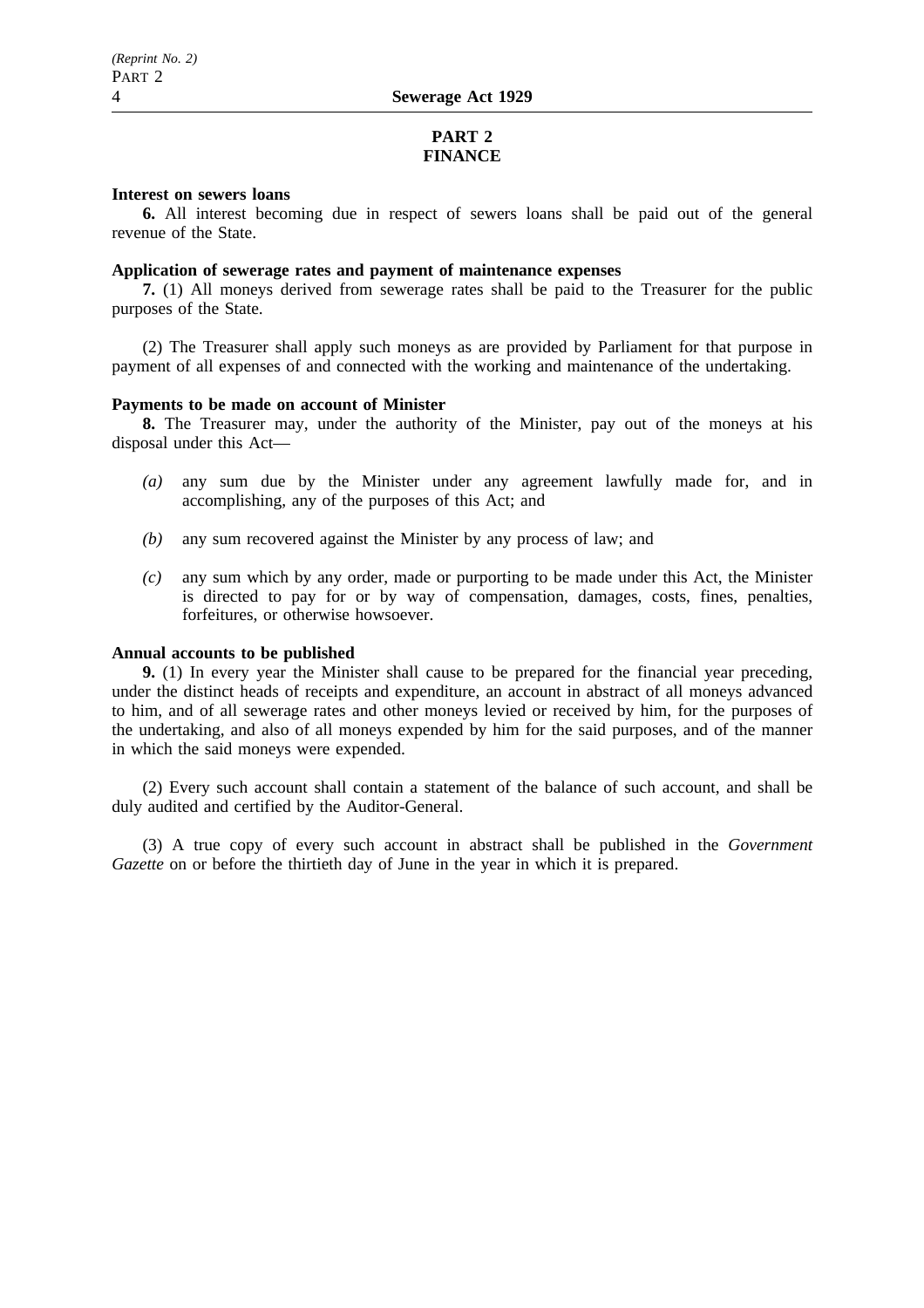# **PART 3 INCORPORATION AND POWERS OF THE MINISTER**

\*\*\*\*\*\*\*\*\*\*\*\*\*\*\*\*\* \*\*\*\*\*\*\*\*\*\*

## **Governor may appoint officers**

**12.** The Governor may appoint and employ for the purposes of this Act such engineers, managers, secretaries, clerks, collectors, messengers, and other officers as to him seems fit.

## **Regulations**

**13.** (1) The Governor may make such regulations as are contemplated by this Act, or as are necessary or expedient for the purposes of this Act, and, without limiting the generality of that power, the Governor may make regulations:—

- I. For protecting the undertaking, and every part thereof, from trespass or injury:
- II. For regulating, in regard to drainage, the plans, inclination, and the materials of the pavement and roadway of public and private streets, and the plans and levels of sites for buildings, and the levels of the bottoms of cellars and the lowest parts of buildings, and the drainage of streets into sewers:
- III. For regulating the dimensions, form, and mode of construction, and the materials, and the keeping, cleaning, and repairing of the pipes, drains, and other means of communicating with sewers, and the fittings and apparatus connected therewith for the emptying, cleansing, closing, and filling up of sinks, cesspools, and privies, and for such other works of cleansing and of removing and disposing of refuse as the Minister is authorised to perform:
- IIIA. For regulating the—
	- *(a)* specifications, construction, number and position of pipes, fittings and equipment connected to the undertaking;
	- *(b)* installation and inspection of pipes, fittings and equipment connected to the undertaking:
- IV. For regulating or preventing the sale or use of pipes, fittings or equipment that are capable of being connected to the undertaking:
- V. For regulating the conduct of the officers, workmen, and servants appointed, employed, or hired under and for the purposes of this Act, and for the making, levying, and collecting of sewerage rates, and for providing for the due management and use in all respects of the property of the Minister and of the undertaking, and for its construction, completion, maintenance, and extension, and for carrying into effect the purposes of this Act generally:

\*\*\*\*\*\*\*\*\*\*

- VII. For fixing or empowering the Minister to fix charges or fees (including minimum charges or fees)—
	- *(a)* for the provision of works or services by the Minister; and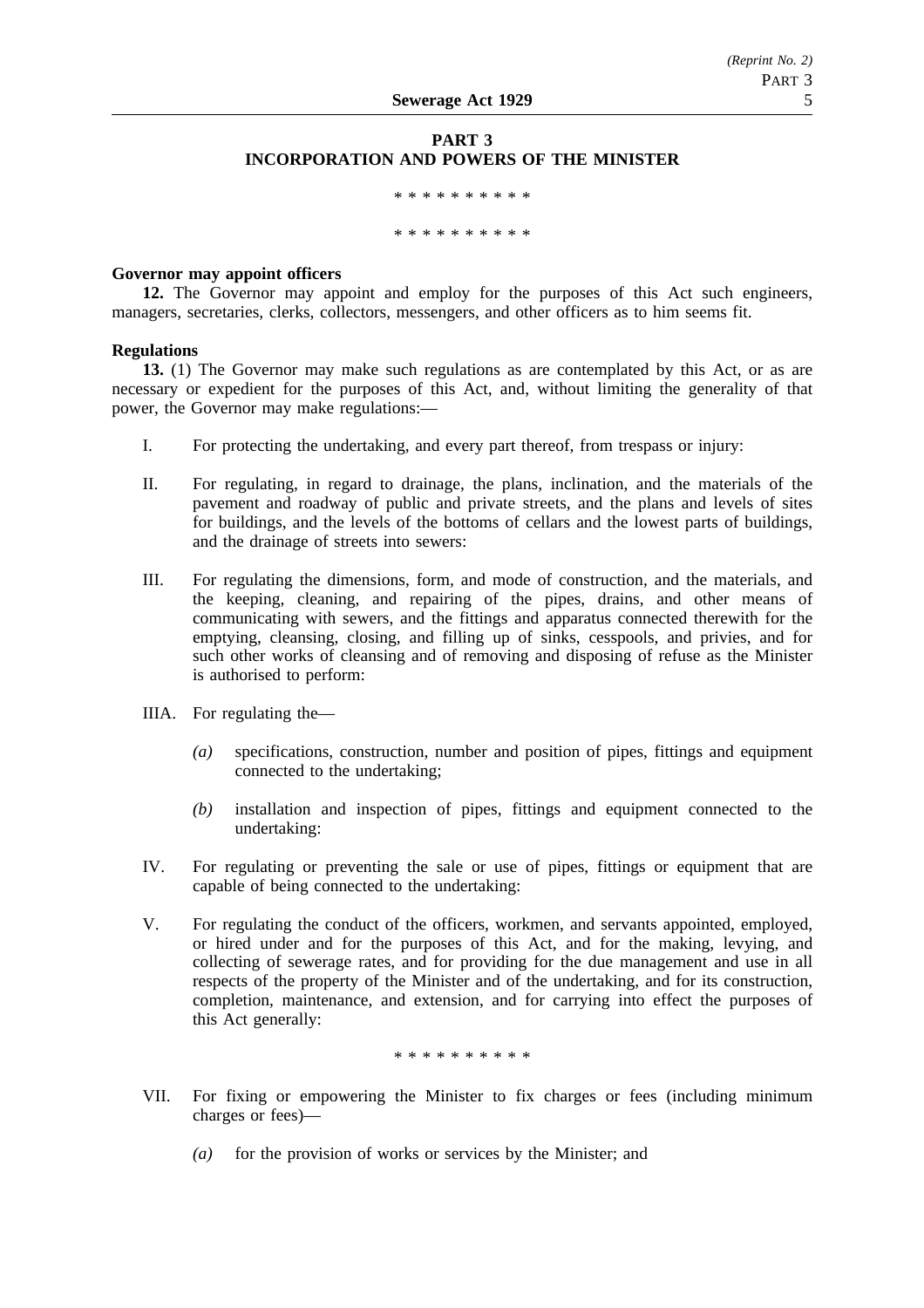- *(b)* for inspections made by the Minister pursuant to this Act or at the request of an owner or occupier of land; and
- *(c)* otherwise in relation to the administration of this Act:
- VIIA. Empowering the Minister to release a person from, or defer, the obligation to pay part or all of an amount due under this Act or under an agreement made under this Act:
- VIII. For fixing scales of costs and charges for the alteration of levels of topstones and castings of lampholes, inspection openings, airshafts and manholes, or other similar work, to conform to the surface levels of the roadworks.
- (2) A regulation made under subsection (1) may—
- *(a)* empower the Minister to authorise the sale or use of pipes, fittings or equipment, subject to such conditions (if any) as he thinks fit, and to revoke or vary an authorisation previously given by him; and
- *(b)* prescribe specifications, standards and procedures by reference to specifications, standards or procedures prescribed, from time to time, by the Minister or published, from time to time, by a body or person named in the regulation.

(2a) Charges or fees for the provision of works or services by the Minister fixed under this section shall not be invalid by reason of the fact that, in a particular case or class of case, the charges or fees so fixed (or the aggregate of those charges or fees where more than one is payable in respect of the same works or service) exceed the cost to the Minister of providing the works or service.

(3) Specifications, standards or procedures prescribed by the Minister by reference to specifications, standards or procedures published, from time to time, by a person or body named by the Minister shall be deemed to have been validly prescribed by him for the purpose of the operation of a regulation pursuant to subsection (2)*(b)*.

(4) The regulations may impose a penalty not exceeding two thousand dollars for contravention of, or failure to comply with, a regulation.

(5) Where a person contravenes or fails to comply with a regulation, the Minister may, by notice in writing, require him to desist from the contravention or remedy the default and if he fails to comply with the notice he shall be guilty of an offence and liable to a penalty not exceeding two hundred dollars for every day for which that failure continues.

## **Undertaking to vest in Minister**

**14.** The whole of the undertaking, and all the materials and things which at any time are part thereof, are vested in the Minister, and shall be deemed to be his property, and shall be held and used by him for the purposes of this Act.

## **Street drains to be under control of Minister**

**15.** The exclusive control of all gutters, shoots, grates, and openings in the streets, within a drainage area, communicating directly or indirectly with the sewers vested in the Minister, by whomsoever the said gutters, shoots, grates, and openings have been made or are maintained or managed, shall belong to and the same is hereby vested in the Minister.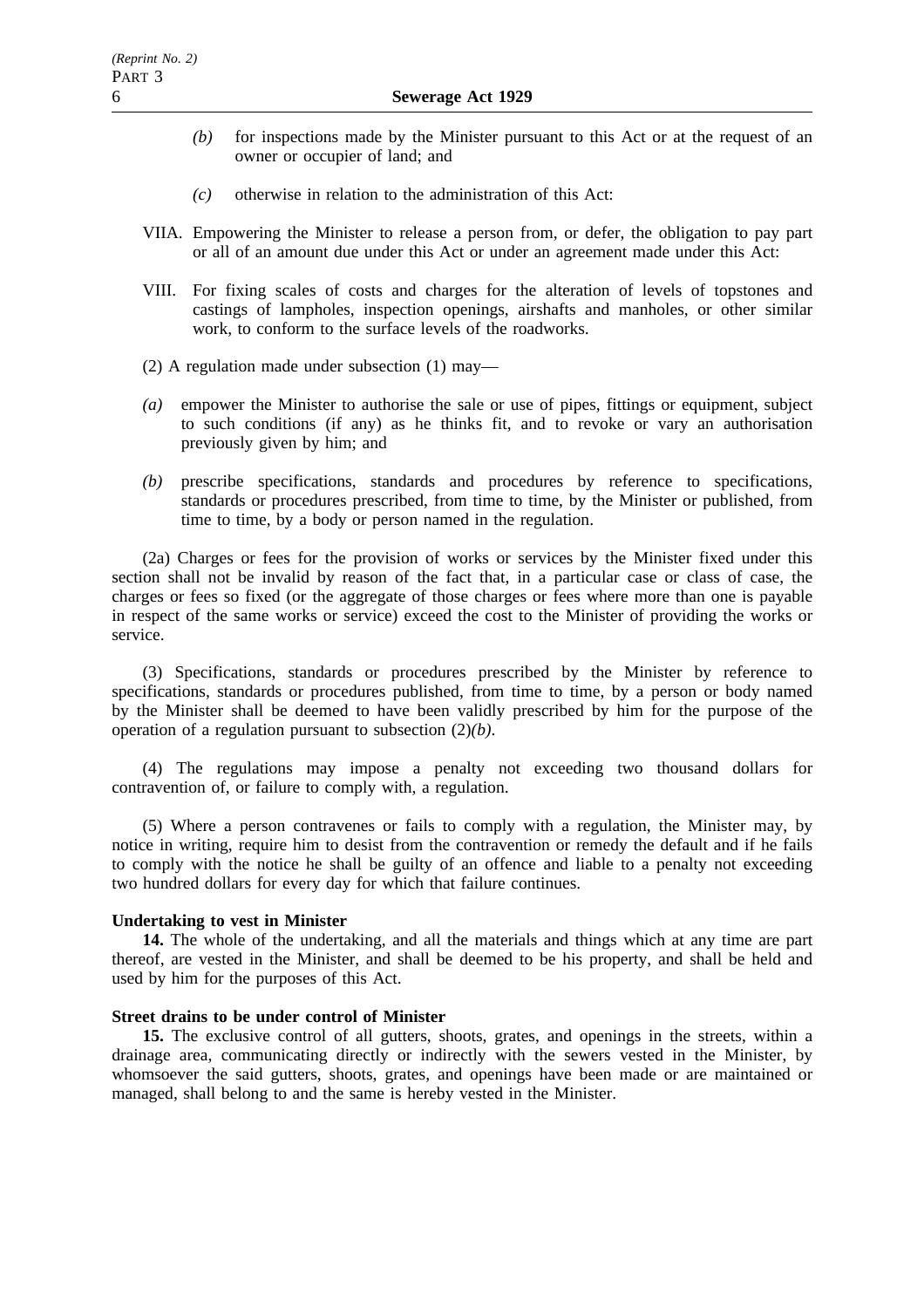## **Minister not to be personally liable**

**16.** The Minister shall not be personally liable to pay or make good any sum of money which is at any time recoverable under this Act from him, or is due by him as Minister or recovered as damages for any act done, or omitted to be done, by him in the *bona fide* belief that he is acting in pursuance of this Act.

## **Minister may delegate his powers**

**17.** (1) The Minister may authorise such persons as he thinks proper to do all and any of the acts, matters, and things which the Minister is hereby authorised or required to do.

(2) Every person so authorised shall have and enjoy all such and the like powers as are hereby conferred on the Minister enabling him to do such acts, matters, or things respectively, and all such acts, matters, and things, when done under the said authority, shall be as valid and effectual as if they had been done by the Minister.

(3) Every person so authorised shall have and enjoy, in respect of every such act, matter, or thing so done by him, all such immunities from personal liability as the Minister would have and enjoy if he had done the act, matter, or thing.

## **Power to lease and sell surplus land or property**

**17A.** (1) The Minister may demise any land held or used by him for the purposes of this Act and which he does not immediately require for the purposes of this Act, for such period, at such rent, and upon such conditions as he thinks fit, and may sell or otherwise dispose of any such land or other property, which he does not further require for the purpose of the undertaking, and may transfer or convey such land or other property to the purchaser, or as he directs.

(2) Any money accruing from the sale or other disposition of any property sold or disposed of pursuant to this section shall be paid by the Minister to the Treasurer, and shall be carried by him to the account of the Minister for the purposes of this Act.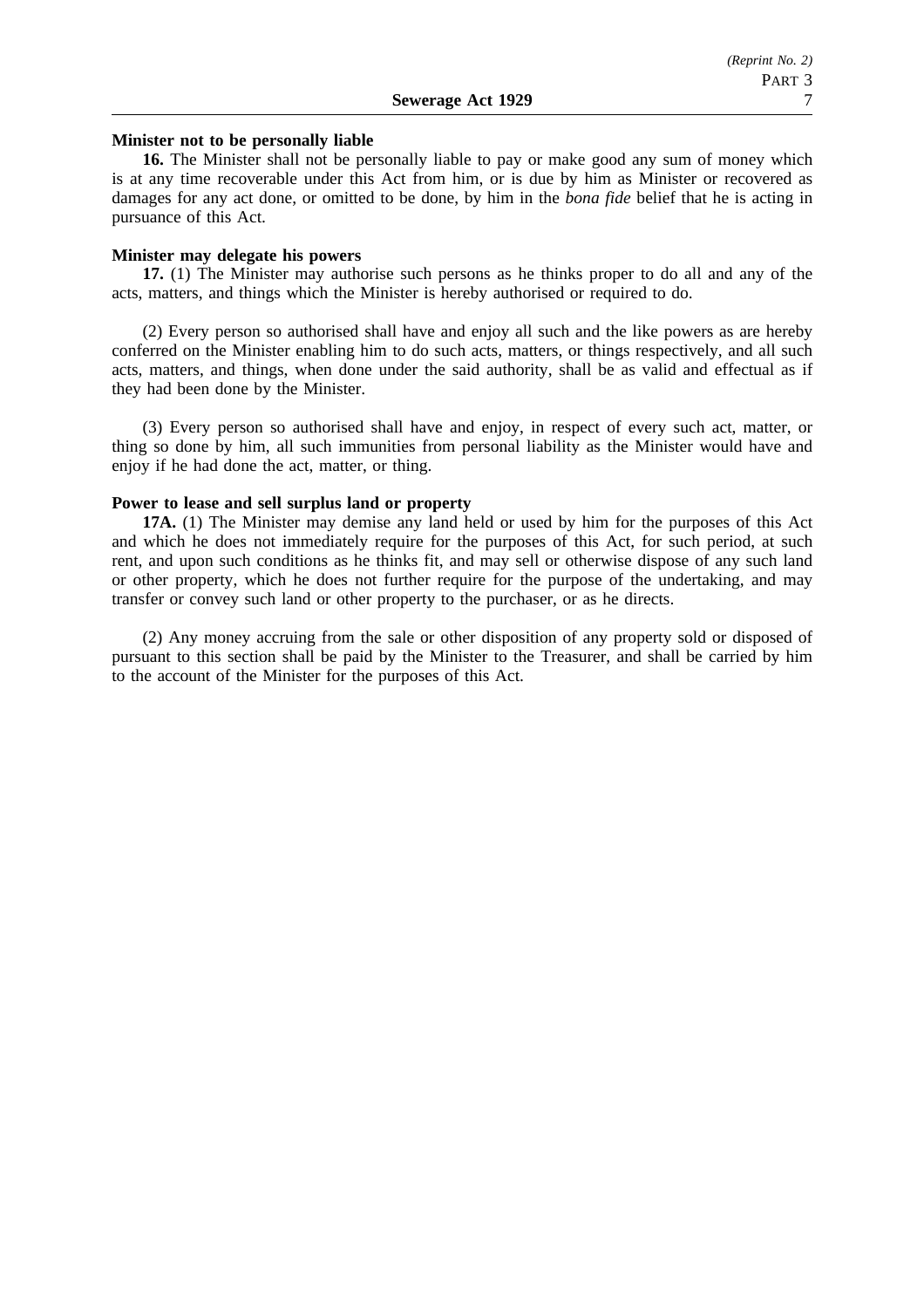# **PART 3A SANITARY PLUMBERS EXAMINING BOARD AND PLUMBING**

# **ADVISORY BOARD**

# **Sanitary Plumbers Examining Board**

**17B.** (1) The Sanitary Plumbers Examining Board continues in existence.

- (2) The Governor may, by regulation, prescribe—
- *(a)* powers and functions of the Board;
- *(b)* provisions for the appointment of members and deputy members of the Board and any other matters relating to membership of the Board;
- *(c)* procedures to be followed at meetings of the Board;
- *(d)* fees payable in relation to—
	- (i) examinations conducted by the Board;
	- (ii) registration by the Board;
	- (iii) the performance by the Board of any of its other functions;
- *(e)* provisions empowering the Minister to take disciplinary action against a person registered by the Board and for that purpose to impose conditions on the registration or to vary, suspend or cancel the registration;
- *(f)* any other matters that are necessary or expedient for the continued operation of the Board.

# **Plumbing Advisory Board**

**17C.** (1) The Plumbing Advisory Board continues in existence.

- (2) The Governor may, by regulation, prescribe—
- *(a)* powers and functions of the Board;
- *(b)* provisions for the appointment of members and deputy members of the Board and any other matters relating to membership of the Board;
- *(c)* procedures to be followed at meetings of the Board;
- *(d)* any other matters that are necessary or expedient for the continued operation of the Board.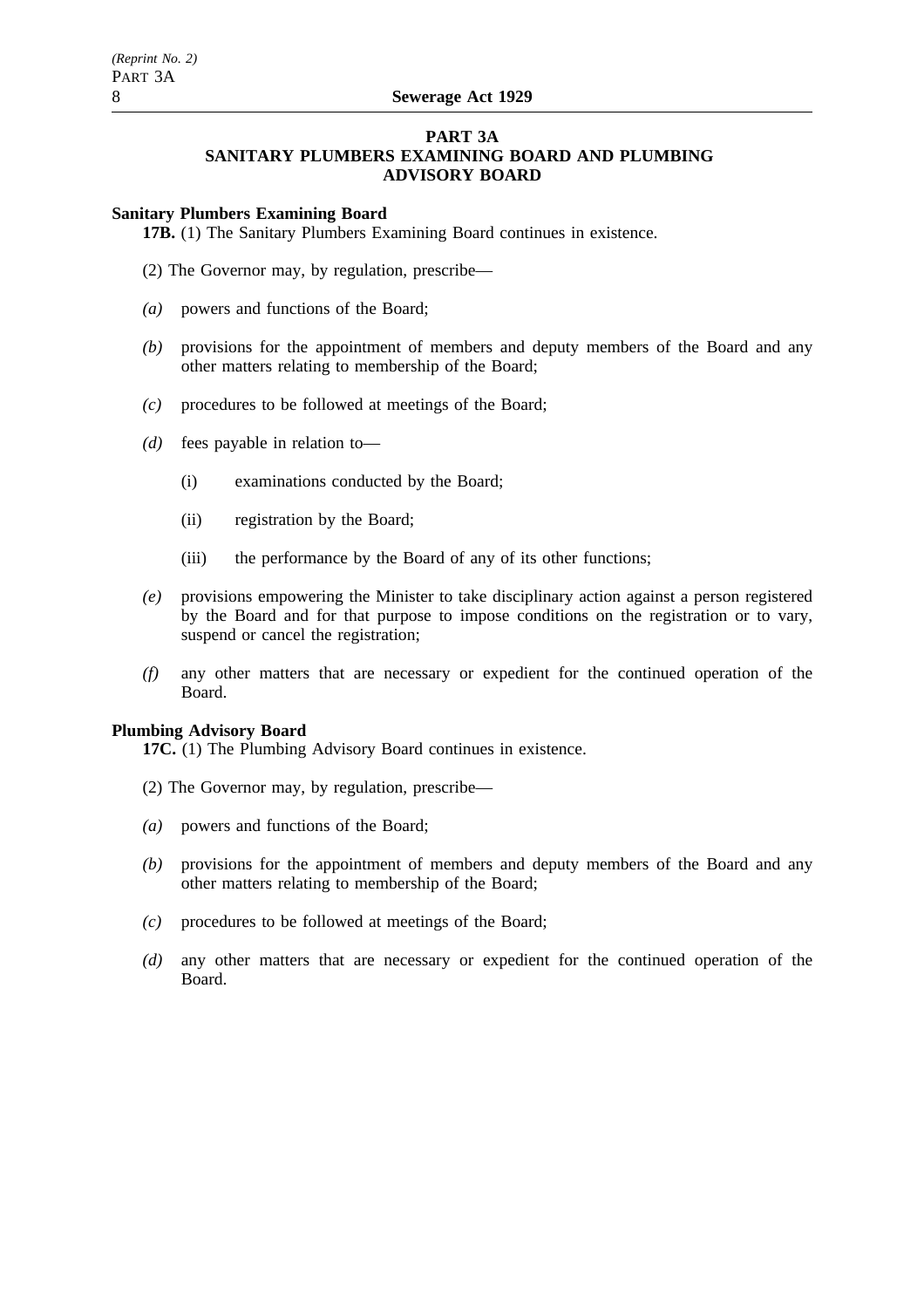## **PART 4**

## **CONSTRUCTION, MAINTENANCE, AND EXTENSION OF THE UNDERTAKING**

## **Drainage area**

**18.** (1) The Governor may from time to time by proclamation declare that any land defined in the proclamation shall constitute a drainage area and the land shall, for all the purposes of this Act, be deemed to be a drainage area to which this Act applies.

(2) The Governor may by proclamation add to or otherwise alter the boundaries of any such drainage area and may also, in like manner, revoke any proclamation made under this section, as to the whole or any part of any such drainage area, in which case the drainage area shall be abolished or altered according to the tenor of the proclamation.

(3) A proclamation under this section shall take effect from a date (either before or after the date of the proclamation) specified in the proclamation.

### **Minister may purchase or lease land**

**19.** The Minister may purchase or take on lease for such term as he thinks fit, with or without right of purchase—

- *(a)* any land which he thinks necessary for the purposes of this Act or for the formation or protection of any works which he is authorised to execute under this Act; and
- *(b)* any sewage farms, offices, buildings, yards, stations or places for deposit of refuse, material, or things, or any land for the formation or erection of any such sewage farms, offices, buildings, yards, stations, or places for deposit as aforesaid.

## **Minister may construct sewers**

**20.** (1) The Minister may at any time, subject to the provisions herein contained—

- *(a)* make and construct sewers, drains, and works with all necessary fittings, of such construction and in such manner as he thinks expedient, for the purpose of effectually draining the drainage area; and
- *(b)* carry any such sewers and drains through, across, or under any public or private street, and any cellar or vault which may be under the pavement of any public or private street, and into, through, or under any land whatsoever, making compensation for any damage done thereby, as herein provided; and
- *(c)* break up any street, and the soil, pitchings, and pavements thereof; and
- *(d)* excavate and sink trenches for the purpose of laying down, making, and constructing any such sewers and drains therein; and
- *(e)* cause any such sewers to discharge upon such land as may be acquired by the Minister for that purpose, or cause any such sewers to communicate with the sea as the Minister may think expedient; and
- *(f)* from time to time open, cleanse, and repair any such sewers, drains, and fittings, and alter the position or construction thereof; and
- *(g)* make any drains to any main sewer from any land within the drainage area for the purpose of cleansing and draining any such land by means of such drains and sewers; and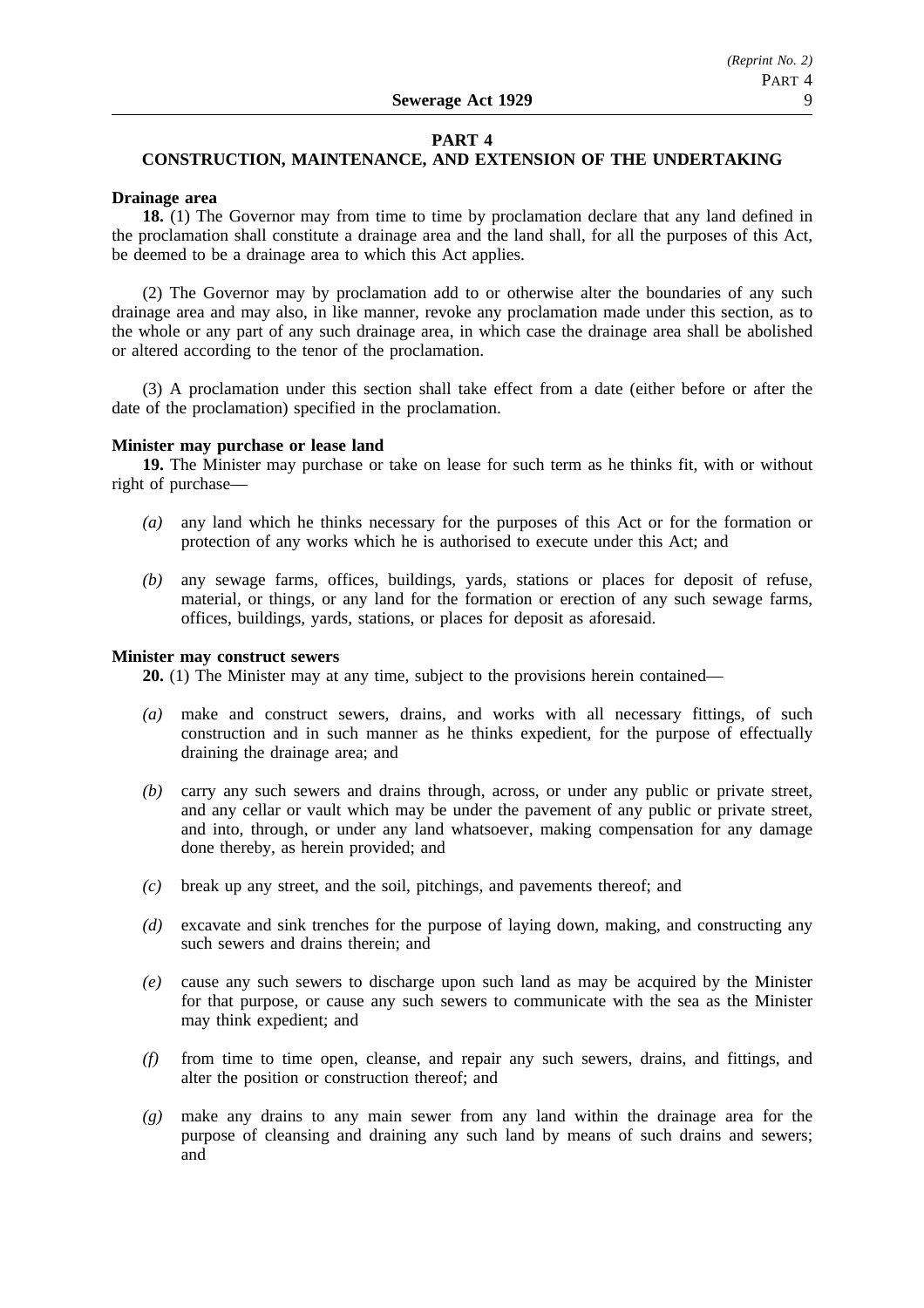*(h)* do all such other acts, matters, and things as he from time to time deems necessary and proper for making, amending, attaching, altering, repairing, completing, or improving any such sewers, drains, fittings, or other works for the purposes of this Act.

(2) The Minister shall build and construct the said sewers, drains, fittings, and other works in a sufficient and effectual manner for accomplishing the purposes of this Act.

## **Minister may construct dams**

**21.** The Minister may make and erect such dams and reservoirs as he thinks expedient across and in the bed of the River Torrens, or elsewhere, for the purpose of retaining water to flush and cleanse the sewers and drains for the time being vested in the Minister, and may lay pipes therefrom for the purpose of conducting water to all or any of the said sewers and drains.

## **Position of dams**

**22.** Such dams and reservoirs may be erected at such points in the bed of the said river or at such other places as the Minister thinks proper, and may be constructed of such materials and in such manner as the Minister thinks expedient.

## **Power to construct accommodation works**

**23.** (1) The Minister shall construct and erect all works necessary for making good the interruption caused by the exercise of any of the said powers to the possession or enjoyment of any land adjoining or near any part of the undertaking, or otherwise necessary for the accommodation of any such land.

(2) If any dispute arises with respect to the construction of any such accommodation works, the Minister or any party to the dispute may apply to the Land and Valuation Court for the determination of the matters in dispute.

(3) Upon the hearing of an application under subsection (2) of this section the Land and Valuation Court may make such orders as it considers just.

## **Power to make roads**

**24.** The Minister may—

- *(a)* make and maintain, upon or over any land which has been taken or used for the purposes of this Act and the undertaking, such roads or other like means of communication as he deems necessary or proper for effectually executing the said purposes and making all proper approaches to the undertaking, whether the approaches are permanent or needed only for a temporary purpose:
- *(b)* repair, amend, and fence in the said roads or other means of communication:
- *(c)* cause all or any of them to be used exclusively for those purposes, or, at his discretion, permit the public or any particular person to use all or any of them, upon such terms and subject to such conditions as he thinks proper to make or impose:
- *(d)* dedicate all or any such roads or other means of communication permanently to the use of the public; but the public or any particular person shall not acquire any right to use, or any privilege or easement in respect to all, or any of them, save as are expressly granted or dedicated by the Minister in conformity with this section.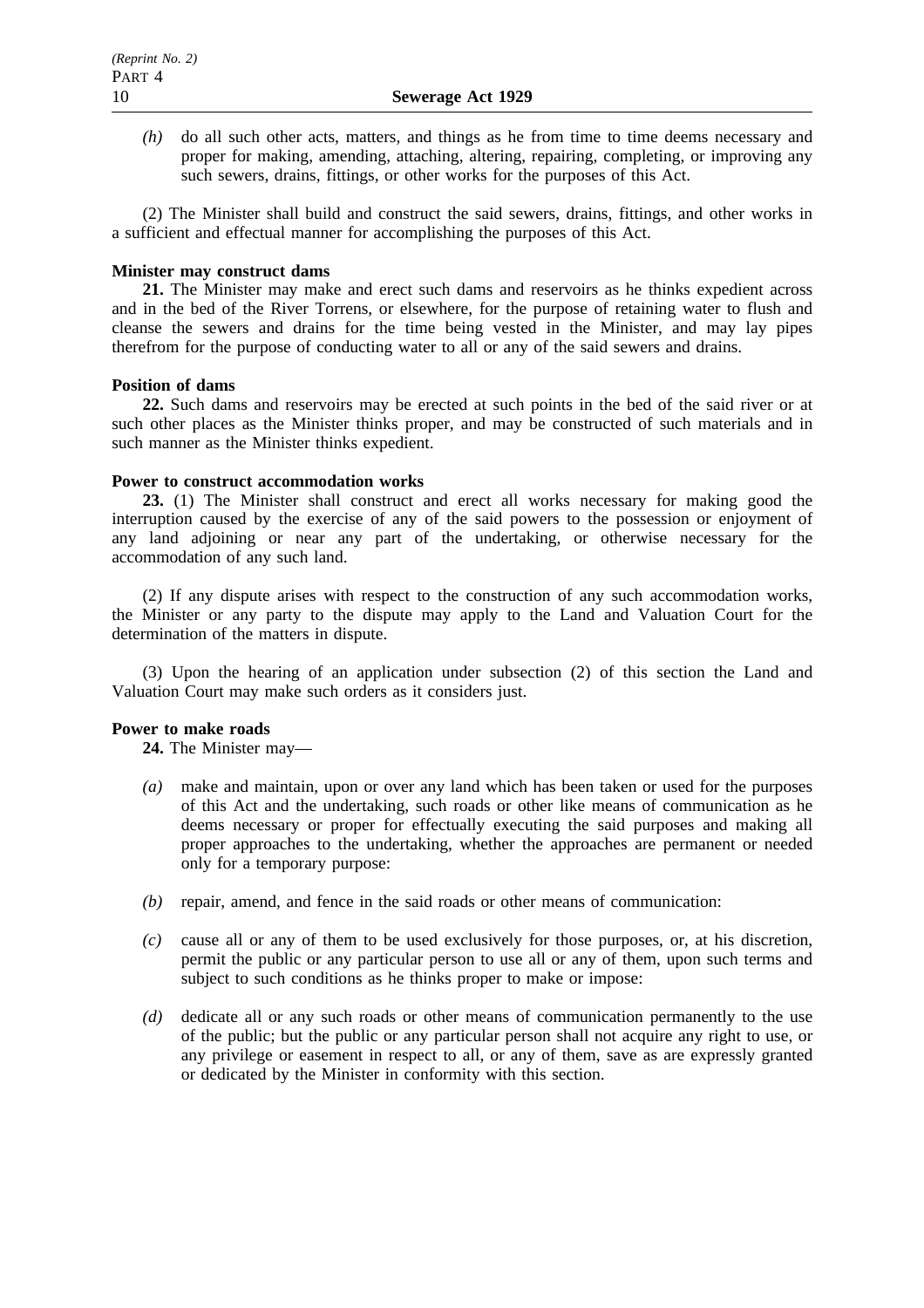## **Power to break up streets**

**25.** (1) For the purpose of constructing, extending, and maintaining the undertaking, the Minister, under such superintendence as is hereinafter specified, may open and break up any street and the soil and pavement thereof, and any sewers, drains, or tunnels within or under the street, and may lay down and place such sewers, drains, fittings, and other works and engines as he deems necessary, and repair, alter, or remove any of them, and for the aforesaid purposes may remove and use all earth and materials in and under such street, and do all other acts which he deems necessary or expedient for constructing and maintaining the undertaking, and he shall do as little damage as can be in the execution of the powers hereby granted.

(2) The Minister shall pay compensation for any damage that may be done in the execution of his powers under subsection (1) of this section and, in the event of a dispute arising between the Minister and a claimant for compensation under this section, the Minister or the claimant may apply to the Land and Valuation Court for the determination of the matters in dispute.

(3) The Land and Valuation Court, upon the hearing of an application under subsection (2) of this section, may make such orders as it considers just.

## **Notice to be served before breaking up streets**

**26.** (1) Before the Minister opens or breaks up any street, sewer, drain, or tunnel he shall give to the persons under whose control or management the same is, or to their clerk, surveyor, or other officer, notice in writing of his intention to open or break up the same.

(2) The notice shall be given not less than three clear days before beginning the opening or breaking up, except in such cases of emergency as in the opinion of the Minister justify him in omitting to give the notice, and in every such case he shall give the notice as soon as he conveniently can after the beginning of the opening or breaking up, or after the necessity for the same has arisen.

## **Street not to be broken up except under superintendence**

**27.** No such street, sewer, drain, or tunnel shall, except in the case of such emergency as aforesaid, be opened or broken up except under the superintendence of the persons having the control or management thereof, or their officer, and according to such plan as within the three days next after the receipt of the notice is proposed by the said persons or their officer and approved by the Minister, or, in case of any difference respecting such plan, according to such plan as is determined by the Surveyor-General or other competent officer to be appointed by the Governor. In case such a difference has arisen, the Minister shall not commence any such work until some plan has been determined upon in that behalf by the Surveyor-General or other competent officer appointed by the Governor as aforesaid: Provided always, that if the persons having such control or management as aforesaid, or their officer, after having received such notice as is mentioned in the next preceding section—

- *(a)* fails to attend at the time fixed for the opening of any such street, sewer, drain, or tunnel; or
- *(b)* does not, within the three days next after receipt by them of the said notice, propose any plan for breaking up or opening the same; or
- *(c)* refuses or neglects to superintend the operation,

the Minister may perform the work specified in the said notice without the superintendence of the said persons or their officer.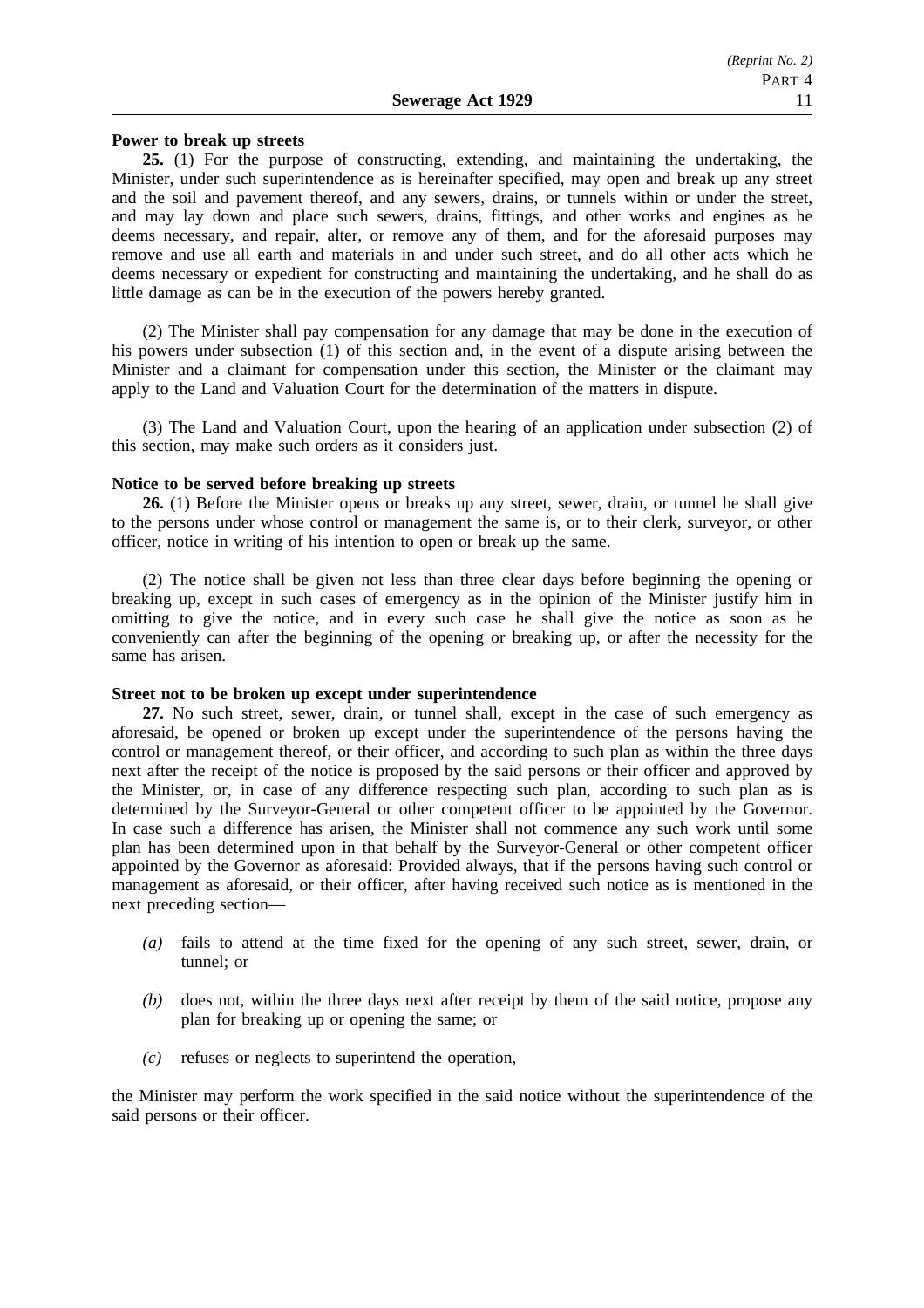## **Streets broken up to be reinstated without delay**

- **28.** When the Minister opens or breaks up any street or any sewer, drain, or tunnel, he shall—
- *(a)* with all convenient speed complete the works for which the same has been broken up, and fill in the ground and reinstate and make good the road or pavement or the tunnel so opened or broken up, and carry away the rubbish occasioned thereby; and
- *(b)* keep the road or pavement which has been so opened or broken up in good repair for three months after replacing and making good the same, and for such further time (if any) not being more than twelve months in the whole, as the soil so opened or broken up continues to subside; and
- *(c)* at all times, whilst any such road or pavement is so opened or broken up, cause the same to be fenced and guarded, and cause a light sufficient for the warning of passengers to be set up and kept thereagainst every night during which the road or pavement continues open or broken up.

## **Compensation for delay in reinstating streets**

**29.** (1) If the Minister—

- *(a)* opens or breaks up any street, or any sewer, drain, or tunnel, without giving such notice as required by this Act; or
- *(b)* makes any unnecessary delay in completing any such work or filling in the ground or reinstating and making good the road or pavement so opened or broken up, or in carrying away the rubbish occasioned thereby; or
- *(c)* neglects to cause the place where the road or pavement has been broken up to be fenced, guarded, and lighted,

he shall make to every interested person reasonable compensation for any damage actually sustained by that person through or in consequence of any such act, delay, or neglect.

(2) Where the amount of compensation payable under subsection (1) of this section is in dispute, the Minister or any party to the dispute may apply to the Land and Valuation Court for a determination of the matters in dispute.

(3) The Land and Valuation Court, upon the hearing of an application under subsection (2) of this section may make such orders as it considers just.

## **In certain cases parties other than the Minister may reinstate**

**30.** (1) If the Minister, having, for the purposes of the undertaking, opened or broken up any street—

- *(a)* keeps the same open or broken up longer than is reasonably necessary, or makes any unnecessary delay in filling in the ground or in reinstating and making good the road or pavement of any such street, or in carrying away the rubbish occasioned thereby; or
- *(b)* neglects to cause the place where the road or pavement has been opened or broken up to be fenced, guarded, and lighted while it is so opened or broken up,

the persons having the control or management of the street in respect of which the delay, omission, or neglect has taken place may cause to be executed or done the work or act so delayed, omitted, or neglected to be executed or done; and all the reasonable expense of executing or doing the same shall be reimbursed to them by the Minister.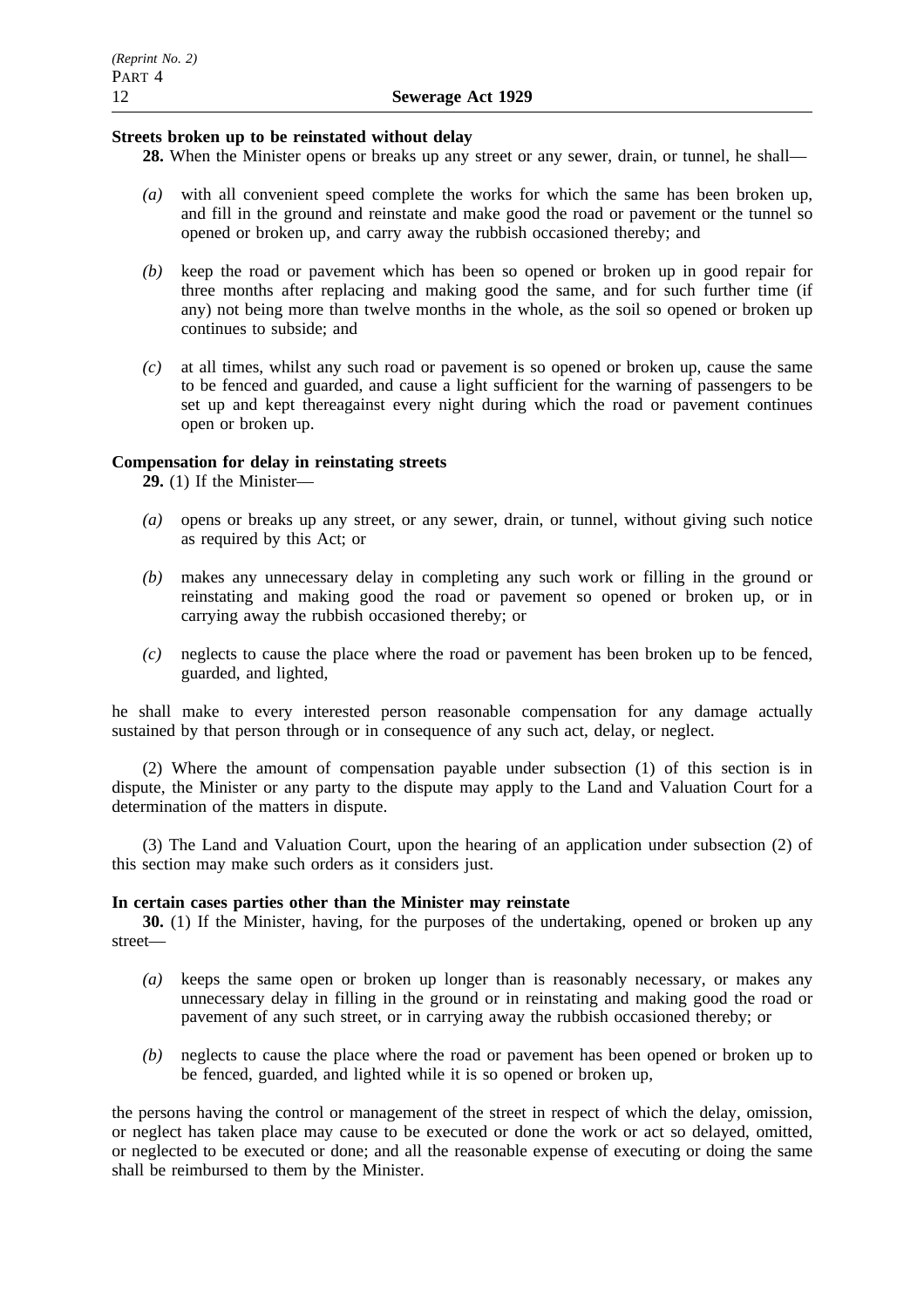(2) Where a claim is made for the reimbursement of expenses under subsection (1) of this section and a dispute arises in relation to that claim, the Minister or any party to the dispute may apply to the Land and Valuation Court for determination of the matters in dispute.

(3) The Land and Valuation Court, upon the hearing of an application under subsection (2) of this section, may make such orders as it considers just.

## **Water and gas pipes to be altered when necessary**

**31.** (1) If the Minister at any time deems it necessary for the purposes of the undertaking to raise, sink, or otherwise alter the situation of any water or gas pipes, mains, plugs, or other waterworks or gasworks laid in or under any street, he may, by notice in writing, require the person to whom the pipes, mains, plugs or works belong to raise, sink, or otherwise alter the situation of the same in such manner and within such reasonable time as is specified in the notice.

(2) The expenses attendant upon or connected with any such alterations shall be paid by the Minister.

(3) If any such notice is not complied with the Minister may make the alterations required.

(4) No such alteration shall be required or made which will permanently injure any such pipes, mains, plugs, or works, or prevent the water or gas from flowing as freely and conveniently as usual.

## **Powers of entry, survey, etc.**

**31A.** (1) For the purpose of ascertaining whether it is expedient to construct any sewerage system the Minister or any person authorised by him may—

- *(a)* enter upon any land after giving not less than two days' notice to the owner or occupier of that land;
- *(b)* survey and take levels of any land;
- *(c)* probe, bore, or sink pits, on or in any land or otherwise examine the soil thereof;
- *(d)* do anything necessary for ascertaining the suitability of the land for a sewerage system.
- (2) This section shall apply to land within or outside a drainage area.

(3) The Minister shall compensate any person who suffers damage by reason of the exercise of the powers conferred by this section.

(4) The Land and Valuation Court may, upon the application of any person who claims to be entitled to compensation under this section, order the Minister to pay to that person such compensation as it considers just.

## **Minister to keep sewers cleansed**

**32.** (1) The Minister shall cause the sewers which are at any time vested in him, and all private drains and sewers, to be constructed, covered, and kept so as not to be a nuisance or injurious to health, and to be properly cleared, cleansed, flushed, and emptied.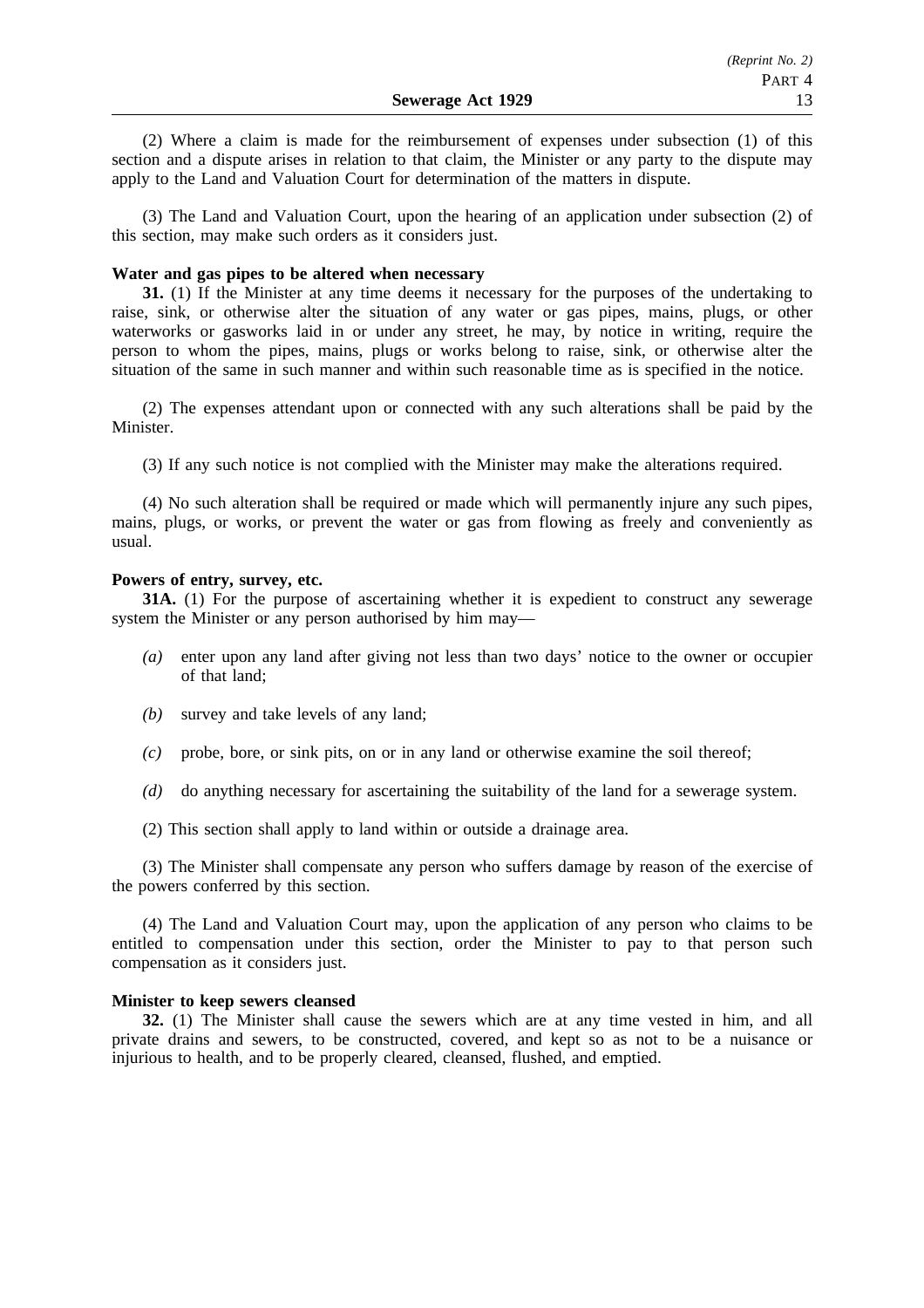(2) For the purpose of such clearing, cleansing, flushing, and emptying, the Minister may construct or place, either above or underground, such reservoirs, sluices, engines, manholes, lampholes, ventilators, entrances, and other works as he thinks necessary, and may arrange for the supply of such quantity of water, at such times and such places, and in such manner, as he thinks fit, and may cause all or any of such sewers to communicate with and be emptied into such places as he thinks proper, and may cause the sewage and refuse therefrom to be collected for sale, or for any purpose whatsoever, but not so as to create a nuisance.

## **Drains, etc., to be provided by owner or occupier**

**33.** (1) In order—

- *(a)* to provide for the removal of waste material from land in accordance with this Act; or
- *(b)* to improve the drains, fittings, equipment or works by means of which waste material is removed from land,

the Minister may, by notice in writing served on the owner or occupier of the land, require him, within the time stated in the notice, to carry out the work specified in the notice.

(2) A notice referred to in subsection (1) may require the person on whom it is served to—

- *(a)* install or construct in such locations as are specified in the notice;
- *(b)* connect to the undertaking;
- *(c)* alter or replace;
- *(d)* maintain, repair or cleanse,

such drains, fittings, equipment or works as are specified in the notice in the manner specified in the notice.

(3) The Minister may revoke or vary a notice referred to in subsection (1) by a subsequent notice in writing served on the owner or occupier of the land.

(4) A person who fails to comply with a notice served on him under this section is guilty of an offence and is liable to a penalty of one thousand dollars and to a further penalty of one hundred dollars for every day on which the failure continues.

(5) Where a person fails to comply with a notice served on him under this section, the Minister may take such action as is, in his opinion, necessary to fulfil the requirements of the notice but, in taking that action, he must not damage the land or the premises concerned to a greater extent than necessary.

(6) A person on whom a notice has been served under this section shall be liable for the costs incurred by the Minister in taking action under subsection (5) but where the Minister has served a notice under this section on two or more persons he shall not recover a sum that exceeds the amount of those costs.

## **Responsibilities of owner and occupier when excavating street, etc.**

**34.** (1) Where the owner or occupier of land does any work in a street adjoining that land in relation to a fitting or drain connected or that is intended to be connected to the undertaking he shall in relation to that work be subject to those provisions of this Act to which the Minister would be subject if he were carrying out that work and, on failure to comply with any of those provisions, the owner or occupier concerned shall be liable to a penalty of five hundred dollars.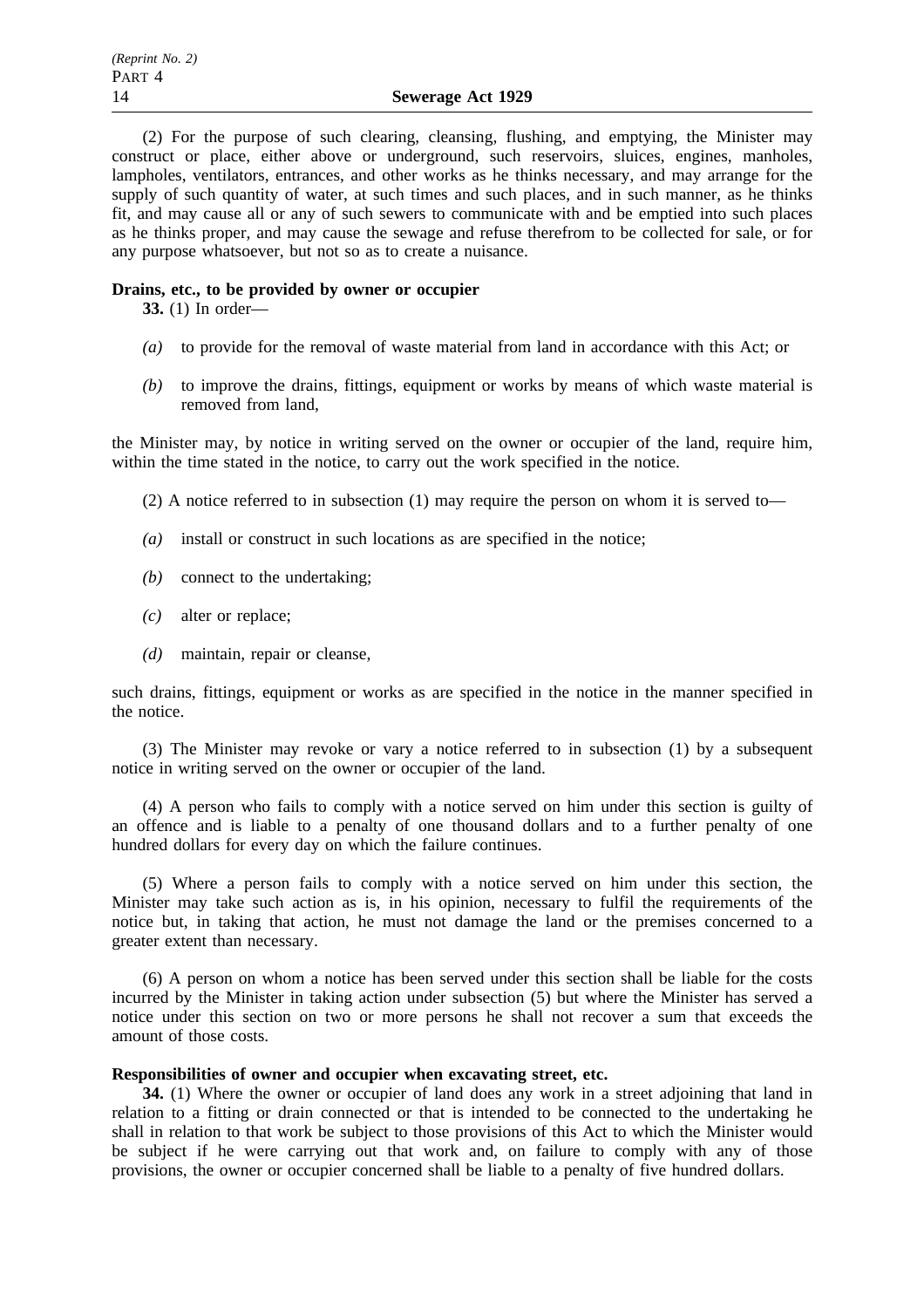(2) Where a person is in default under subsection (1), the Minister may take such action as is, in his opinion, necessary to remedy the default and the person in default shall be liable to the Minister for his costs in taking that action.

## **Construction, etc., of new drains, etc., not to be undertaken without authority**

**35.** (1) No person shall—

- *(a)* install or construct any drain, fitting, equipment or works for connection to the undertaking; or
- *(b)* connect any drain, fitting, equipment or works to the undertaking or disconnect it from the undertaking; or
- *(c)* alter, remove or block any drain, fitting, equipment or works connected to the undertaking,

unless he has been required or authorised to do so by or under this Act or unless he has been authorised by the Minister to do so under this section.

(2) The Minister may attach such conditions as he thinks fit to an authorisation granted under this section and may vary or revoke an authorisation at any time.

(3) A person who contravenes subsection (1) or contravenes or fails to comply with a condition attached to an authorisation under subsection (2) shall be guilty of an offence.

Penalty: Five hundred dollars.

## **Waste material not to be discharged onto land or into pit, etc.**

**36.** (1) After a drain connecting land to the undertaking has been installed or constructed, no person shall discharge, or permit the discharge of, any waste material that could be lawfully discharged into the undertaking by means of that drain—

- *(a)* on to that land or into a pit, well or tank dug or erected on that land; or
- *(b)* from that land on to neighbouring land or into a pit, well or tank dug or erected on neighbouring land,

unless he has been authorised to do so by the Minister.

(2) The Minister may attach such conditions as he thinks fit to an authorisation granted under this section and may vary or revoke an authorisation at any time.

(3) A person who contravenes subsection (1) or contravenes or fails to comply with a condition attached to an authorisation under subsection (2) shall be guilty of an offence.

Penalty: Five hundred dollars.

(4) Where a drain connecting land to the undertaking has been closed off or disconnected by the Minister pursuant to this Act, subsection (1) shall apply to the waste material that could have been lawfully discharged by means of that drain if it had not been closed off or disconnected.

\*\*\*\*\*\*\*\*\*\*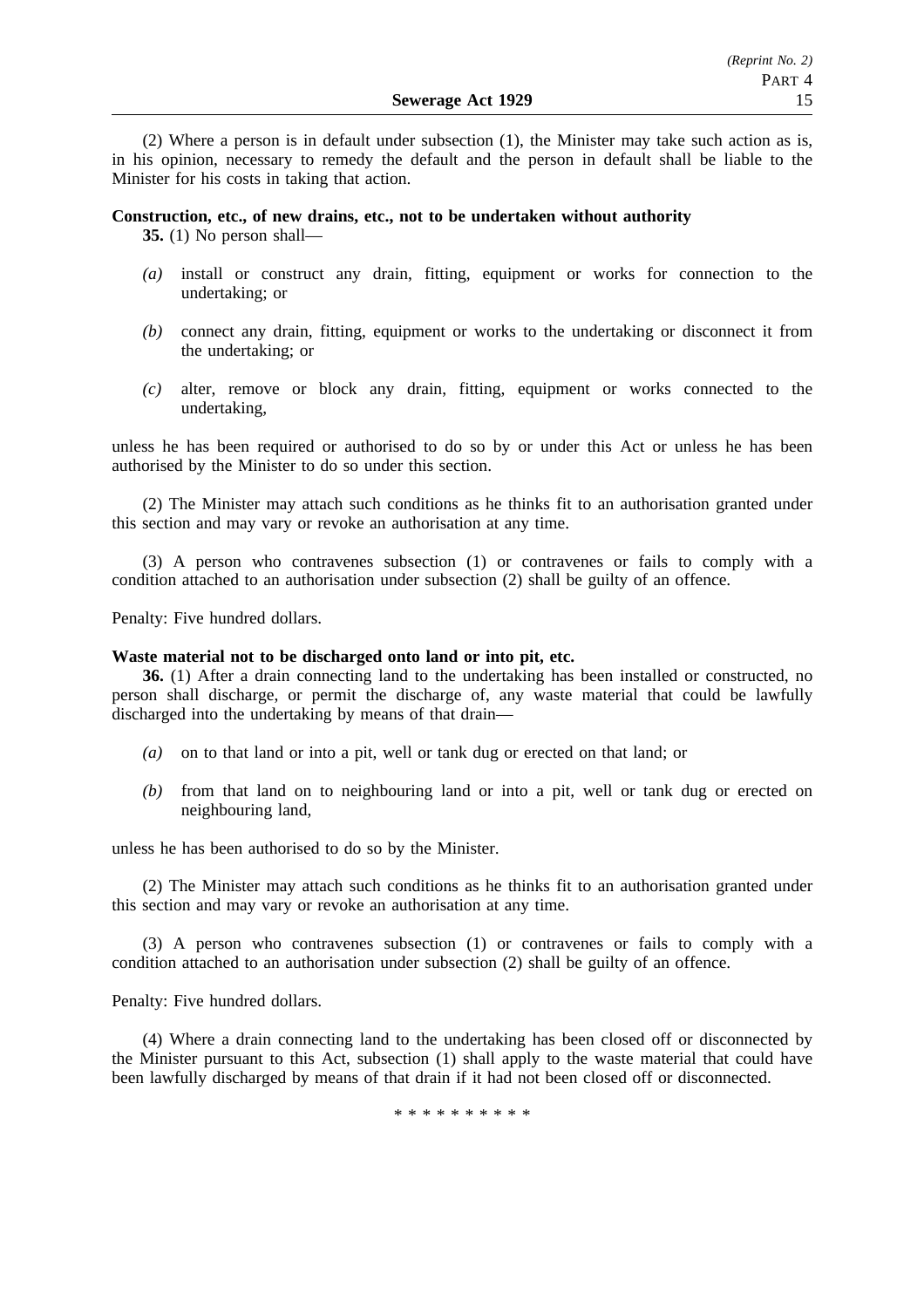## **Owners beyond drainage area**

**42.** Any owner or occupier of any land adjoining or near to but beyond the limits of a drainage area may cause any drain or sewer from that land to communicate with any sewer made by or vested in the Minister, upon such terms and conditions as are agreed upon between the owner or occupier and the Minister.

## **Minister may make agreements**

**43.** The Minister may, by agreement with the owner of land in a drainage area—

- *(a)* execute drainage works on the land connecting the land to a sewer; or
- *(b)* lend money to the owner for the execution of such works.

\*\*\*\*\*\*\*\*\*

## **Ventilators may be attached to buildings**

**45.** The Minister may cause any ventilating shaft, pipe, or tube for any sewer or drain to be attached to the exterior wall of any building within a drainage area: Provided that the mouth of every such shaft, pipe, or tube shall be at least 1.8 metres higher than any window or door situated within a distance of 9 metres therefrom.

## **Certain work may be carried out by owner**

**46.** (1) Where a person who has applied to the Minister for the extension of a sewer or the connection of land to a sewer (being work for which the amount prescribed by this Act is the cost of the work estimated by the Minister) is dissatisfied with the Minister's estimate, the applicant may, subject to this section, arrange for the work to be carried out by a competent person of his or her choice.

(2) Where—

- *(a)* a person has applied to the Minister for the extension of a sewer to land that the applicant has divided, or proposes to divide, or for the connection of such land to a sewer; and
- *(b)* the regulations do not prescribe the amount, or the basis for determining the amount, payable for that work; and
- *(c)* the applicant is dissatisfied with the amount that the Minister wishes to charge for that work,

the applicant may, subject to this section, arrange for the work to be carried out by a competent person of his or her choice.

(3) Subsections (1) and (2) do not authorise the connection of the new work to the undertaking.

(4) The work must be designed by, or to the satisfaction of, the Minister and be carried out under the supervision, and to the satisfaction, of the Minister.

(5) The Minister will, at the request of the applicant, provide the applicant with plans and specifications of the proposed work.

- (6) The applicant must pay the reasonable costs of the Minister for—
- *(a)* designing the work; and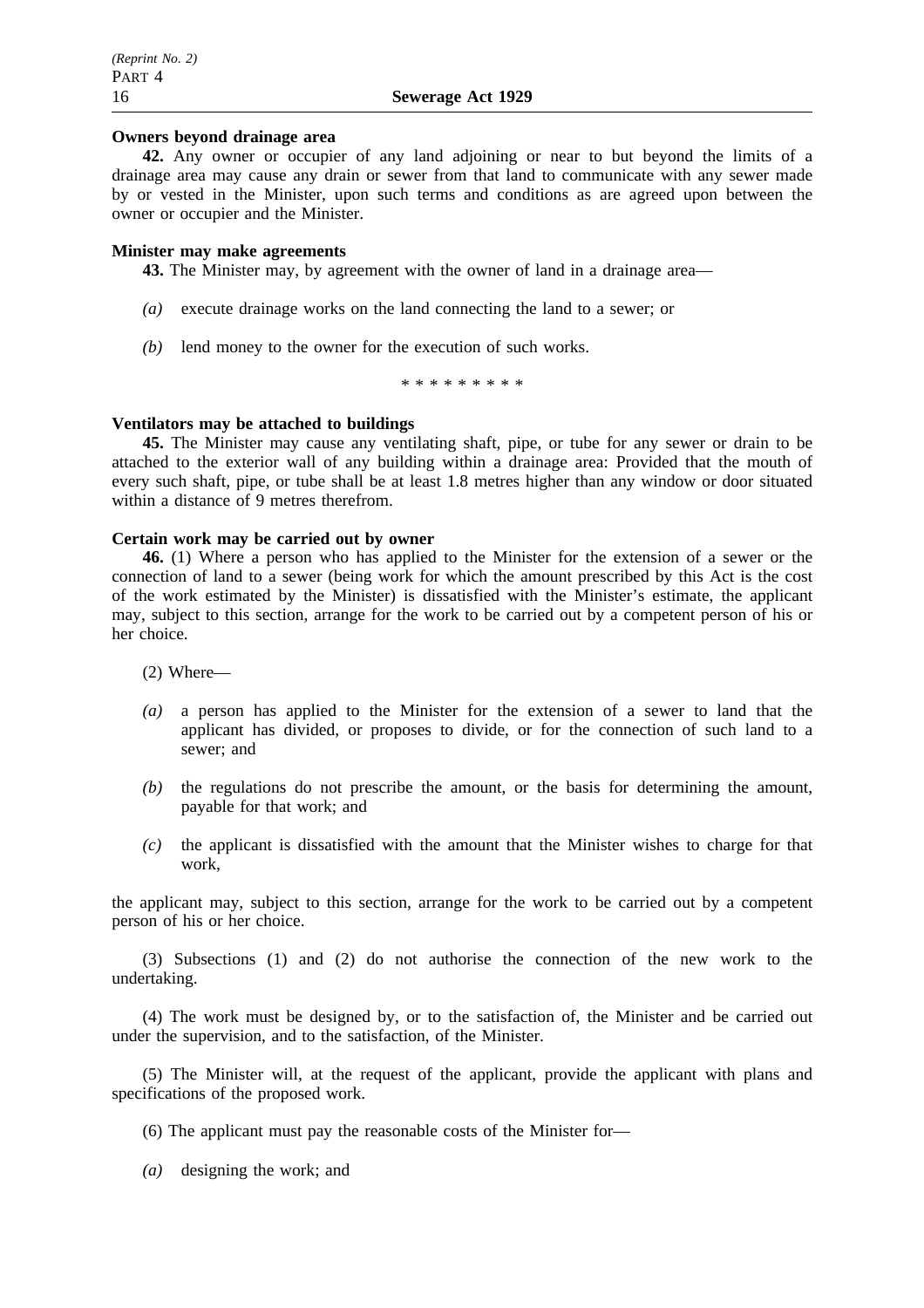- *(b)* providing the necessary plans and specifications; and
- *(c)* connecting the work to the undertaking; and
- *(d)* supervising and inspecting the work,

but the applicant is not liable, subject to section 47, for any other charge or fee under this Act in respect of the work.

## **Capital contribution where capacity of undertaking increased**

**47.** Where the Minister has decided to increase the capacity of the undertaking to cater for future demand for sewerage services in a particular area and—

- *(a)* the decision was made in response to an application for development authorisation for the division of land in that area; or
- *(b)* the decision was made in response to such an application or for any other reason and a person applies for development authorisation for the division of land in that area at any time after the Minister made the decision.

the applicant is liable to make a contribution to the Minister towards the cost of increasing the capacity of the undertaking.

(2) The amount of the contribution is an amount equivalent to that part of the cost of increasing the capacity of the undertaking that should, in the Minister's opinion, be attributed to the additional demand for sewerage services resulting from the division.

(3) If a proposed division of land does not proceed because—

- *(a)* the application for development authorisation lapses or is withdrawn; or
- *(b)* development authorisation for the division is refused or is subject to conditions that are unacceptable to the applicant,

any contribution paid to the Minister under this section must be refunded by the Minister.

(4) In this section—

"**cost**" of increasing the capacity of the undertaking means the estimated cost, or if the required work has been completed, the actual cost of the increase;

"**development authorisation**" means a development authorisation within the meaning of the *Development Act 1993* and includes a planning authorisation within the meaning of the *Planning Act 1982* and a certificate of approval issued under Part 2 Division 5 of the *Strata Titles Act 1988*;

"**division**" of land means division under Part 19AB of the *Real Property Act 1886* or by strata plan.

\*\*\*\*\*\*\*\*\*\*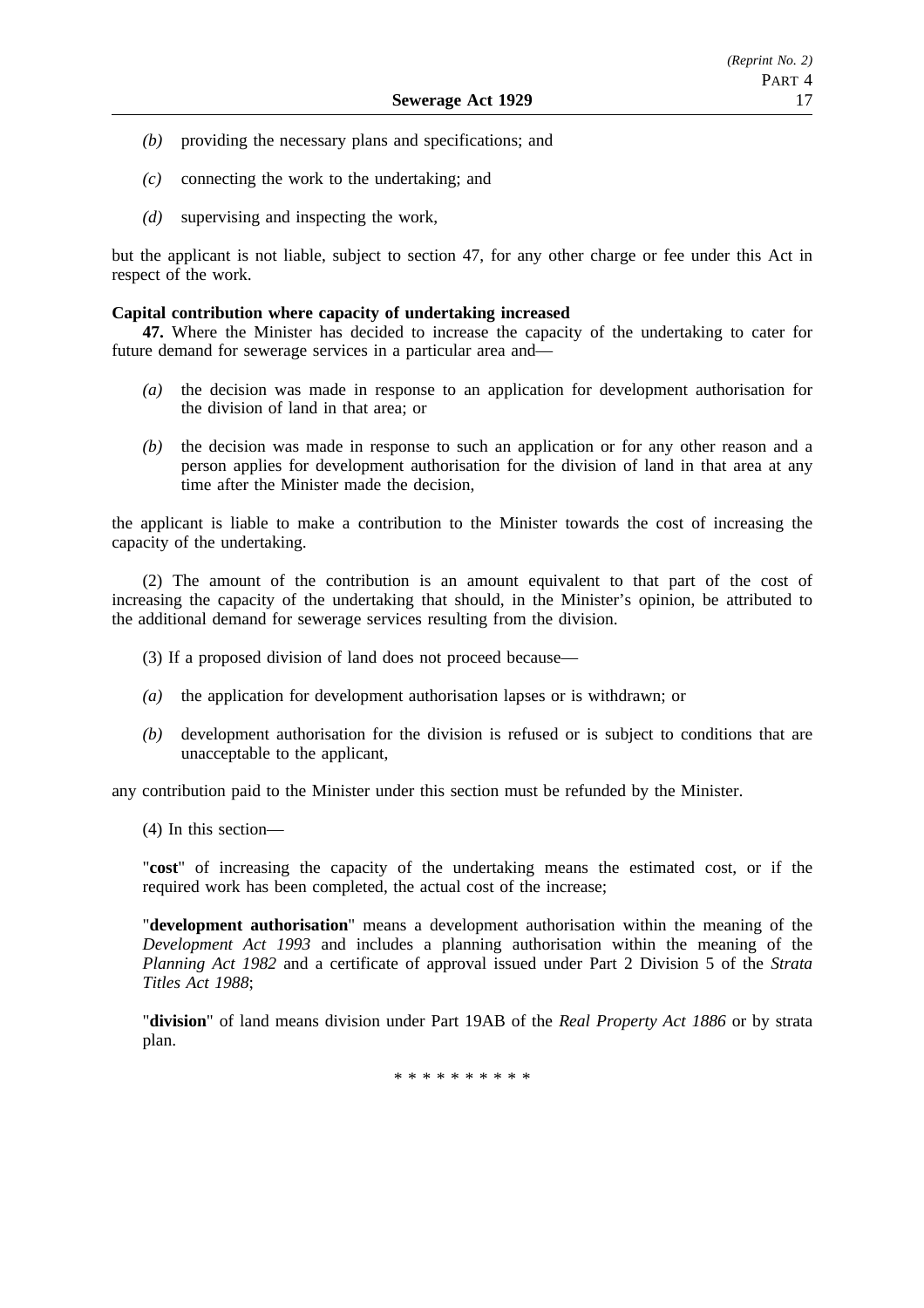## **PART 5**

# **PROVISIONS FOR THE PROTECTION OF THE DRAINAGE WORKS**

## **Notice of building, etc., to be given to Minister**

**49.** (1) Any person intending to build, rebuild or make extensions to any house, building or structure within a drainage area shall, at least fourteen days before beginning to dig or lay out the foundations thereof, give to the Minister written notice of such intention, together with full particulars of the levels or intended levels of the cellar or lowest floor, and of the situation or construction of the privies, cesspits, and drains to be built, constructed, or used in connection with the house, building or structure.

(2) No person shall begin to build, rebuild or make extensions to any such house, building or structure, or build or construct any such privy, cesspit, or drain, until the particulars so required to be stated have been approved by the Minister, who shall signify his approval or otherwise within fourteen days after receiving the said notice.

(3) Any person failing to deliver such notice as aforesaid, or either wholly or partially building, rebuilding, extending or constructing or causing to be either wholly or partially built, rebuilt, extended or constructed, any house, building, structure, privy, cesspit, or drain, without such approval as aforesaid, shall be liable to a penalty not exceeding five hundred dollars.

## **Power to pull down buildings**

**50.** If any person builds, rebuilds, or constructs any house, privy, cesspit, or drain, in contravention of the last preceding section, the Minister may pull down or demolish the same, and the expenses of and incidental to the said demolition shall be recoverable from the said person in manner hereinafter provided.

## **Power of inspection**

**51.** (1) A person authorised by the Minister may—

- *(a)* inspect any land and any sewers, drains, fittings, equipment or works on that land;
- *(b)* inspect solid, liquid and gaseous materials that are being or may be discharged from that land into sewers or drains forming part of or connected to the undertaking;
- *(c)* take samples of material of the same kind as material that, in his opinion, has been, or is likely to be, discharged from that land into sewers or drains forming part of or connected to the undertaking,

and for those purposes he may, at any reasonable time, enter upon that land.

(2) A person authorised under this section may, if in his opinion it is necessary or desirable, excavate land for the purpose of an inspection or taking samples of material.

## **Penalties for encroachment**

**52.** (1) Every person who erects, constructs, or places any building, wall, bridge, fence, obstruction, annoyance, or encroachment in, upon, over, or under any sewer or drain, and every person who obstructs, fills in, closes up, or diverts any sewer or drain, without the previous consent in writing of the Minister shall be guilty of an offence.

Penalty: One thousand dollars.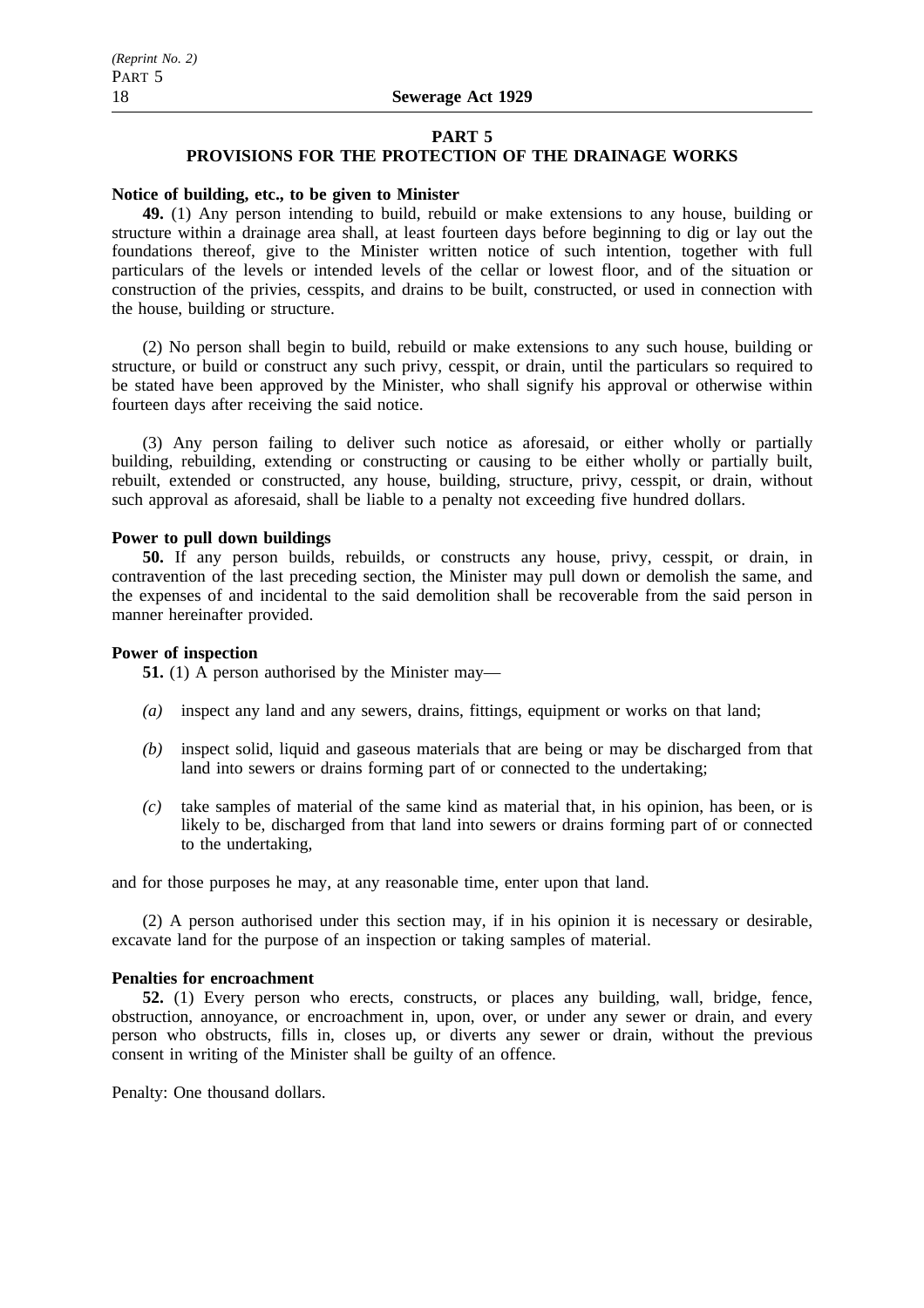(2) The Minister may demolish and remove any such building, wall, bridge, fence, obstruction, annoyance or encroachment, and perform any works necessary for restoring or reinstating the sewer or drain so obstructed, filled in, closed up or diverted, and the person erecting the building, wall, bridge, or fence, or causing the obstruction, annoyance, or encroachment, or obstructing, filling in, closing up, or diverting the sewer or drain, as the case may be, shall also pay the expense of removing and abating the wall, bridge, fence, obstruction, annoyance, or encroachment, or of reopening, restoring, repairing, or reinstating any such sewer or drain obstructed, filled in, closed up, or diverted.

(3) The Minister may, by notice in writing served on a person who has committed an offence under subsection (1), require him to demolish and remove the building, wall, bridge, fence, obstruction, annoyance or encroachment concerned or reinstate the sewer or drain so obstructed, filled in, closed up or diverted.

(3aa) A person who fails to comply with a notice served on him under subsection (3) is guilty of an offence and is liable to a penalty of one thousand dollars and to a further penalty of one hundred dollars for every day on which the offence continues.

(3a) Where in any proceedings for an offence against this section, or for the recovery of expenses under this section, it is alleged that the defendant erected, constructed or placed any building, wall, bridge, fence, obstruction, annoyance or encroachment in, upon, over or under any sewer or drain without the consent in writing of the Minister, it shall be a defence that the defendant did not know and could not by the exercise of reasonable diligence have ascertained the position of the sewer or drain.

(4) Nothing herein contained shall extend to prevent or impede the maintenance, repair, or renewal of any buildings or works under which a sewer or drain is constructed, but so, nevertheless, that such maintenance, repair, or renewal shall not be carried out in such a manner as to injure or obstruct the sewer or drain.

## **Duty to give notice before paving street, etc.**

**53.** (1) Before beginning—

- *(a)* to first lay the pavement or hard surface in any street; or
- *(b)* to relay the pavement or hard surface in any street; or
- *(c)* to widen or extend the pavement or hard surface in any street; or
- *(d)* to alter the level of any street; or
- *(e)* to construct or alter any footpaths, gutters, kerbing or water tables in any street; or
- *(f)* to construct or alter any drainage work in any street,

in which there is a sewer or sewerage work which is the property of the Minister, the person authorised or intending so to do shall give to the Minister fourteen days' notice thereof in writing giving details of the work to be carried out, including the nature and thickness of the pavement or hard surface proposed to be made or laid thereon, or of the other work proposed to be done as the case may be.

(2) The Minister shall within fourteen days after receiving such notice advise the person who gave the same of any extension to the undertaking proposed in the said street or of any resultant interference with the undertaking.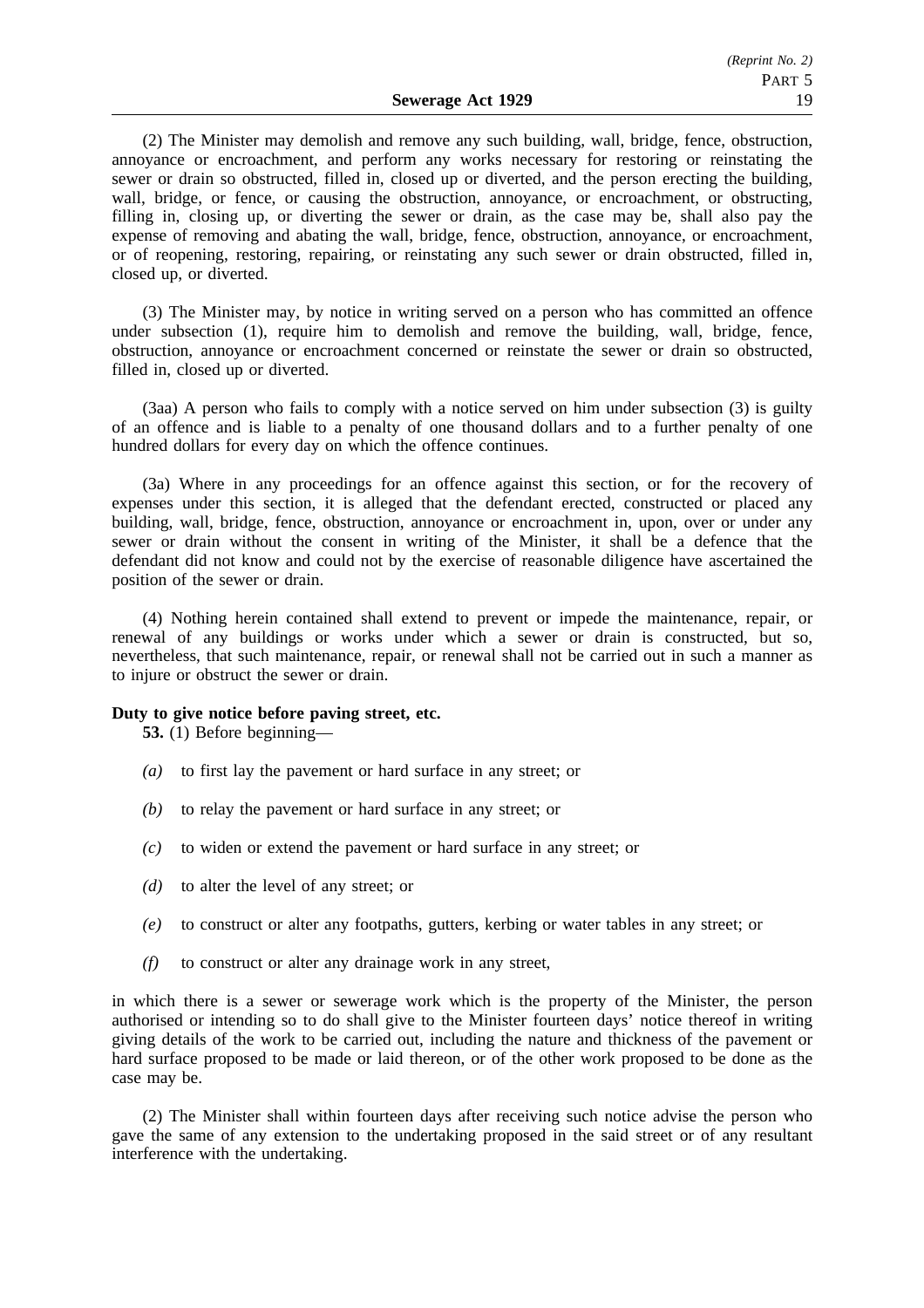(3) Should any work referred to in subsection (1) of this section involve any alteration to the undertaking the person doing such work shall, subject to the provisions of subsection (6) of this section, pay to the Minister one half the actual cost of such alteration and of any damage resultant upon such work: Provided that in respect of any alteration for which a cost or charge is specifically provided by regulation such cost or charge shall be deemed to be the actual cost thereof.

(4) If information in accordance with the requirements of subsection (1) of this section has not been supplied the person carrying out the work shall pay the actual cost of the alterations to the undertaking, and of all damage resultant upon the work: Provided that in respect of any alteration for which a cost or charge is specifically provided by regulation such cost or charge shall be deemed to be the actual cost thereof.

(5) Should the alterations to the undertaking be of such a nature as to involve expense which in the opinion of the Minister will be excessive, then the Minister may confer with the person authorised to do such work to determine whether any variations to the work proposed under subsection (1) of this section would be advantageous to the parties.

(6) Should any work referred to in subsection (1) involve any alteration to the undertaking and the Minister is of the opinion that any part of the undertaking involved in or affected by such alteration should be replaced or enlarged, the cost of all materials requisite for such replacement or enlargement shall be borne by the Minister, but all other costs and charges shall be payable in accordance with this section.

## **Prohibition of discharge of certain material into sewer**

**54.** (1) A person shall not discharge, or permit to be discharged, into a sewer or drain forming part of or connected to the undertaking any solid, liquid or gaseous material—

- *(a)* that is likely to damage or to be detrimental to the undertaking; or
- *(b)* that is a waste product of a prescribed business or activity; or
- *(c)* that has been prescribed by regulation as a material that may not be discharged into the undertaking; or
- *(d)* at a temperature or in a concentration that exceeds the temperature or concentration prescribed by regulation in relation to that material; or
- *(e)* at a rate that exceeds the rate fixed by the Minister in relation to that material; or
- *(f)* in a form that is prohibited by regulation.
- (2) A person who contravenes a provision of subsection (1) is guilty of an offence.

Penalty: Five thousand dollars.

(3) The Minister may, by notice published in the *Gazette*, fix the rate at which material specified in the notice may be discharged into the undertaking and may, by subsequent notice published in the *Gazette*, vary or revoke a notice published under this subsection.

- (4) The Minister may—
- *(a)* on the application of any person, authorise him to discharge waste material referred to in the authorisation into the undertaking;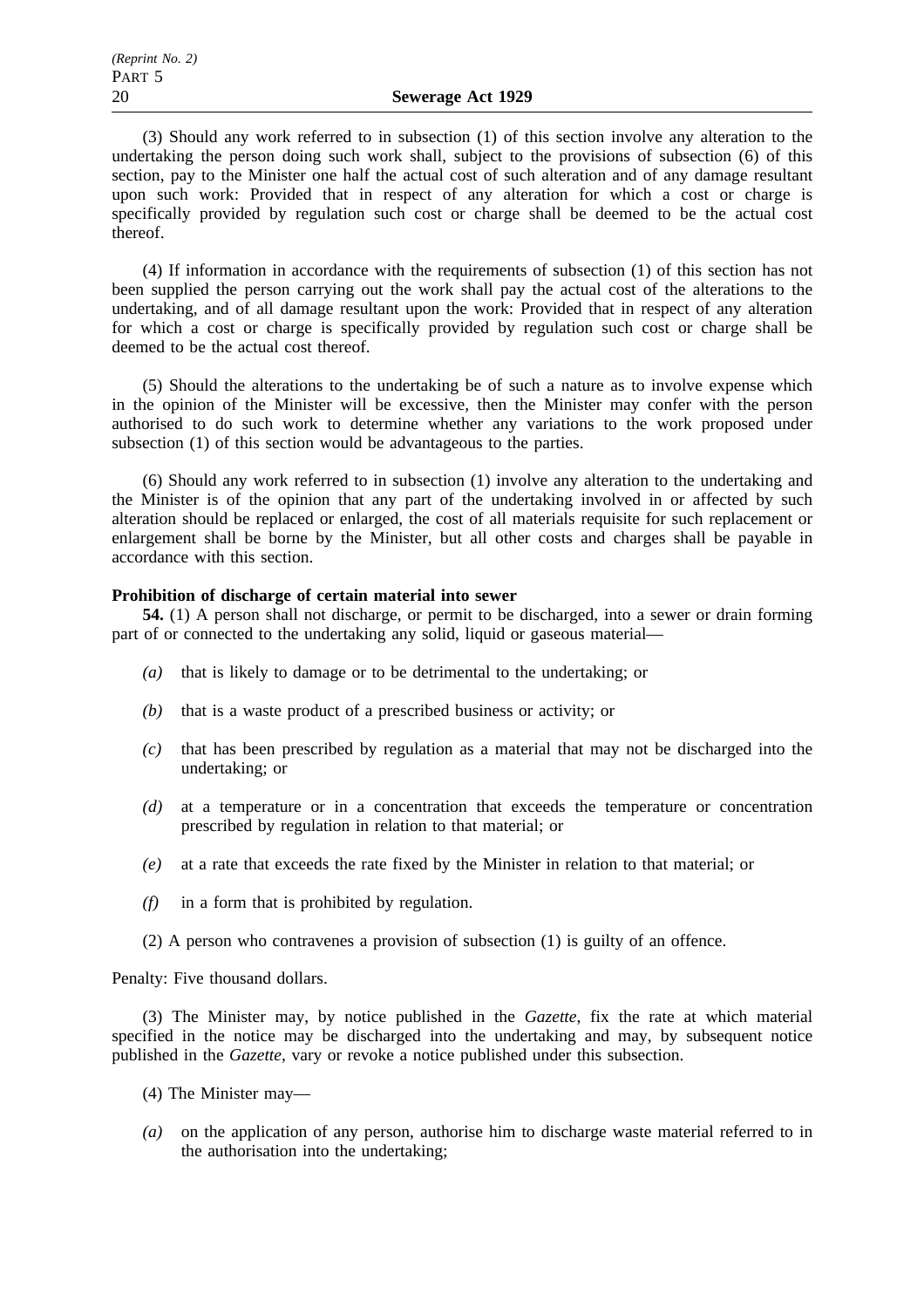*(b)* by notice in the *Gazette*, authorise the discharge of waste material referred to in the notice into the undertaking by members of the public generally or by members of a group referred to in the notice.

(5) The Minister may attach such conditions to an authorisation as he thinks fit and may vary or revoke an authorisation at any time.

(6) It shall be a defence to a prosecution for an offence against subsection (2) for the defendant to prove that the person who discharged the material concerned did so in accordance with an authorisation under subsection (4) and that the authorisation was in force and applied for the defendant's benefit at that time.

## **Rain water not to be admitted to sewer without Minister's consent**

**55.** (1) Any person who, without the consent in writing of the Minister, causes, permits, or suffers any rain water, storm water, or surface water to flow into or obtain admission to any sewer, or any drain communicating with any sewer, and also the owner or occupier of any land at the time when rain water, storm water, or surface water is caused, permitted, or suffered to flow into or to obtain admission to any sewer or any drain communicating with any sewer upon, under, or about the said land, shall be liable to a penalty not exceeding two hundred dollars.

\*\*\*\*\*\*\*\*\*\*

## **Work to be carried out by owner or occupier on Minister's order**

**56.** (1) In order—

- *(a)* to provide for the proper treatment (including the deodorising) of waste material before it is discharged from land into a drain connected to the undertaking; or
- *(b)* to prevent the discharge of rain water, stormwater or surface water into the undertaking or to prevent the discharge into the undertaking of waste material that has been prescribed as material that may not be discharged into the undertaking or that is, in the opinion of the Minister, likely to damage or be detrimental to the undertaking; or
- *(c)* to rectify any installation, construction, connection, alteration or other work done in relation to any drain, fitting, equipment or works in contravention of this Act,

the Minister may, by notice in writing served on the owner or occupier of the land, require him, within the time stated in the notice, to carry out work specified in the notice.

(2) A notice referred to in subsection (1) may require the person on whom it is served to—

- *(a)* install or construct in such locations as are specified in the notice;
- *(b)* connect to the undertaking;
- *(c)* alter or replace;
- *(d)* maintain, repair or cleanse;
- *(e)* remove, block or disconnect,

such drains, fittings, equipment or works as are specified in the notice in the manner specified in the notice.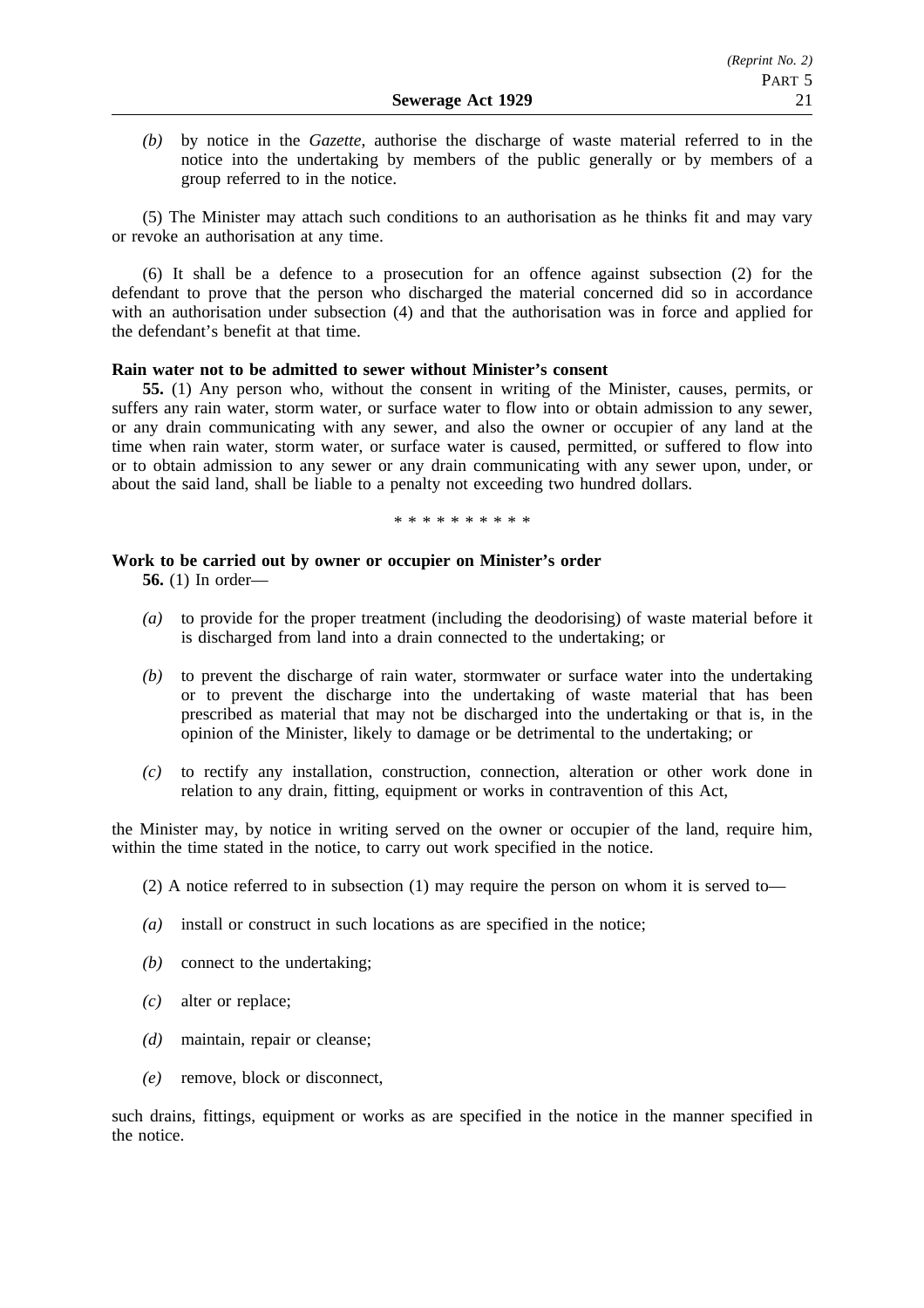(3) The Minister may revoke or vary a notice referred to in subsection (1) by a subsequent notice in writing served on the owner or occupier of the land.

(4) A person who fails to comply with a notice served on him under this section is guilty of an offence and is liable to a penalty of one thousand dollars and to a further penalty of one hundred dollars for every day on which the failure continues.

(5) Where a person fails to comply with a notice served on him under this section, the Minister may take such action as is, in his opinion, necessary to fulfil the requirements of the notice but, in taking that action, he must not damage the land or the premises concerned to a greater extent than necessary.

(6) A person on whom a notice has been served under this section shall be liable for the costs incurred by the Minister in taking action under subsection (5) but where the Minister has served a notice under this section on two or more persons he shall not recover a sum that exceeds the amount of those costs.

## **Penalty for destroying sewers or fittings**

**57.** Every person who, not being authorised thereto by the Minister, wilfully or carelessly breaks, injures, or opens or wilfully permits to be broken, injured, or opened any sewer, drain, or fitting, or any work, engine, or other part of the undertaking, shall be guilty of an offence and liable to a penalty of one thousand dollars and shall pay to the Minister his costs in repairing the sewer, drain, fitting, work, engine, or part of the undertaking.

## **Penalty for interference with works**

**58.** Every person who wilfully pulls up or removes any pole or stake driven into the ground for the purpose of setting out the line of any works connected with the undertaking, or defaces or destroys any works made for the same purpose, shall be liable to a penalty not exceeding five hundred dollars.

## **Penalty for obstruction of officers, etc.**

**59.** Every person who at any time obstructs, hinders, or molests any surveyor, inspector, collector, or other officer, workman, or person whomsoever employed by virtue of this Act in the performance or execution of his duty shall for a first offence be liable to a penalty not exceeding one hundred and fifty dollars, for a second offence to a penalty not exceeding five hundred dollars and for a subsequent offence to a penalty not exceeding two thousand five hundred dollars.

## **Obstruction of works by occupiers**

**60.** (1) If the occupier of any land refuses or neglects to allow the owner thereof to carry into effect with respect to that land any of the provisions of this Act, or any order of the Minister made in pursuance thereof, he shall be guilty of an offence.

## Penalty: Five hundred dollars.

(2) If the occupier of any land, when requested by or on behalf of the Minister to state the name and description of the owner of the land occupied by him, refuses or wilfully omits to disclose or wilfully misstates the same, any justice may summon the said occupier to appear before him or some other justice at a time and place to be appointed in the summons.

(3) If the said occupier neglects or refuses to attend at the time and place so appointed, or does not show good cause for the said neglect or refusal, or if the said wilful omission or misstatement is proved, the justice before whom the occupier is so summoned may impose upon the occupier a penalty not exceeding fifty dollars.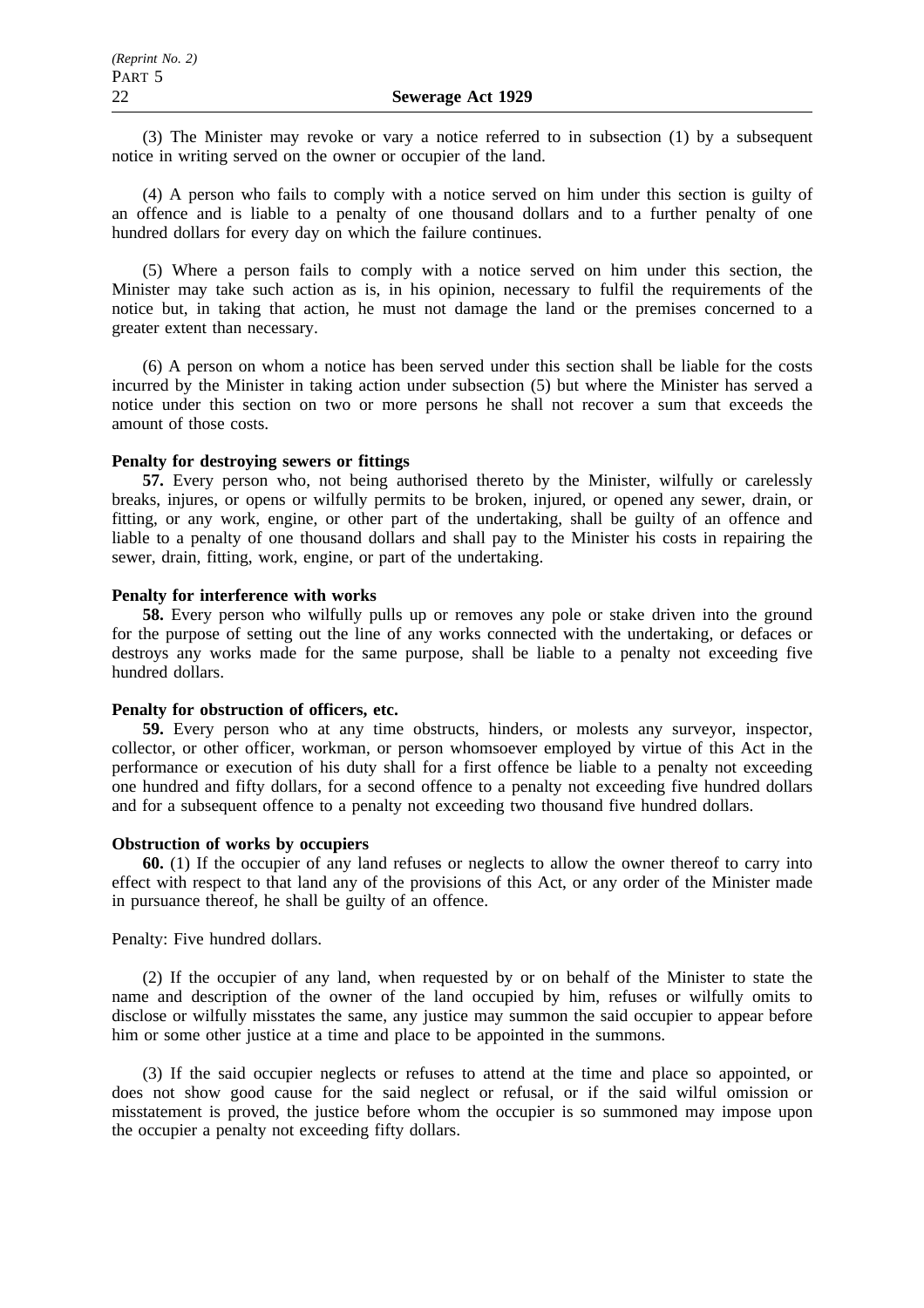## **Power to disconnect drains**

**61.** (1) Where—

- *(a)* material has been discharged from land into the undertaking in contravention of this Act and it is likely, in the opinion of the Minister, that a similar contravention will occur in the future; or
- *(b)* a person authorised by or under this Act to enter land has, in contravention of this Act, been—
	- (i) prevented from entering that land or from performing his duties in accordance with the authorisation; or
	- (ii) hindered or obstructed in the performance of those duties,

the Minister, after giving to the owner or occupier of the land concerned not less than seven days notice in writing of his intention, may close off or disconnect from the undertaking any one or more of the drains on that land that are connected to the undertaking.

(2) The exercise by the Minister of his powers under this section shall be in addition to any other penalty that may be imposed under this Act.

(3) Before reopening or reconnecting a drain closed off or disconnected under this section, the Minister may require the owner or occupier of the land concerned to pay to him the prescribed fee.

(4) Sewerage rates shall continue to be payable in respect of land notwithstanding that a drain situated on the land has been closed off or disconnected under this section.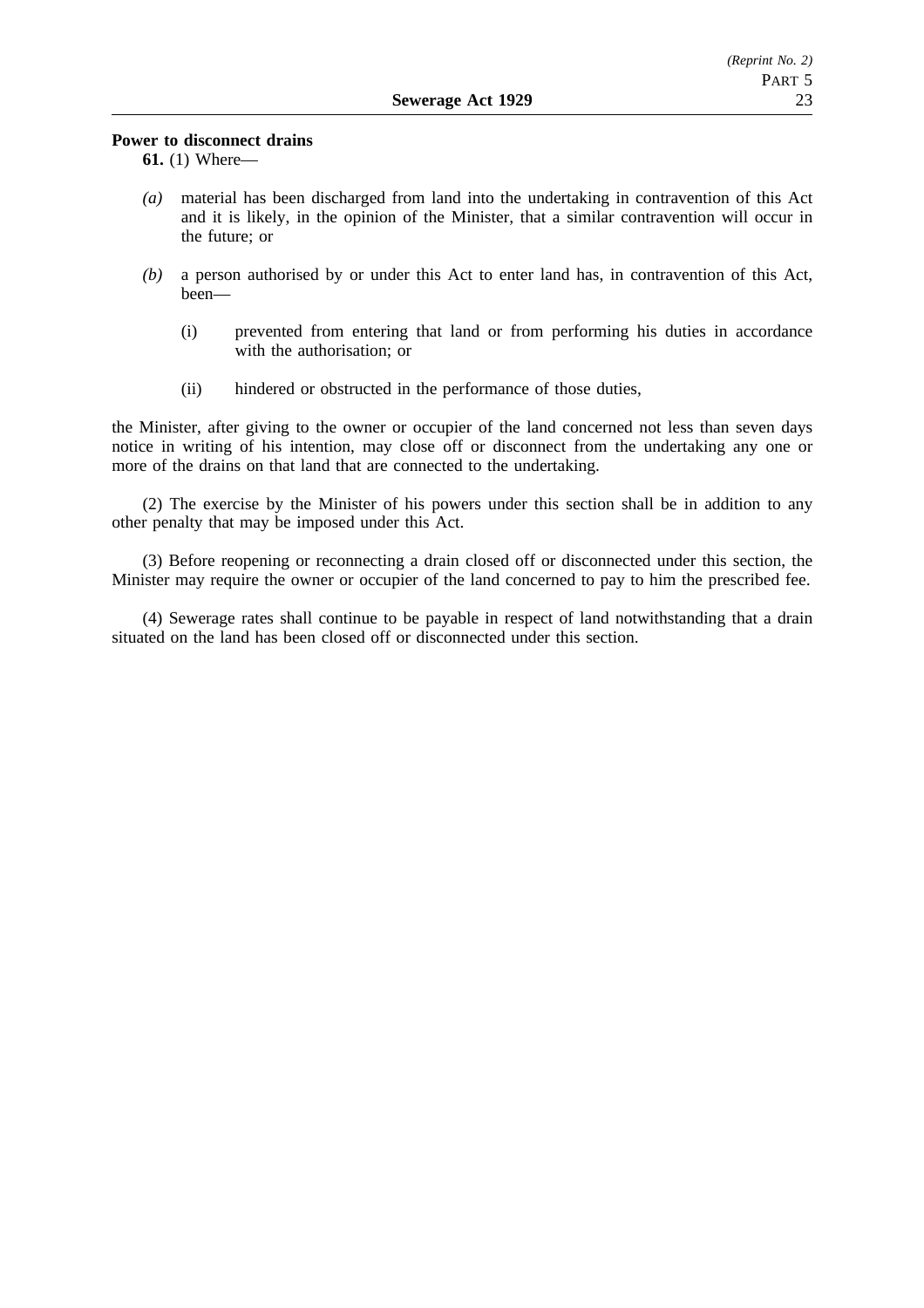## **PART 6 RATES**

\*\*\*\*\*\*\*\*\*\*

\*\*\*\*\*\*\*\*\*\*\*\*\*\*\*\*

## **Exemption from sewerage rates**

**65.** (1) Subject to this section, land that has been acquired or is used—

- *(a)* exclusively for charitable purposes; or
- *(b)* exclusively for public worship; or
- *(c)* by a municipal corporation exclusively for the purposes of the corporation,

shall be exempt from sewerage rates.

(1a) Where land is acquired for a purpose referred to in subsection (1) but, before being used for that purpose, is used for a purpose not referred to in that subsection, the land shall cease to be exempt from sewerage rates under that subsection and the rates that have not been paid (if any) by virtue of that exemption shall, subject to subsection (1b), become payable.

(1b) Rates payable under subsection (1a) shall be reduced by the amount of the charges (if any) paid under subsection (2) in respect of the same period.

(1c) The Minister may remit the whole, or part, of the rates that become payable under subsection (1a).

(2) Notwithstanding that land is exempt from sewerage rates under this section or under the provisions of any other Act, the Minister may require the owner or occupier of the land to pay such charges for—

- *(a)* providing drainage or sewerage services to the land; or
- *(b)* providing other related services,

as the Minister thinks fit.

(3) The charges imposed on the owner or occupier of land under subsection (2) must not exceed, in a financial year, the total amount of the rates and charges that would be payable in respect of the land for that financial year if the land were not exempt from sewerage rates.

(4) In the exercise of his powers under subsection (2) the Minister may impose—

- *(a)* a charge determined according to the number of water closets on the land that drain into a sewer provided by the Minister; or
- *(b)* a fixed charge or a fixed minimum charge; or
- *(c)* a charge determined on any other basis that the Minister thinks fit; or
- *(d)* a combination of two or more of the foregoing charges.

(5) The Minister may publish the charges payable under this section in the *Gazette*.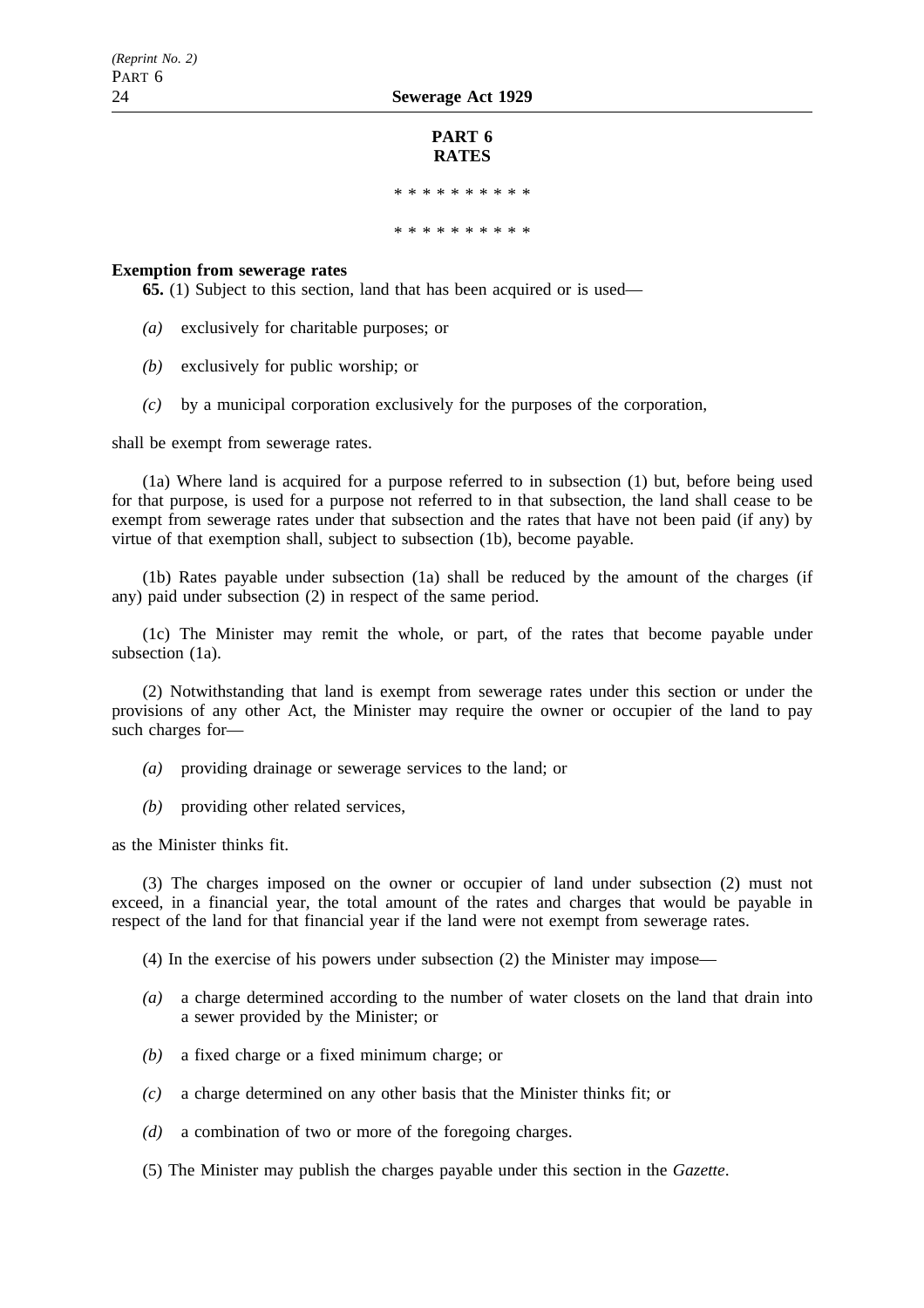(6) A charge payable under this section in respect of land that is exempt from sewerage rates may be recovered in the same manner as sewerage rates.

## **Government lands to be assessed**

**66.** (1) All land situated within the drainage area which is used by the Government of the State, or by the officers or servants of the said Government, exclusively for the purposes of the said Government, and all premises consisting of schoolhouses situated within the drainage area which are used pursuant to the *Education Act 1972*, as amended, or pursuant to any corresponding previous enactment, as Government schools or public schools shall be subject to sewerage rates.

(2) The Treasurer shall pay sewerage rates upon the land referred to in subsection (1) of this section to the Minister out of the general revenue of the State.

> \*\*\*\*\*\*\*\*\*\* \*\*\*\*\*\*\*\*\*\* \*\*\*\*\*\*\*\*\*\* \*\*\*\*\*\*\*\*\*\* \*\*\*\*\*\*\*\*\*\*

## **Determination of rates**

**73.** (1) The Minister may, by notice published in the *Gazette*, fix the scale or scales upon which sewerage rates to be levied in respect of land subject thereto within any drainage area or drainage areas shall be calculated.

(1a) A notice under subsection (1) will have effect in relation to a financial year specified in the notice.

(2) Sewerage rates shall be calculated, in accordance with the scale fixed under subsection (1) of this section, on the basis of determinations of the capital value of land subject thereto, in force under the *Valuation of Land Act 1971-1972*, at the first day of the financial year to which the notice under subsection (1) relates.

(3) A determination of capital value shall be deemed to be in force at the time referred to in subsection (2) of this section if it is in force as at that time under the *Valuation of Land Act 1971-1972*, whether the determination is actually made before or after that time.

(4) Where a determination of capital value, in force at the time referred to in subsection (2) of this section, is subsequently corrected or amended pursuant to the provisions of the *Valuation of Land Act 1971-1972* (whether in pursuance of an objection, review or appeal under that Act, or otherwise) the determination of value, as corrected or amended, shall be deemed to have been in force at the time referred to in subsection (2) of this section.

- (5) The sewerage rates to be levied under this Act may be differential and may vary—
- *(a)* according to the drainage area or portion thereof in which the land subject to the rates is situated: or
- *(b)* according to whether the land is vacant land or not; or
- *(c)* according to any other factor.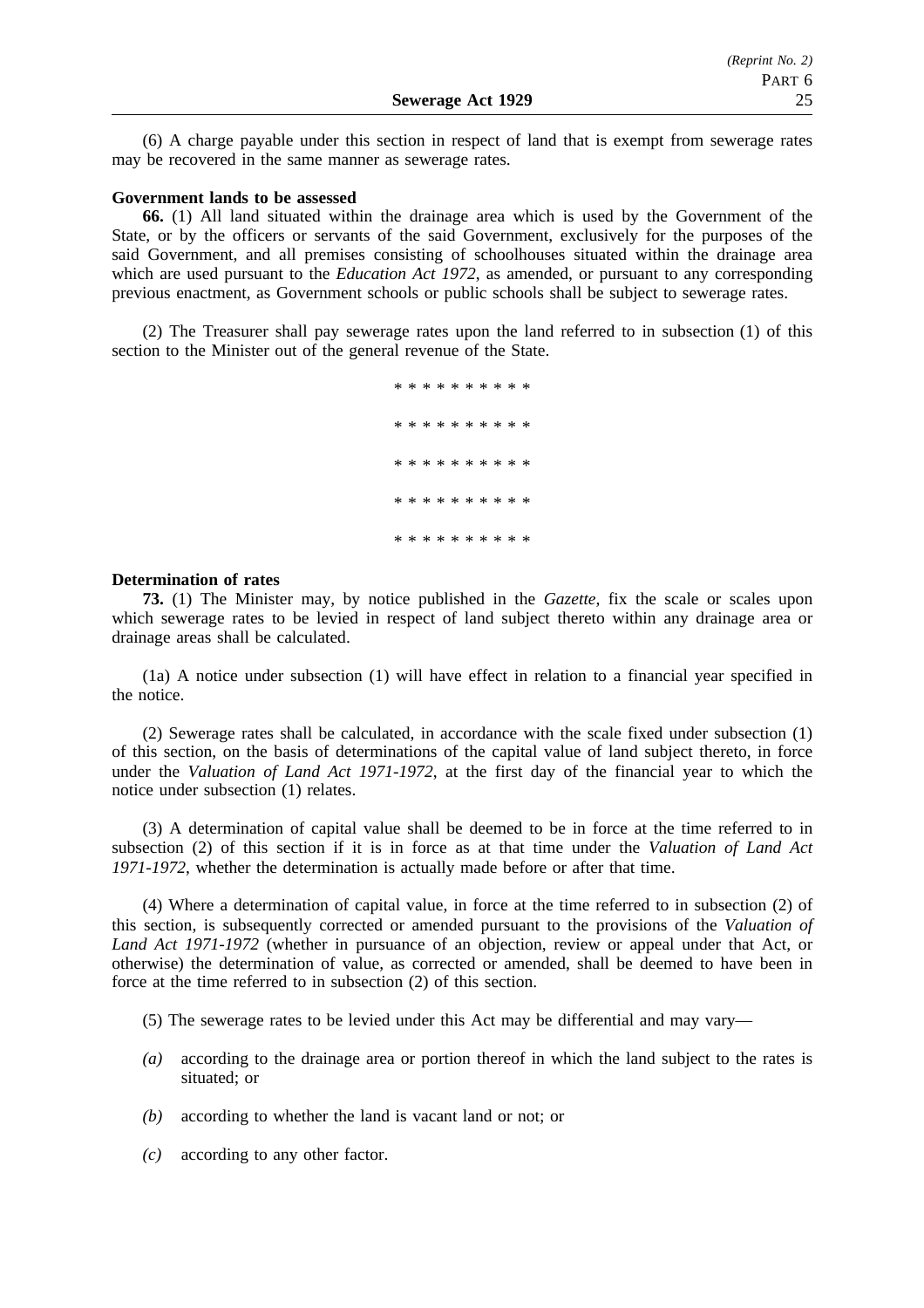## 26 **Sewerage Act 1929**

#### \*\*\*\*\*\*\*\*\*\*\*\*\*\*\*\*\*\*

## **Recovery not to be delayed**

**74.** The sewerage rates calculated under section 73 of this Act may be recovered by the Minister in accordance with this Act, and his right so to recover them shall not be suspended or delayed by an objection, review or appeal in relation to a valuation under the *Valuation of Land Act 1971-1972*, and the Minister may recover sewerage rates on the assumption that the valuation is correct, but if any alteration to a valuation affecting the amount of sewerage rates payable in respect of any land is made under that Act (whether in consequence of an objection, review or appeal, or otherwise) the Minister shall refund any excess amount recovered to the person from whom it was recovered, and may recover any additional amount, recoverable on the basis of the altered valuation, as arrears.

\*\*\*\*\*\*\*\*\*\*

## **Power of Minister to fix minimum sewerage rates**

**75.** (1) The Minister may, by notice in the *Gazette*, fix a minimum sewerage rate in respect of any land.

(2) The minimum rate may vary according to whether the land to which it relates is vacant land or not, and according to the situation of the land or any other factor.

(3) A notice under subsection (1) will have effect in relation to a financial year specified in the notice.

(4) Where land ceases to be vacant land to which a minimum rate applies, the minimum rate for vacant land shall cease to apply in relation to that land as from the payment day next ensuing after it ceases to be vacant land.

\*\*\*\*\*\*\*\*\*\*

## **Time for publication of notices**

**76.** Notices under sections 73(1) and 75(1) must be published in the *Gazette* on or before 31 July in the financial year in relation to which they have effect.

## **Power to reduce scale of sewerage rates**

**77.** (1) If the Minister at any time is of opinion that the sewerage rates amount to more than sufficient for the purposes of this Act he may, by notice published in the *Government Gazette*, reduce throughout the whole or any part of any drainage area the scale of sewerage rates on every or any description of property.

(2) Every such reduction shall take effect on the first day of January or the first day of July, as the case may be, in any year, whichever of those days happens first after the publication of the notice, unless the reduction is thereby directed to take effect sooner.

\*\*\*\*\*\*\*\*\*\*

## **Initiation of liability to rates**

**78.** (1) Whenever a sewer has been laid down by the Minister in a drainage area, he shall cause notice of that fact to be published in the *Gazette*.

(2) As from the payment day next ensuing after the expiration of seven days from the day on which that notice is published, sewerage rates shall be payable according to the appropriate scale for the time being in force in respect of all land within the drainage area that could in the opinion of the Minister, by means of drains, be drained by the sewer.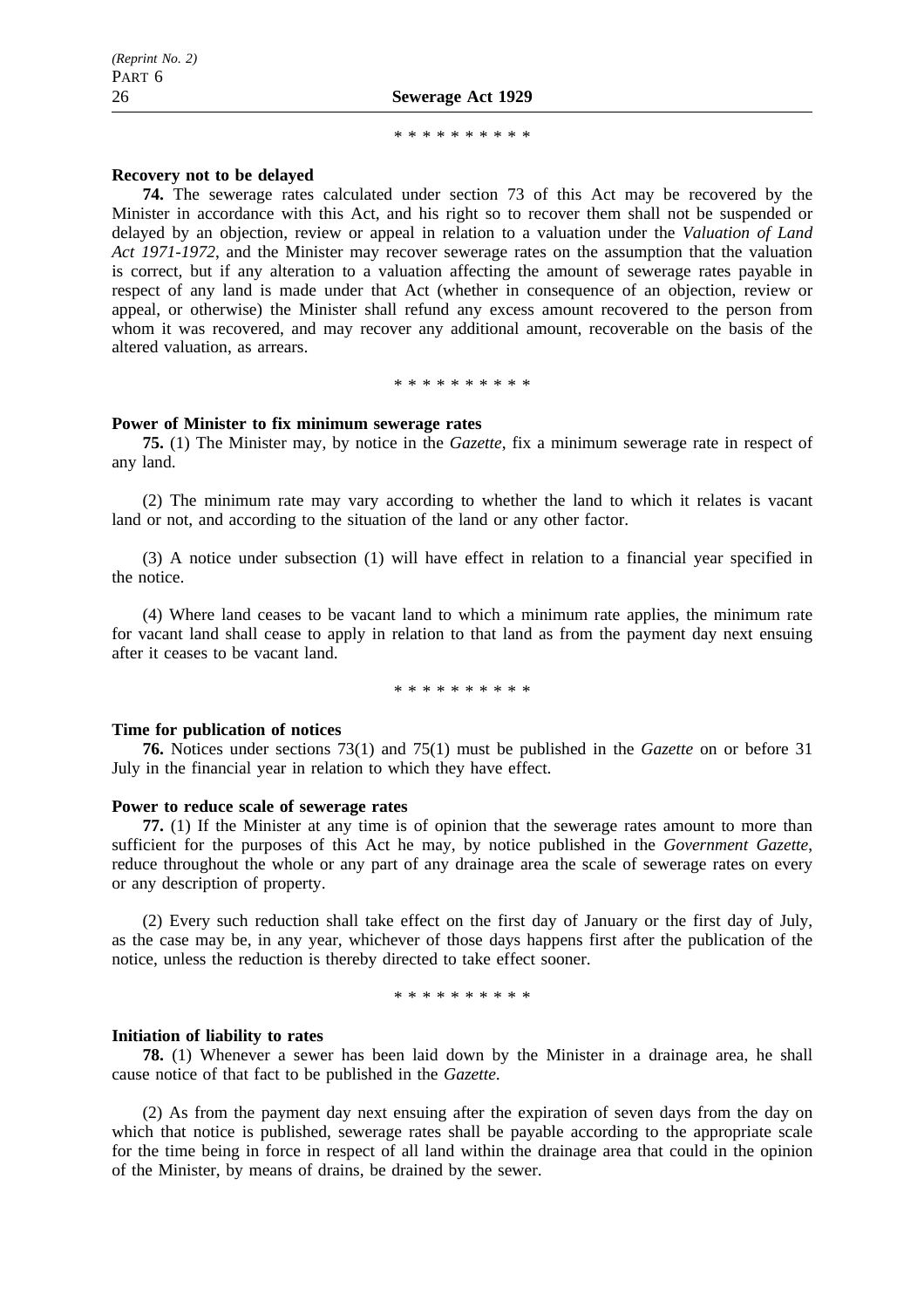(3) A notice of the kind contemplated by this section published under this Act, as in force before the commencement of the *Sewerage Act Amendment Act 1970*, shall be deemed to be a notice published under this section in all respects as if this section had been in force when the notice was published.

(4) Where sewerage rates have become payable in respect of any land within a drainage area the rates shall not cease to be so payable by reason of any alteration of drainage areas in consequence of which the land becomes situated within a different drainage area.

(5) In any proceedings under this Act, objection shall not be allowed on the ground that a notice under this section is invalid or inoperative by reason of an error or inaccuracy contained therein if the court before which the proceedings are brought is satisfied that, notwithstanding that error or inaccuracy, the meaning and effect of that notice is clear.

(6) Where a notice has been published under this section before the declaration of the area in which the sewer has been laid down as a drainage area, the notice shall be deemed to have been published immediately after that declaration.

## **Sewerage charges before rates are payable**

**78A.** (1) The Minister may require the owner or occupier of land to pay such charges as the Minister thinks fit for—

- *(a)* the provision of drainage or sewerage services to the land; or
- *(b)* the provision of other related services,

by means of a sewer that the Minister has laid down in a drainage area if, at the time that those services are provided, the owner or occupier of the land is not liable to pay for them by way of sewerage rates or pursuant to an agreement made, or deemed to have been made, with the **Minister** 

(2) In the exercise of his powers under subsection (1), the Minister may impose—

- *(a)* a charge determined according to the number of water closets on the land that drain into the sewer; or
- *(b)* a fixed charge or a fixed minimum charge; or
- *(c)* a charge determined on any other basis that the Minister thinks fit; or
- *(d)* a combination of two or more of the foregoing charges.
- (3) The Minister may publish the charges payable under this section in the *Gazette*.

(4) A charge payable under this section may be recovered in the same manner as sewerage rates.

## **Power to make rates payable quarterly**

**79.** (1) All sewerage rates in respect of land within a drainage area or areas shall be payable in advance by equal payments on the first days of July, October, January and April in each year: Provided that the Governor may by proclamation vary the days on which such sewerage rates shall be payable and in that event such rates shall be so paid accordingly.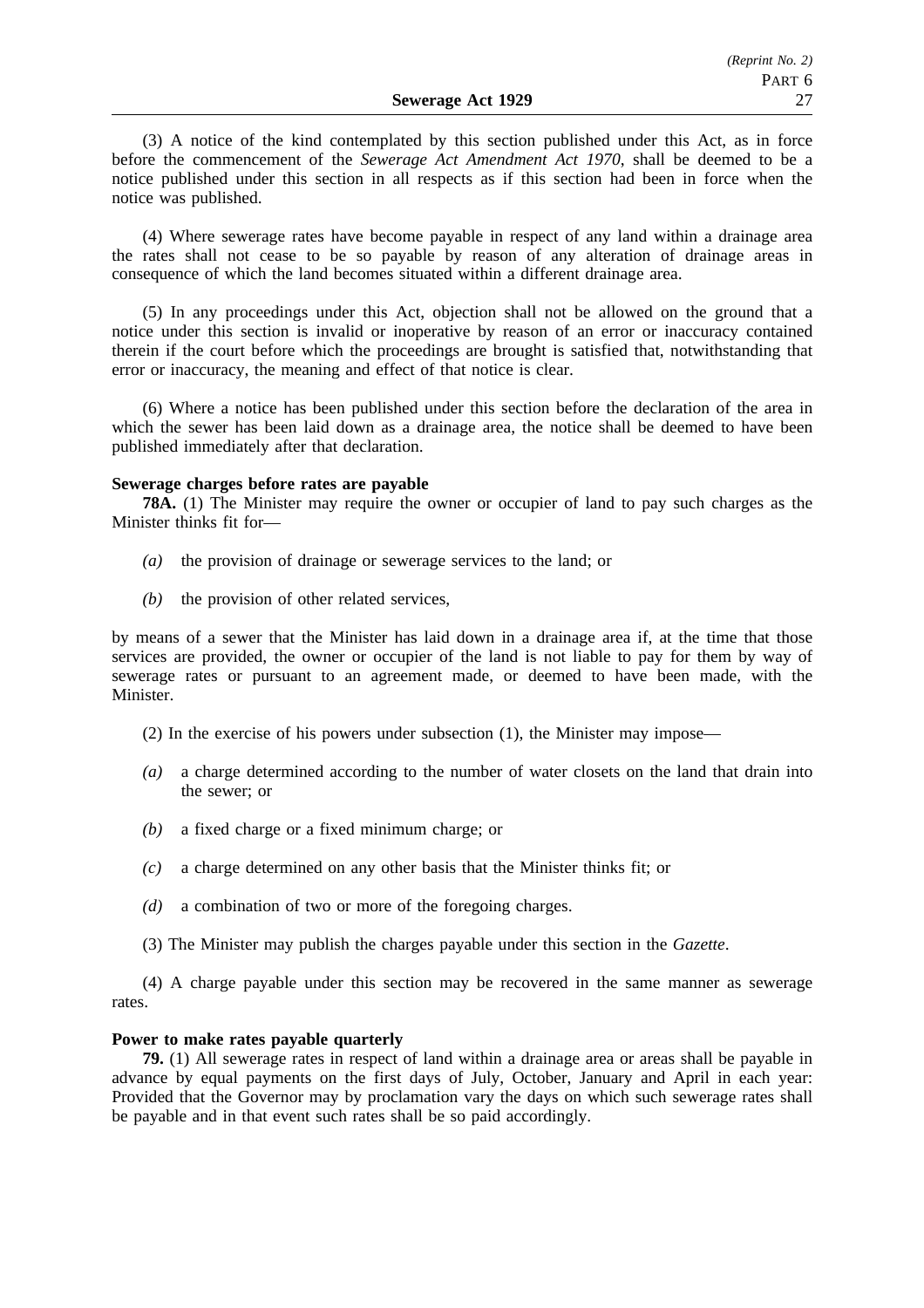(1a) If a sewerage rate or the scale on which a sewerage rate is to be calculated has not been fixed on or before the first day of the financial year to which it relates the payment in respect of the first quarter will become payable on the day on which the rate or the relevant scale is fixed under this Act.

(2) Nothing in this section shall be construed to prevent any owner or occupier of land from paying sewerage rates in full in advance upon receipt of a notice for any quarterly amount that is due and payable.

## **Service of notice of amount due to Minister and method of recovery thereof**

**80.** (1) A notice containing particulars of any amount (other than a pecuniary penalty) payable to the Minister by any person under this Act, or under any by-law or regulation or agreement made under this Act (which notice may also contain particulars of an amount payable to the Minister under the *Waterworks Act 1932-1972*), shall be given to that person as soon as conveniently may be after the amount becomes payable.

(2) The notice may be given—

- *(a)* by delivering the same to the person by whom the amount is payable, or by leaving the same at his usual residence or place of business with some person apparently above the age of fourteen years; or
- *(b)* by leaving the same upon the land with respect to which, or to any fitting upon or in which, the amount is payable; or
- *(c)* by posting the same enclosed in a prepaid envelope addressed to the person by whom the amount is payable, at his last known or most usual place of abode or business:

Provided that in any proceedings for the recovery of the said amount the onus of proving that notice was not given as provided by this section shall be on the defendant.

(3) The amount specified in a notice under this section shall, upon the giving of the notice, be forthwith paid to the Minister, and the Minister may, in default of payment, whether or not the amount is due in respect of rates—

- *(a)* avail himself for the purpose of recovering the said amount of any or all of the methods or remedies provided by this Act for the recovery of sewerage rates in arrear; and
- *(b)* cut off the supply of water to the land in respect of which, or of any fitting upon or in which, the said amount is payable, until the said amount, together with all expenses incurred by the Minister in cutting off the said supply and the estimated cost of restoring the said supply, have been paid:

Provided that nothing in this section shall be deemed to take away any remedy prescribed by any provision of this Act for the recovery of any amount due to the Minister.

## **When several premises drained by one drain each owner or occupier to pay**

**81.** When land in the separate occupation of several persons is drained by one common drain or sewer, the several owners or occupiers of the land shall be liable to payment of the same sewerage rate as they would have been liable to if each such piece of land had been drained by a separate drain.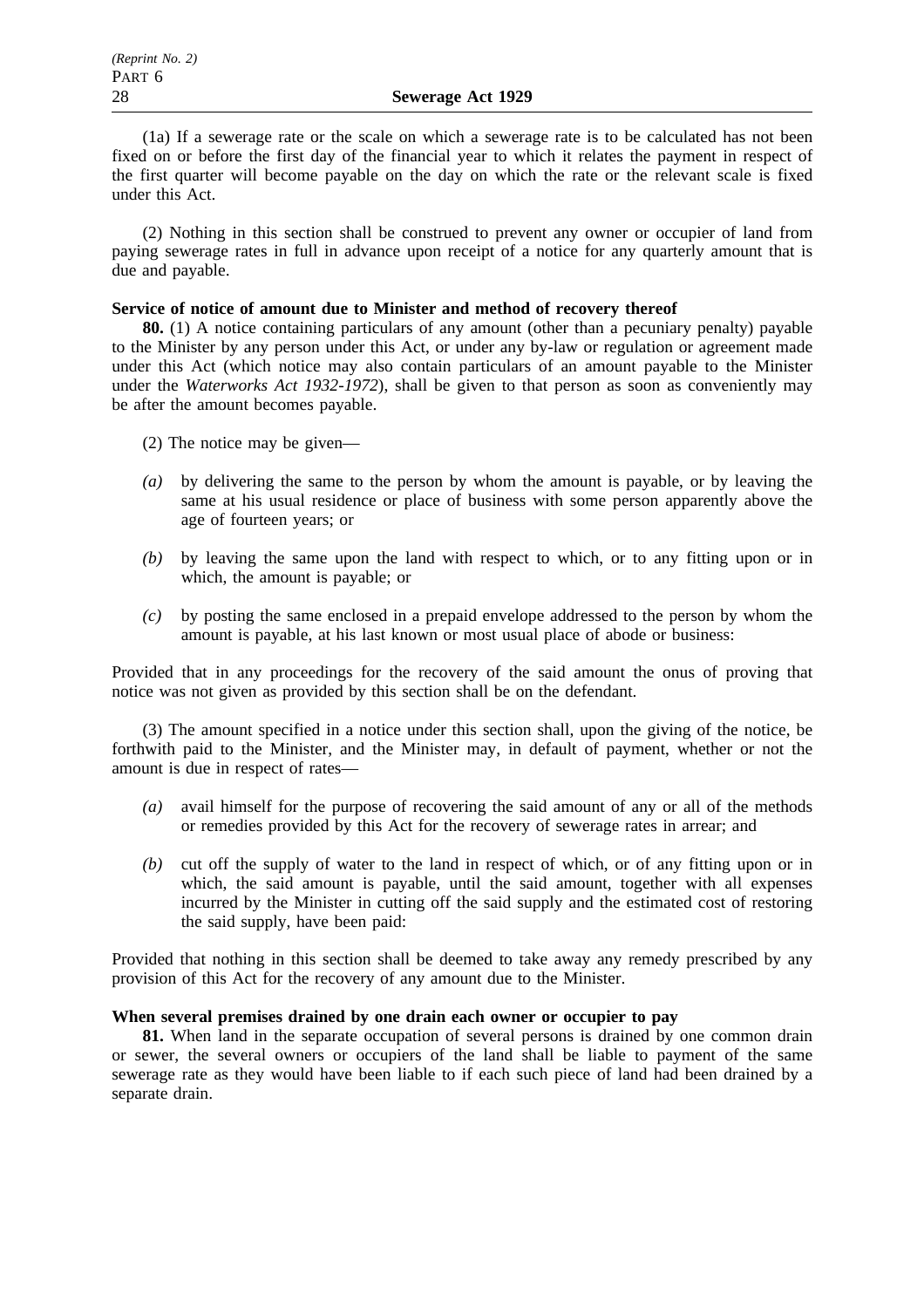#### **Collector may collect rents when sewerage rates in arrear**

**82.** (1) When sewerage rates for the payment whereof the owner of any land is liable are in arrear, the collector shall give notice in writing to the occupier of the land in respect of which the arrears are due to pay to him all rents payable in respect of the said land after the service of the said notice until satisfaction is made thereout of such arrears.

(2) Every such occupier shall pay to the collector all rent accruing due after the service of the said notice.

(3) Until full satisfaction of the said arrears by the receipt of rent as aforesaid, together with all costs (including interest at the rate of five per cent per annum on the total sum), the Minister may exercise against the occupier, in addition to any other remedy under this Act, all remedies which may be enforced by a landlord against a tenant for recovery of rent in arrear.

(4) The receipts given by the Minister or collector to each such occupier shall, as between him and the person to whom he should otherwise have paid the said rent, be a complete discharge from such rent to the amount paid, and may be pleaded in bar to every action in which the said rent, or damages in lieu thereof, are sued for.

## **Reimbursement of rates payable by owner paid by tenant, and rates payable by tenant paid by owner**

**83.** (1) When any owner of any land is by virtue of this Act, or by contract or otherwise, liable to payment of any sewerage rates to be collected in respect thereof, and the sewerage rates are required from and paid by any lessee or occupier, then the said lessee or occupier may set off the amount so paid against any rent due from him to the said owner, and the collector's receipt for the said sewerage rates shall be a discharge of rent and evidence of payment to the amount specified therein.

(2) If the sewerage rate so paid or satisfied exceeds the rent due, the lessee or occupier may either set off the amount against accruing rent, or recover the same by action as for money paid.

(3) If any such owner has paid any sewerage rate properly payable by the occupier or lessee, the owner may recover the amount so paid from the said occupier or lessee, or may distrain for and recover the same in the same manner as if the same were rent in arrear.

## **Rates paid by tenant**

**84.** Any occupier or lessee of any land within a drainage area who pays sewerage rates for a period prior to or extending beyond his term may recover from the owner of the land the amount so paid by action in any court of competent jurisdiction, or may deduct the same from any unpaid rent.

## **Recovery of water rates and sewerage rates together where both included in one notice**

**85.** In any case where water rates and sewerage rates, particulars of which are comprised in the same document pursuant to section 80, remain unpaid after the date whereon the same are respectively payable, the said sewerage rates shall, for the purpose of enabling payment to be enforced, be deemed to be payable to the Minister pursuant to the *Waterworks Act 1932*; and for that purpose the Minister shall have, and may avail himself of or exercise in his own name, all or any of the powers, rights, and authorities and methods and remedies which he has, or might exercise or avail himself of, for the purpose of enforcing payment of water rates in arrear.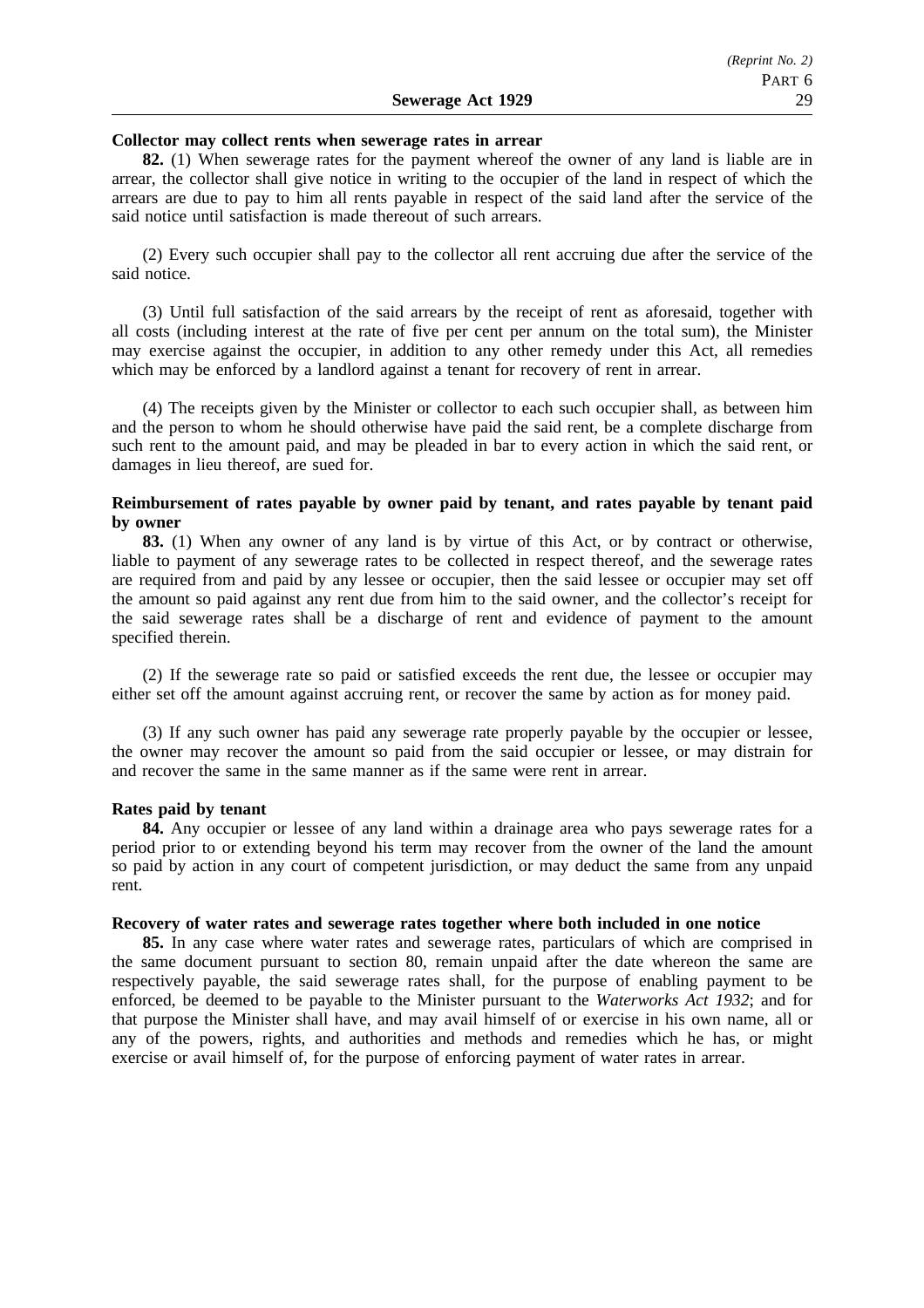## **PART 6A POWER TO LEASE DRAINAGE WORKS**

## **Power to lease**

**85A.** (1) The Minister may, with the consent of the Governor, lease to any municipal corporation or district council or to any persons any drainage works comprised in the undertaking, and any property connected therewith, for such period, at such rent, upon such terms and conditions, and subject to such powers, reservations, restrictions, and provisions as he may think fit.

(2) Any municipal corporation or district council may accept any such lease, and may from time to time apply all necessary portions of its revenue in paying the rent reserved thereby, and also in repairing and maintaining the drainage works so leased.

## **Power to accept surrenders**

**85B.** The Minister may, with the consent of the Governor, accept a surrender of any such lease upon such terms and conditions, and may allow such concessions and remissions, as he shall think fit.

## **Powers of lessees**

**85C.** (1) During the term of any such lease, the lessee shall have and may exercise, with respect to the drainage works so leased, all such rights, powers, and privileges vested in and exercisable by the Minister as the Governor may, from time to time, by proclamation declare.

(2) Notwithstanding any such lease, all felonies, fines, penalties, and forfeitures for any crime or offence against the provisions of this Act, shall be punishable, payable, and recoverable against, by, and from the person committing or liable to the same, as if any such lease had not been made.

## **Rating powers of lessees**

**85D.** Whenever any drainage works are leased under this Part it shall be competent for the Minister in the lease or the Governor by proclamation, to confer on the lessees, during the term of any lease, all or any of the powers in Part 6 granted to the Minister. The powers conferred as aforesaid may be conferred subject to such conditions or restrictions as the Minister in the lease or the Governor in the proclamation may fix.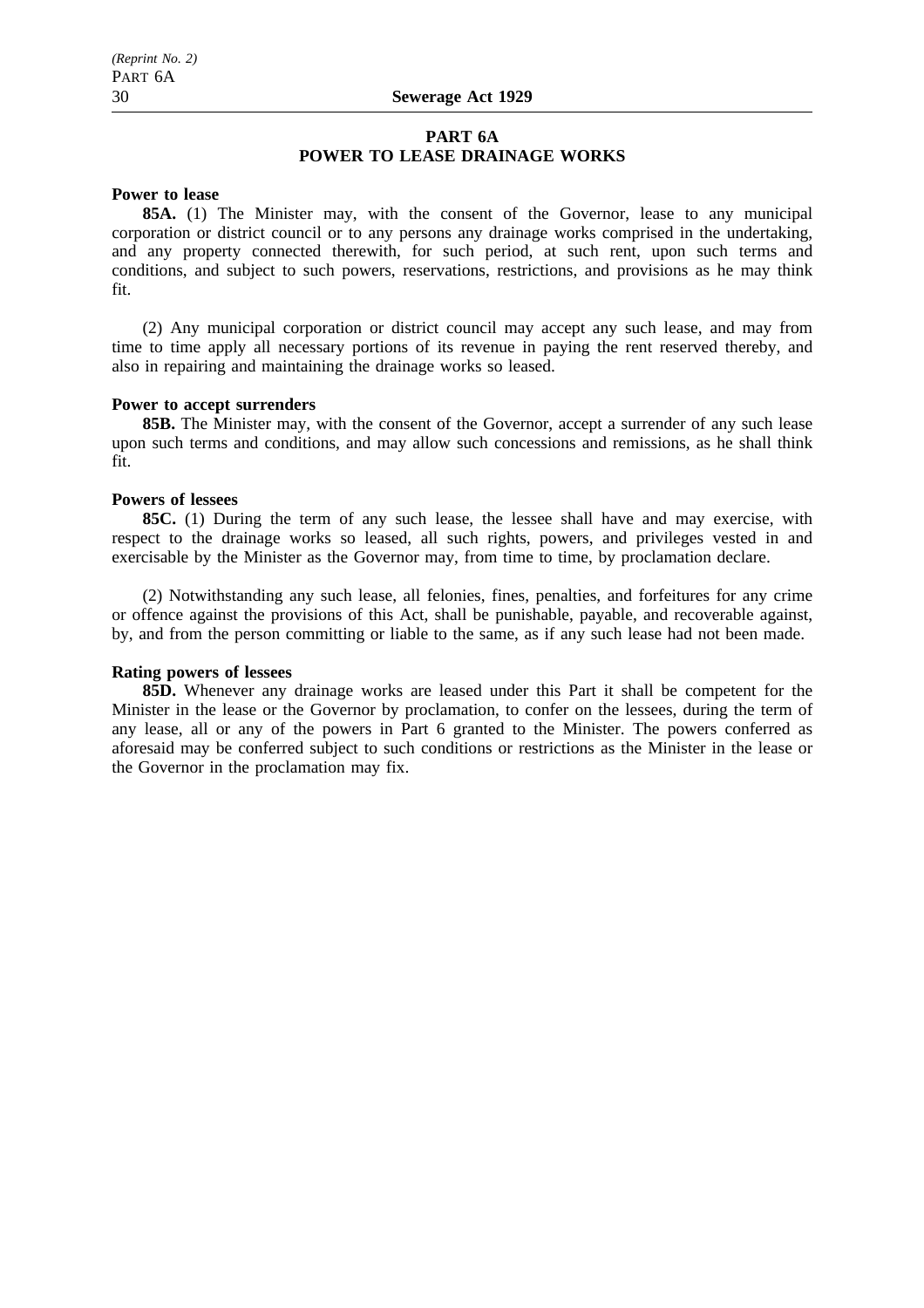## **PART 7 LEGAL PROCEDURE**

\*\*\*\*\*\*\*\*\*\*\*\*\*\*\*\*\* \*\*\*\*\*\*\*\*\*\* \*\*\*\*\*\*\*\*\*\* \*\*\*\*\*\*\*\*\*\* \*\*\*\*\*\*\*\*\*\*

## **Power to distrain for sewerage rates in arrear**

**92.** (1) If any sewerage rates remain unpaid for the space of twenty-one days after the date whereon the same are payable, the Minister, or any collector of sewerage rates, may—

- *(a)* recover the said rates with costs; or
- *(b)* issue a warrant to a bailiff or other person referred to in the warrant (whether by name or by reference to his office) to levy the said rates, together with fees and expenses not exceeding the fees and expenses which a bailiff is entitled to charge in the case of an execution under the *Local Courts Act 1926*, by distress and sale of the goods and chattels, wheresoever they may be found, of the owner or occupier, at the time when the warrant is executed, of the land with respect to which the said rates are payable.

(2) The Minister or collector may in the first instance at his option cause to be distrained under this section either the goods and chattels of the person occupying the land in respect of which rates are due and unpaid or the goods and chattels of the owner of the said land; and in case no sufficient goods and chattels of the person against whom distress is levied in the first instance are found to satisfy the distress, the Minister or collector may cause to be distrained the goods and chattels of the other person whose goods and chattels are under this section liable to distraint.

(3) If the owner of any land in respect of which any rates are due and unpaid is absent from the State, and upon distress being levied no sufficient goods of the occupier can be found to satisfy such distress, the agent of the owner shall be liable for the said rates and the same may be recovered from him.

(4) A warrant shall not be issued for the recovery of any sewerage rates under this section unless—

- *(a)* the notice provided for in section 80 of this Act has been given in the manner provided for by subdivision *(a)* of subsection (2) thereof, or in the manner provided for by subdivision *(c)* of the said subsection; or
- *(b)* at least fourteen days' notice of the amount of the sewerage rates claimed from the person whose goods and chattels are to be distrained upon by virtue of the warrant has been served personally upon that person.

(5) Any bailiff or other person to whom a warrant has been issued under this section shall, for the purpose of executing the warrant, have all the powers and authorities of a bailiff under the *Local Courts Act 1926*.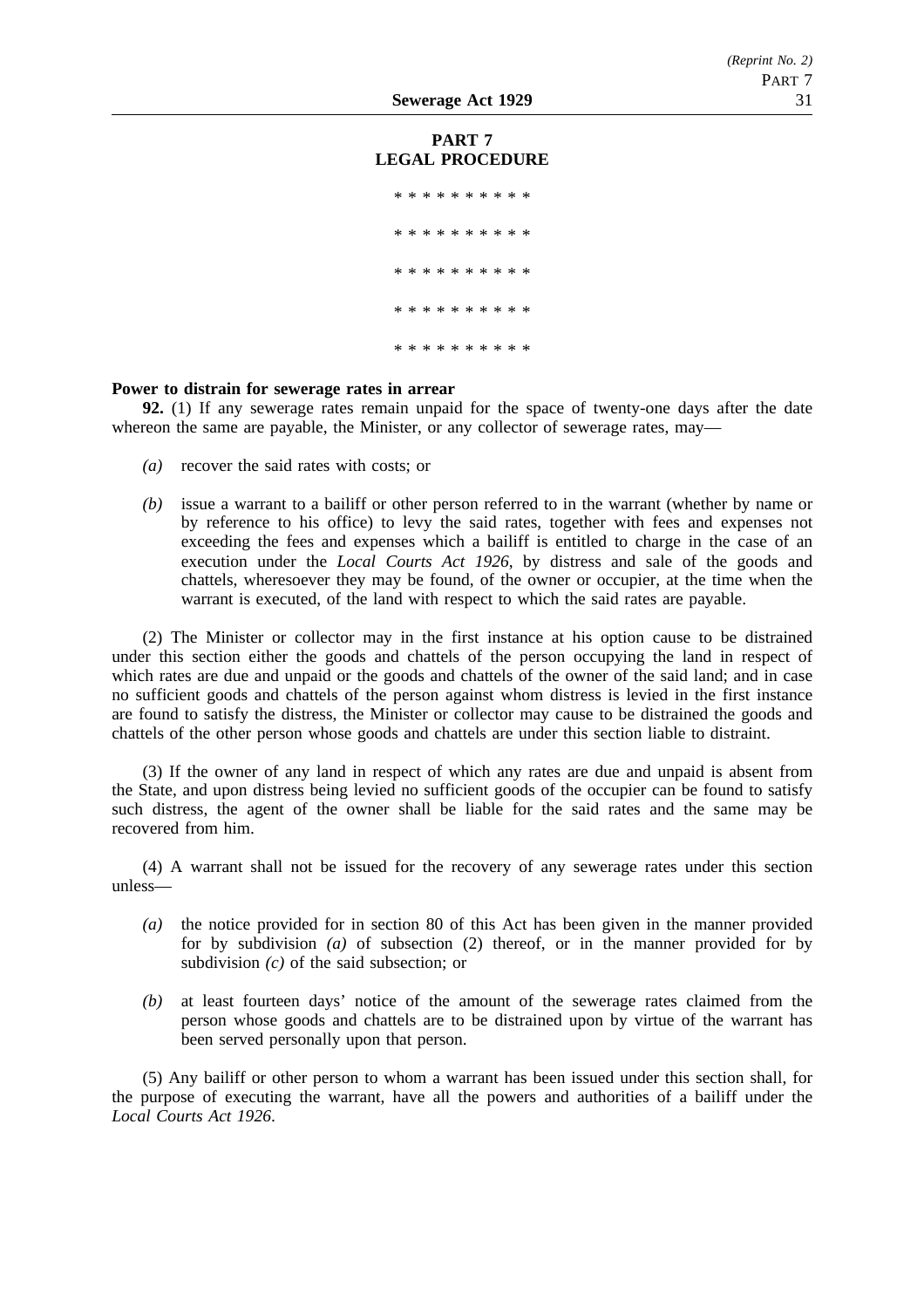## **Amounts due to Minister to be a charge on the land**

**93.** (1) The amount of all sewerage rates and of any other costs, charges, or expenses due to the Minister under this Act and any amount payable to the Minister under an agreement to defer payment of an amount due under this Act shall, until payment, be and remain a first charge upon the land with respect to which, or to any fitting upon or in which, the amount is payable.

(2) No statute of limitations or other Act shall bar or in any wise affect any action or other legal proceeding for the recovery of any such amount.

(3) The said amount shall be paid by and shall be recoverable from the owner or occupier for the time being of the land with respect to which, or to any fitting upon or in which, the amount is payable.

## **Lands may be sold when rates, etc., in arrear**

**94.** (1) Where sewerage rates or any other sum that is, by virtue of section 93, a first charge upon land, is in arrear for the space of two years, the Minister may cause to be published three times in the *Government Gazette* a notice specifying the land and the amount of sewerage rates or other sum as aforesaid due in respect thereof and stating that, if the rates or sum is not paid within one year from the first publication of the notice, the Minister will let the same from year to year as provided by this Act, or will apply to the Supreme Court for a sale thereof.

(2) If after one year from the first publication of the notice, all or any part of the sewerage rates or other sum as aforesaid due at the time of the first publication thereof is still unpaid, the Minister may—

- *(a)* let the land from year to year, and may receive the rents and apply the same towards the payment of the sewerage rates or other sum as aforesaid and other costs and expenses, and hold any surplus for the owners of the land; or
- *(b)* by petition to the Supreme Court, or a judge thereof, apply for a sale of the land described in the notice, or of so much as may be necessary.

(3) The court or judge, on being satisfied, by affidavit or otherwise, that the arrears are lawfully due and were in arrear at the time of the first publication of the notice, and that all acts required by this section to be done by the Minister have been done, may order—

- *(a)* that the said land be sold, or so much thereof as is sufficient to pay all arrears due up to the time of sale, together with interest at five per centum per annum on such arrears as were then due from the time of the first publication of the notice, together with all costs of and attending the notice, and the costs of and attending the application, and of and attending the sale by public auction; and
- *(b)* that the proceeds of the sale be paid into court; and
- *(c)* that payment of the said sewerage rates, other sum as aforesaid, interest, costs, and expenses be made in preference to any mortgage or other security; and
- *(d)* that the conveyance or transfer, as the case may be, shall be executed by the Master or some other officer of the court to the purchaser, his executors, administrators, and assigns, in a form to be approved by the court or a judge.

(4) The said conveyance or transfer shall vest the legal estate in the sold land in the purchaser, his executors, administrators, and assigns, free from all encumbrances.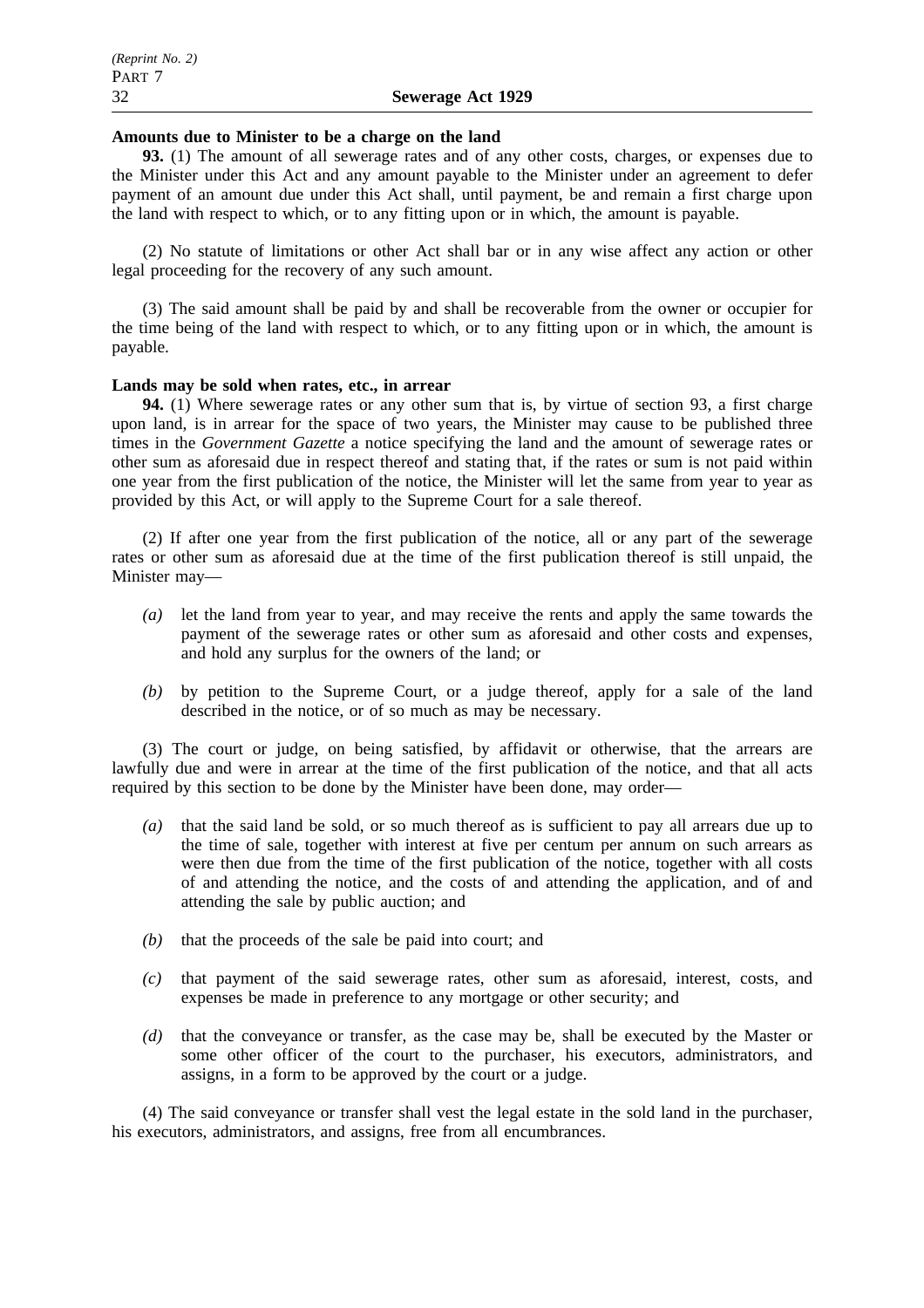(5) In any case where the land is under the provisions of *The Real Property Act 1886*, the purchaser shall be entitled to receive a certificate of title to the land purchased.

(6) The balance arising from the proceeds of any such sale shall remain and be subject to any future or other order of the court, for the benefit of the party or parties interested therein.

#### **Persons causing offences liable**

**95.** Every person who causes the commission of any offence against this Act, or by whose order or direction any such offence is committed, shall be deemed to be guilty of that offence, and shall be liable to the same penalty as if that person had actually committed the offence.

## **Power to Minister to apportion payments**

**96.** Where, under the authority of this Act, two or more persons are or may be directed by the Minister to do or join in doing any act, or to pay or join in paying any sum of money, costs, or expenses, or where the Minister is authorised or thinks proper to permit two or more persons to join together in doing any act or paying any sum of money, costs, or expenses, the Minister may apportion the matter to be done, or the sum of money, costs, or expenses to be paid, between those persons in such manner as the Minister considers just and reasonable.

## **Recovery of moneys due to Minister**

**97.** (1) If any person refuses or neglects to pay to the Minister any sewerage rate or other sum of money due by that person to the Minister under this Act, the Minister or any collector in his name may sue for and recover the same in any court of competent jurisdiction, as a debt due to the Minister.

(2) The Minister's remedy under this section shall be in addition to his other remedies for the recovery thereof.

\* \* \* \* \* \* \* \* \*

## **Appropriation of moneys recovered under this Act**

**99.** All fines, penalties, and other moneys levied or recovered by the Minister under this Act, or under any agreement made under this Act, shall be paid to the Treasurer.

## *Gazette* **to be evidence in certain cases**

**100.** The production of the *Government Gazette*, or of any printed document purporting to be a copy thereof, published by authority or printed by the Government Printer for the said State, and containing any regulations purporting to be regulations made under the authority of this Act, and any notice purporting to be published by the Minister in pursuance of this Act, shall, in all legal proceedings, be deemed and taken to be *prima facie* evidence of the publication, and of all such facts and circumstances as were or are necessary to authorise the publication and making of the said regulations and the publication and giving of the said notice.

## **Certified plan to be evidence of drain**

**100AA.** A plan purporting to be certified by the Director-General and Engineer-in-Chief and to accurately delineate the position of a drain connected to the undertaking shall be accepted in legal proceedings, in the absence of proof to the contrary, as proof of the position of the drain and of its connection to the undertaking.

## **Certificate of Minister**

**100A.** (1) In any proceedings for the recovery of sewerage rates payable under this Act, a certificate under the hand of the Minister, to the effect that on and from a day specified in the certificate the land specified in the certificate could in the opinion of the Minister, by means of drains, be drained by a sewer specified in the certificate, shall be conclusive evidence of the matter set out in the certificate.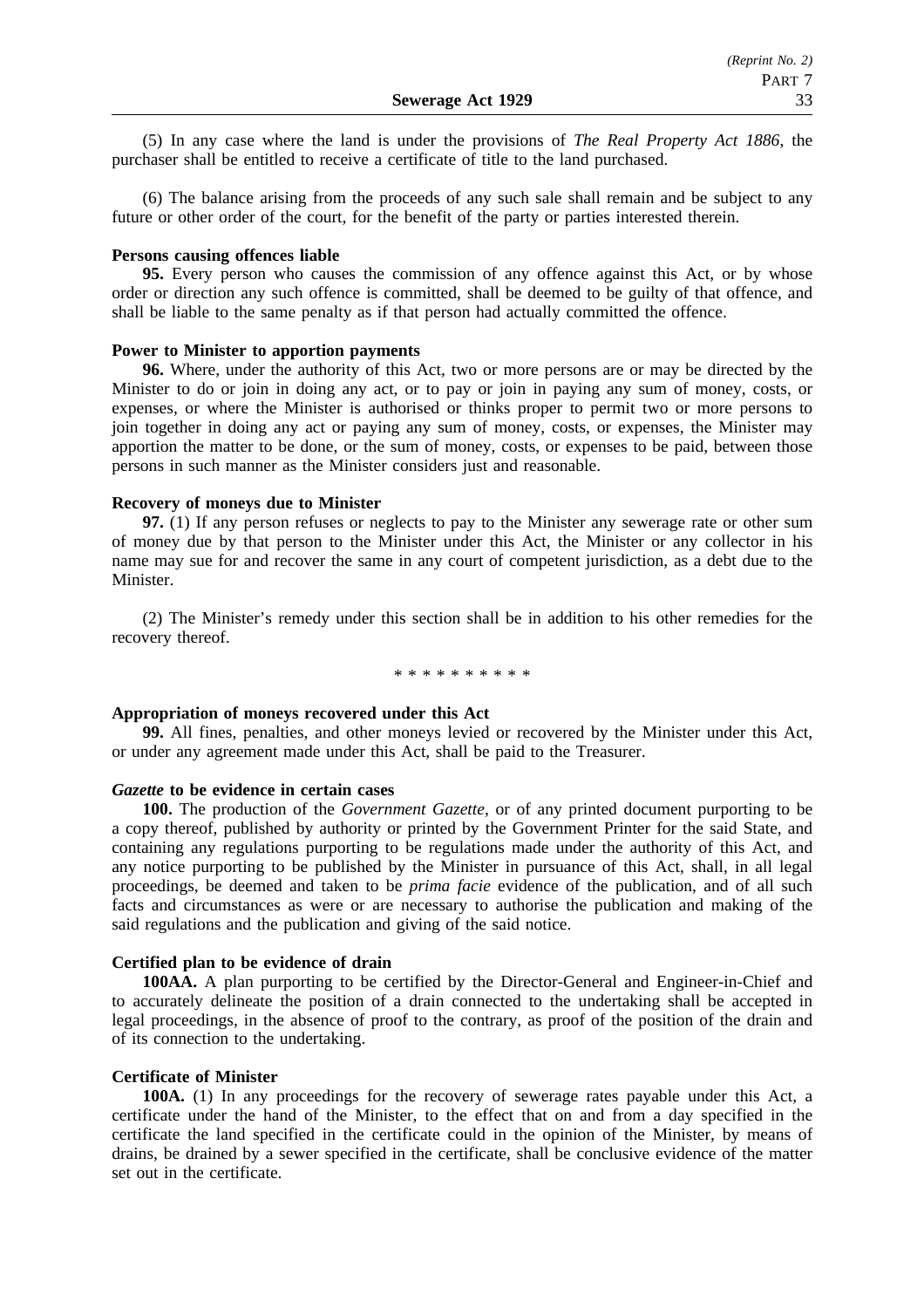(2) In any proceedings referred to in subsection (1) of this section, a document purporting to be a certificate referred to in that subsection shall, in the absence of proof to the contrary, be deemed to be such certificate.

## **Service of notices**

**101.** (1) All notices required by this Act to be given to the owner or occupier of any land or any other person—

- *(a)* may be served personally upon the said owner, occupier, or person; or
- *(b)* may be left with some inmate of his place of abode; or
- *(c)* may, if there is no occupier, be affixed to some conspicuous part of the land.

(2) It shall not be necessary in any notice to any owner or occupier of any land to name the owner or occupier.

(3) Notwithstanding anything contained in this section, where there is no occupier, and the owner of the land and his place of abode or that of his agent is known to the Minister, the said notice shall be—

- *(a)* served on the owner personally, or left with some inmate of his place of abode; or
- *(b)* transmitted to the said owner through the post office addressed to him at his place of abode, or last known place of abode, in South Australia; or
- *(c)* served on his agent in manner aforesaid.

\*\*\*\*\*\*\*\*\*\*

## **Minister may remit fines**

**103.** The Minister may remit the whole or any part of any fine, penalty, or forfeiture inflicted under the provisions of this Act.

## **Proceedings against persons acting under this Act**

**104.** (1) All actions and prosecutions to be commenced against any person for anything done, or for anything omitted which ought to have been done, in pursuance of this Act shall be commenced within two years after the fact was committed or omitted, as the case may be, and not otherwise.

(2) In any such action the defendant may plead the general issue, and give this Act and the special matter in evidence at any trial thereupon.

(3) No plaintiff shall recover in any such action if tender of sufficient amends has, as hereinafter mentioned, been made before such action brought, or if a sufficient sum of money has been paid into court after such action brought by or on behalf of the defendant, together with the costs incurred up to that time.

(4) If a verdict is given for the defendant, or the plaintiff becomes nonsuited, or discontinues any such action on issue joined, or if otherwise judgment is given against the plaintiff, the defendant shall recover his full costs as between solicitor and client and have the like remedy for the same as any defendant has by law in other cases.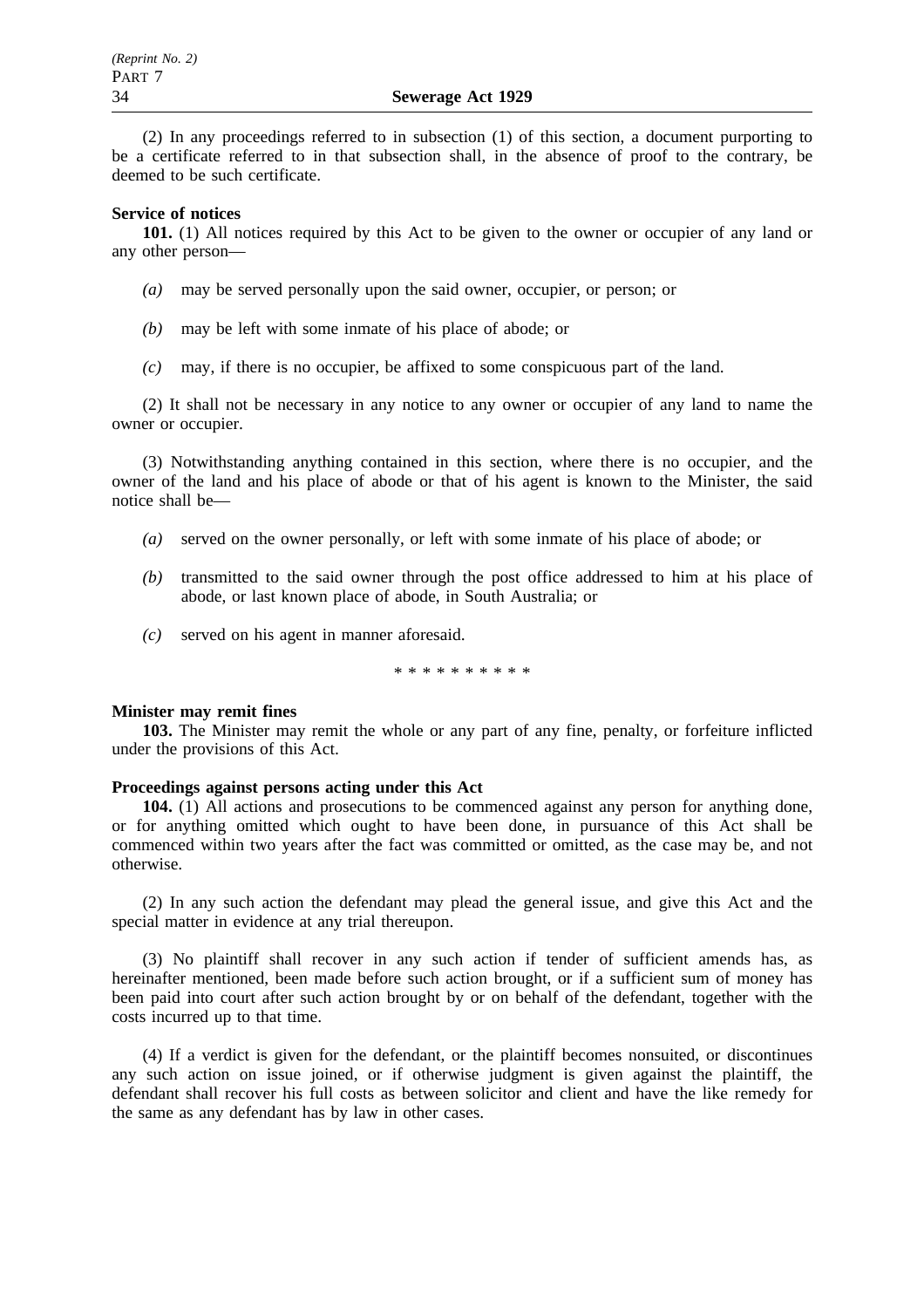(5) Notwithstanding that a verdict is given for the plaintiff in any such action, the plaintiff shall not have costs against the defendant unless the court certifies in writing at the conclusion of the trial its approbation of the action, and of the verdict obtained thereupon.

## **Tender of amends**

**105.** (1) If any person commits any irregularity, trespass, or other wrongful proceeding in execution of this Act, or omits to do anything which in pursuance of this Act, or by virtue of any power or authority hereby given, he ought to do, and if, before action brought in respect thereof, that person makes tender to the person injured, or to his solicitor or agent, of such amends as in the opinion of the court at the trial were sufficient the person injured shall not recover in any such action.

(2) If no such tender has been made, the defendant may, by leave of the court wherein the action is pending, at any time before issue joined, pay into court such sum of money as he thinks fit, and thereupon the proceedings shall be had as in other cases where defendants are allowed to pay money into court.

## **Summary proceedings**

**106.** All proceedings for offences against this Act shall be disposed of summarily.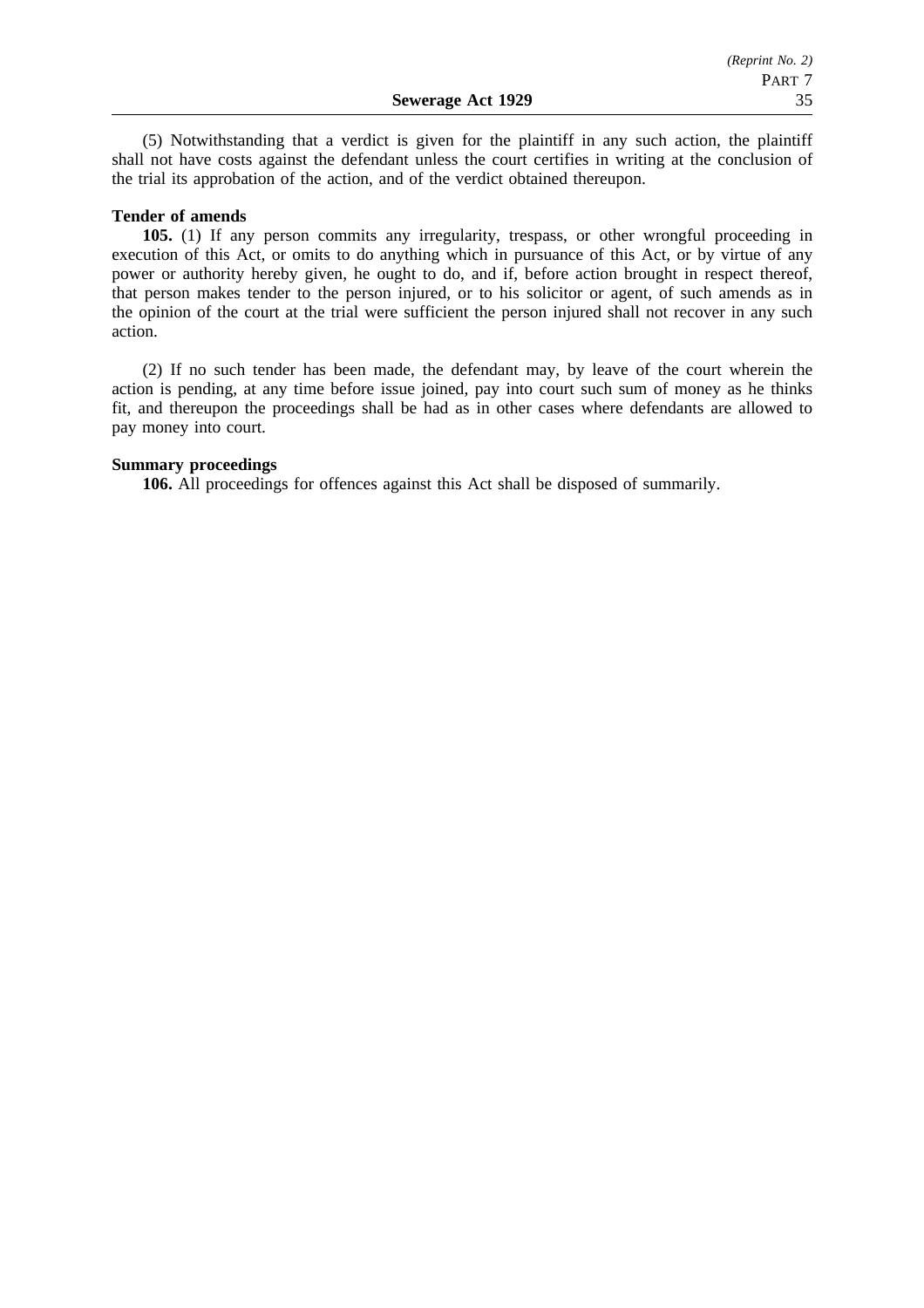## 36 **Sewerage Act 1929**

## **SCHEDULE 1**

*Acts Repealed*

| Reference to Act  | Title or Short Title of Act                            |
|-------------------|--------------------------------------------------------|
|                   |                                                        |
| No. 106 of 1878   | Adelaide Sewers Act.                                   |
| No. 303 of 1883-4 | Adelaide Sewers Act Amendment Act.                     |
| No. 369 of 1886   | An Act to amend the Adelaide Sewers Act Amendment Act. |
| No. 662 of 1896   | An Act to amend the <i>Adelaide Sewers Act</i> .       |
| No. 783 of 1902   | Adelaide Sewers Act Amendment Act 1902.                |
| No. 1282 of 1917  | Adelaide Sewers Acts Further Amendment Act 1917.       |
| No. 1366 of 1919  | Adelaide Sewers Act Further Amendment Act 1919.        |
| No. 1556 of 1923  | Adelaide Sewers Act Further Amendment Act 1923.        |
| No. 1634 of 1924  | Adelaide Sewers Act Further Amendment Act 1924.        |
| No. 1745 of 1926  | Adelaide Sewers Act Further Amendment Act 1926.        |
| No. 1845 of 1927  | Adelaide Sewers Act Further Amendment Act 1927.        |
|                   |                                                        |

# **SCHEDULE 2**

#### *Validation of Notices*

1. A notice published in the *Gazette* on 11 July 1991 in purported exercise of the power under section 73(1) will be taken to have been validly published by the Minister under that section in respect of the 1991/1992 financial year and will have effect in respect of that year notwithstanding the fact that it was published after the commencement of the financial year and notwithstanding any defect in its form.

2. A notice published in the *Gazette* on 11 July 1991 in purported exercise of the power under section 75 to fix minimum sewerage rates will be taken to have been a valid exercise of that power by the Minister in respect of the 1991/1992 financial year and will have effect in respect of that year notwithstanding the fact that it was published after the commencement of the financial year and notwithstanding any defect in its form.

3. A notice given to a person before the *Statutes Amendment (Waterworks and Sewerage) Act 1991* is assented to by the Governor that purports to contain particulars of an amount payable to the Minister under this Act in respect of the 1991/1992 financial year will be taken to be a notice under section 80 and to have been given to that person as soon as conveniently possible after the amount became payable.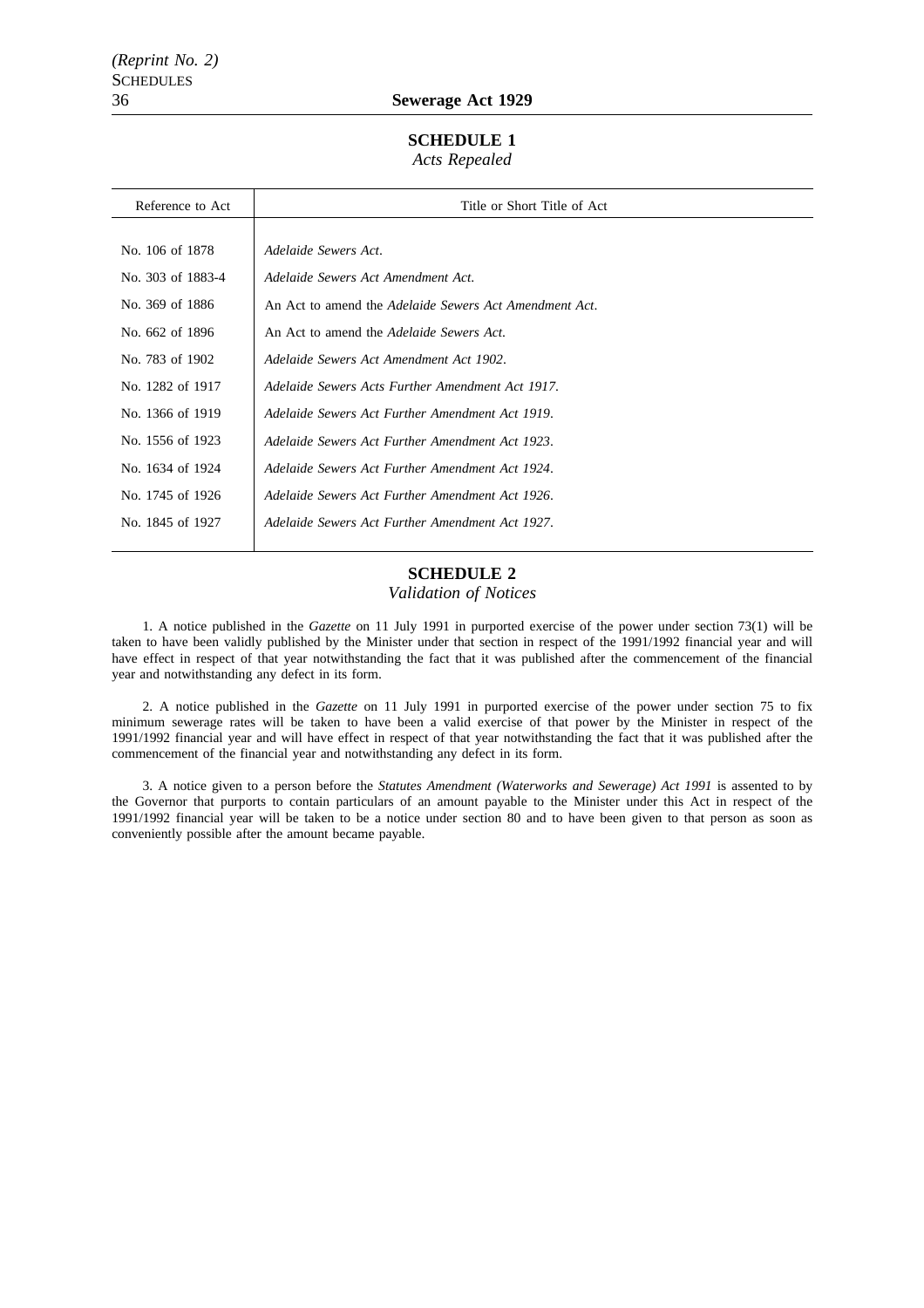# **APPENDIX**

## **LEGISLATIVE HISTORY**

- Legislative history prior to 3 February 1976 appears in marginal notes and footnotes included in the consolidation of this Act contained in Volume 10 of The Public General Acts of South Australia 1837-1975 at page 107.
- Legislative history since 3 February 1976 (**entries in bold type indicate amendments incorporated since the last reprint**) is as follows:

| Section 4:                | redesignated as s. $4(1)$ by 16, 1984, s. $3(d)$                                |
|---------------------------|---------------------------------------------------------------------------------|
|                           | definition of "equipment" inserted by 16, 1984, s. $3(a)$                       |
|                           | definition of "fittings" amended by 16, 1984, s. 3(b)                           |
|                           | definition of "Minister" repealed by 16, 1984, s. $3(c)$                        |
| Section $4(2)$ :          | inserted by 16, 1984, s. $3(d)$                                                 |
| Section $13(1)$ :         | amended by 16, 1984, s. 4(a)-(c); 38, 1987, s. 3(a)                             |
| Section 13(1)6:           | repealed by 10, 1981, s. $4(a)$                                                 |
| Section $13(2)$ :         | substituted by 16, 1981, s. $4(d)$                                              |
|                           |                                                                                 |
| Section $13(2a)$ :        | inserted by 38, 1987, s. 3(b)                                                   |
| Section $13(3)$ :         | substituted by 16, 1984, s. $4(d)$                                              |
| Section 13(4) and $(5)$ : | inserted by 16, 1981, s. $4(d)$                                                 |
|                           | Part 3A comprising ss. 17B and 17C and heading inserted by 23, 1988, s. 3       |
| Sections 33 - 36:         | substituted by $16$ , $1984$ , s. 5                                             |
| Sections 37 - 41:         | repealed by 16, 1984, s. 5                                                      |
| Section 43:               | substituted by 38, 1987, s. 4                                                   |
| Section 44:               | repealed by 38, 1987, s. 4                                                      |
| Section 46:               | substituted by 38, 1987, s. 5                                                   |
| Section $46(6)$ :         | amended by 33, 1994, s. 6                                                       |
| <b>Section 47:</b>        | repealed by 38, 1987, s. 5; inserted by 33, 1994, s. 7                          |
| Section 48:               | repealed by 38, 1987, s. 5                                                      |
| Section $49(3)$ :         | amended by 16, 1984, s. 6                                                       |
| Section 51:               | substituted by 16, 1984, s. 7                                                   |
|                           |                                                                                 |
| Section $52(1)$ :         | amended by 16, 1984, s. 8(a)                                                    |
| Section $52(3)$ :         | substituted by 16, 1984, s. $8(b)$                                              |
| Section 52(3aa):          | inserted by 16, 1984, s. $8(b)$                                                 |
| Section 54:               | substituted by $16$ , $1984$ , s. 9                                             |
| Section $55(1)$ :         | amended by 16, 1984, s. $10(a)$                                                 |
| Section $55(2)$ :         | repealed by 16, 1984, s. $10(b)$                                                |
| Section 56:               | substituted by 16, 1984, s. 11                                                  |
| Section 57:               | amended by 16, 1984, s. 12                                                      |
| Section 58:               | amended by 16, 1984, s. 13                                                      |
| Section 59:               | amended by 16, 1984, s. 14                                                      |
| Section $60(1)$ :         | amended by 16, 1984, s. 15(a)                                                   |
| Section $60(3)$ :         | amened by 16, 1984, s. 15(b)                                                    |
| Section 61:               | inserted by 16, 1984, s. 16                                                     |
| Section 65:               | redesignated as s. $65(1)$ by 10, 1981, s. 4(b); substituted by 16, 1984, s. 17 |
| Section $65(1a) - (1c)$ : | inserted by 16, 1984, s. 17                                                     |
| Section $65(2) - (6)$ :   | inserted by 10, 1981, s. $4(b)$                                                 |
| Section 68:               | repealed by 10, 1981, s. $4(c)$                                                 |
| Section $73(1)$ :         | amended by 16, 1984, s. 18(a)                                                   |
| Section $73(1a)$ :        | inserted by 51, 1991, s. $4(a)$                                                 |
| Section $73(2)$ :         | amended by 29, 1981, s. 21; 51, 1991, s. 4(b)                                   |
| Section $73(3)$ :         | amended by 29, 1981, s. 21                                                      |
|                           | amended by 29, 1981, s. 21; 88, 1984, s. 8(3) (Sched. Pt. 3)                    |
| Section $73(4)$ :         |                                                                                 |
| Section $73(6)$ :         | repealed by 16, 1984, s. 18(b)                                                  |
| Section 74:               | amended by 88, 1984, s. 8(3) (Sched. Pt. 3)                                     |
| Section $75(1)$ :         | substituted by 51, 1991, s. $4(c)$                                              |
| Section $75(3)$ :         | substituted by 51, 1991, s. 4(d)                                                |
| Section 76:               | inserted by 51, 1991, s. 4(e)                                                   |
| Section 77A:              | amended by 55, 1977, s. 7; repealed by 78, 1986, Sched. 5                       |
| Section 78A:              | inserted by 16, 1984, s. 19                                                     |
| Section $79(1a)$ :        | inserted by 51, 1991, s. 4(f)                                                   |
| Section $93(1)$ :         | amended by 38, 1987, s. 6                                                       |
| Section $94(1)$ :         | amended by 38, 1987, s. 7                                                       |